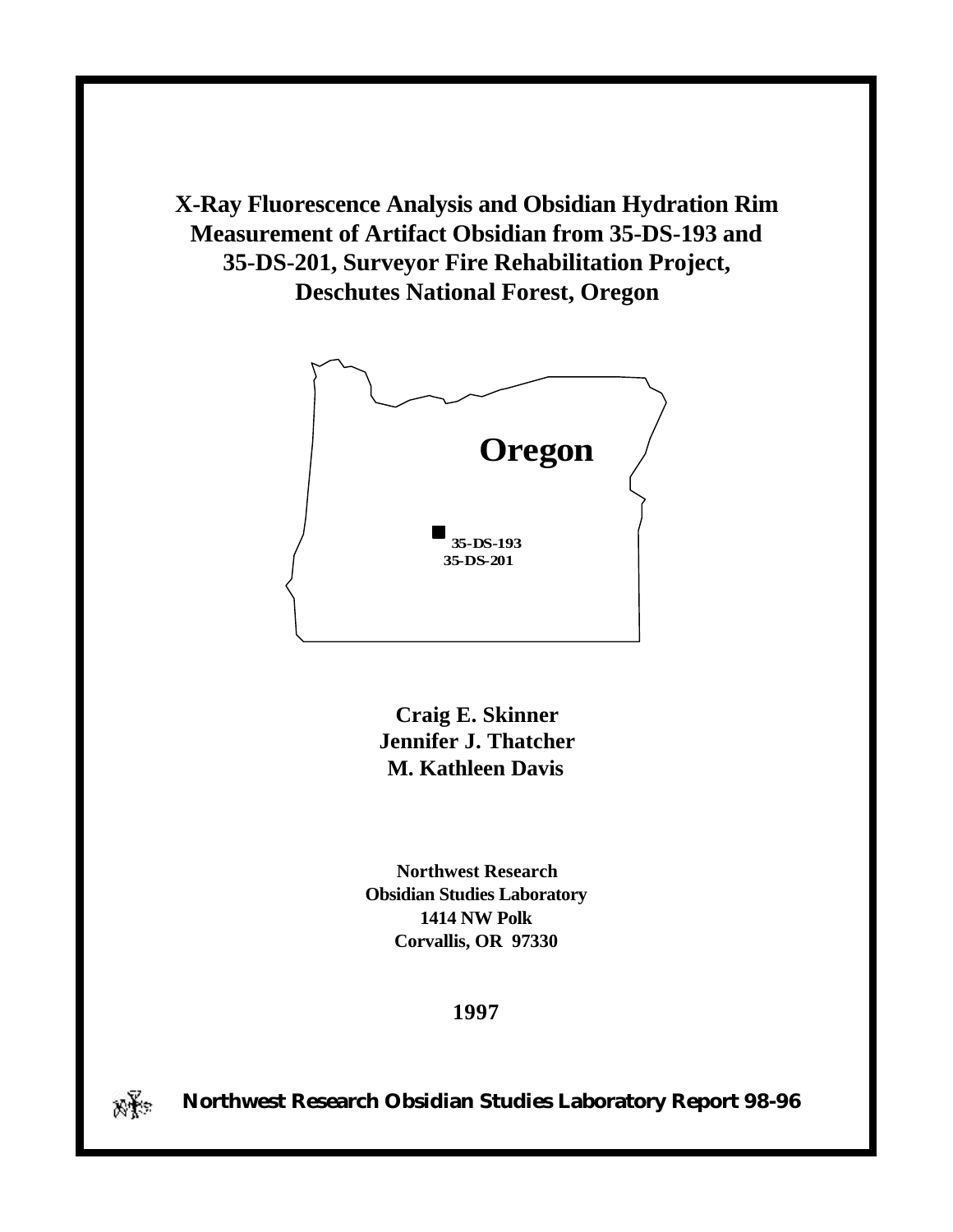**X-Ray Fluorescence Analysis and Obsidian Hydration Rim Measurement of Artifact Obsidian from 35-DS-193 and 35-DS-201, Surveyor Fire Rehabilitation Project, Deschutes National Forest, Oregon**



| Introduction $\ldots \ldots \ldots \ldots \ldots \ldots \ldots \ldots \ldots \ldots$ |
|--------------------------------------------------------------------------------------|
|                                                                                      |
|                                                                                      |
|                                                                                      |
|                                                                                      |
|                                                                                      |
|                                                                                      |
|                                                                                      |

**Craig E. Skinner Jennifer J. Thatcher M. Kathleen Davis**

**Northwest Research Obsidian Studies Laboratory 1414 NW Polk Corvallis, OR 97330**

**1997**



 **Northwest Research Obsidian Studies Laboratory Report 98-96**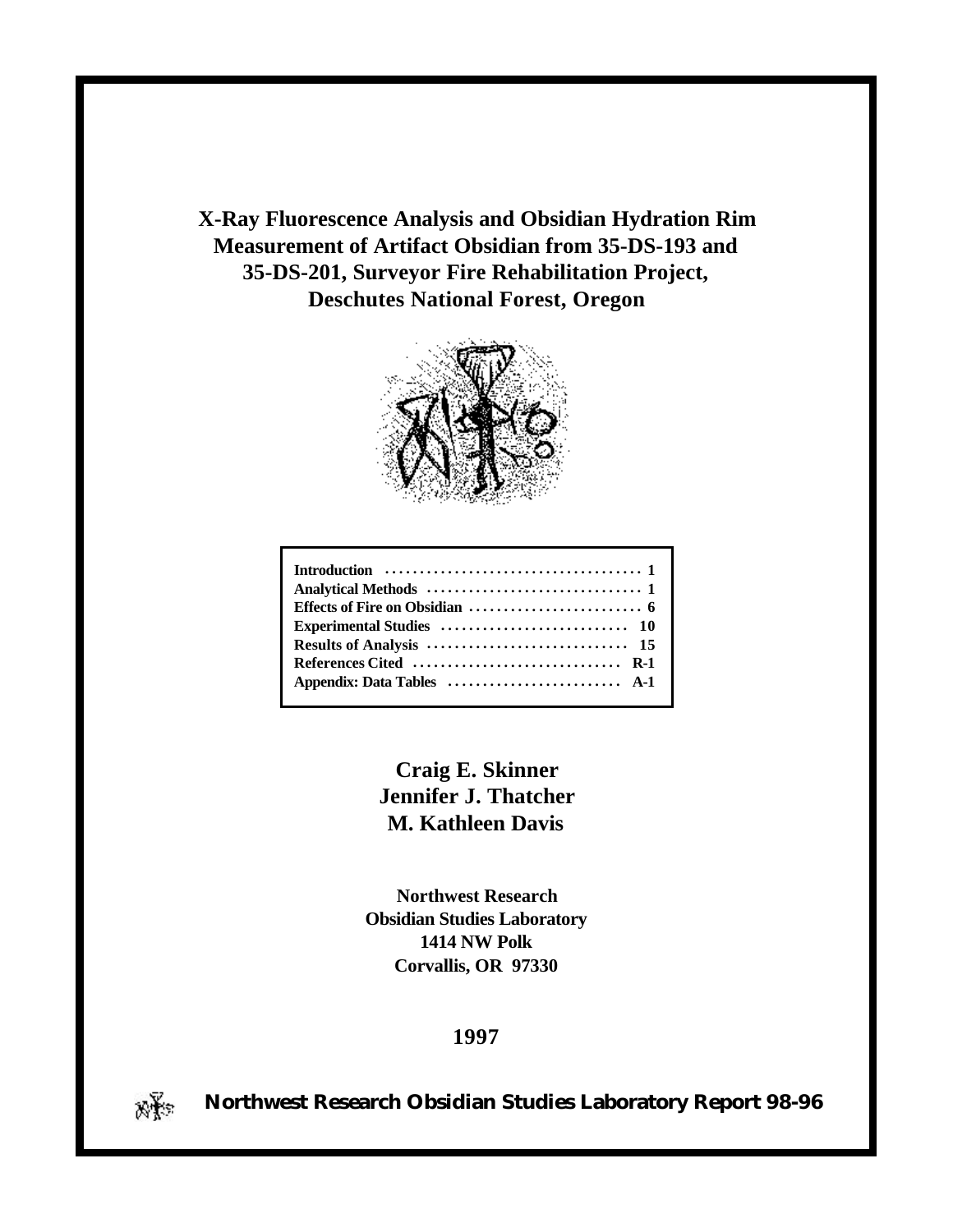## **X-Ray Fluorescence Analysis and Obsidian Hydration Rim Measurement of Artifact Obsidian from 35-DS-193 and 35-DS-201, Surveyor Fire Rehabilitation Project, Deschutes National Forest, Oregon**

## *Introduction*

Fifty-one obsidian artifacts from 35-DS-193 (N=32) and 35-DS-201 (N=19), Deschutes National Forest, Oregon, were submitted for X-ray fluorescence trace element provenience analysis. The artifacts were also processed for obsidian hydration measurements. All samples were prepared and analyzed at the Northwest Research Obsidian Studies Laboratory under the accession number BO-96-33.

All artifacts were recovered from burned archaeological sites located within the boundaries of the 1993 Surveyor Fire, Deschutes National Forest. Although little of the original pre-burn vegetation remains, the surrounding area is composed primarily of lodgepole pine (*Pinus contorta*), ponderosa pine (*Pinus ponderosa*), bitterbrush (*Purshia tridentia*), and scattered manzanita (*Arctostaphylos patula*) (Gregory 1994). The maximum temperature of the fire is estimated to have fallen within 800 and 1000° F. (426 - 537° C.)(personal communication to Lucy Hamilton, Deschutes National Forest, from Peter Sussman, Deschutes National Forest).

An additional objective of the research reported in this investigation was to examine the effects of a natural forest fire burn on the presence of obsidian hydration rims on recovered artifacts. Because of the *post hoc* nature of the research design employed here, no control samples were available from the two sites, i.e., no pre-burn obsidian hydration measurements were available for artifacts from either of the sites.

## *Analytical Methods*

## **X-Ray Fluorescence Analysis and Characterization Studies**

*Introduction*. Although a variety of physical, optical, petrographic, and chemical attributes are used to characterize volcanic glasses, the use of trace element abundances to "fingerprint" obsidian sources and artifacts has shown the greatest overall success. X-ray fluorescence analytical methods, with their ability to nondestructively and accurately measure trace element concentrations in obsidian, have been widely adopted for this purpose (Harbottle 1982; Rapp 1985).

Most geologic sources of obsidian are quite homogeneous in their trace element composition, yet demonstrate adequate intersource variability so that individual sources of glass can be distinguished. Because obsidian can be widely dispersed from its primary geologic source due to a variety of geologic and geomorphic processes, specimens of chemically identical glass are sometimes recovered from outcrops spread over large geographic areas (Hughes 1986a; Hughes and Smith 1993; Skinner 1983:52–56). These secondary source boundaries are often not as well documented as primary sources but must be carefully considered in obsidian procurement studies. Hughes (1986a) points out that these chemically identical obsidian outcrops must be considered as a single chemical group or chemical type and his terminology is followed here.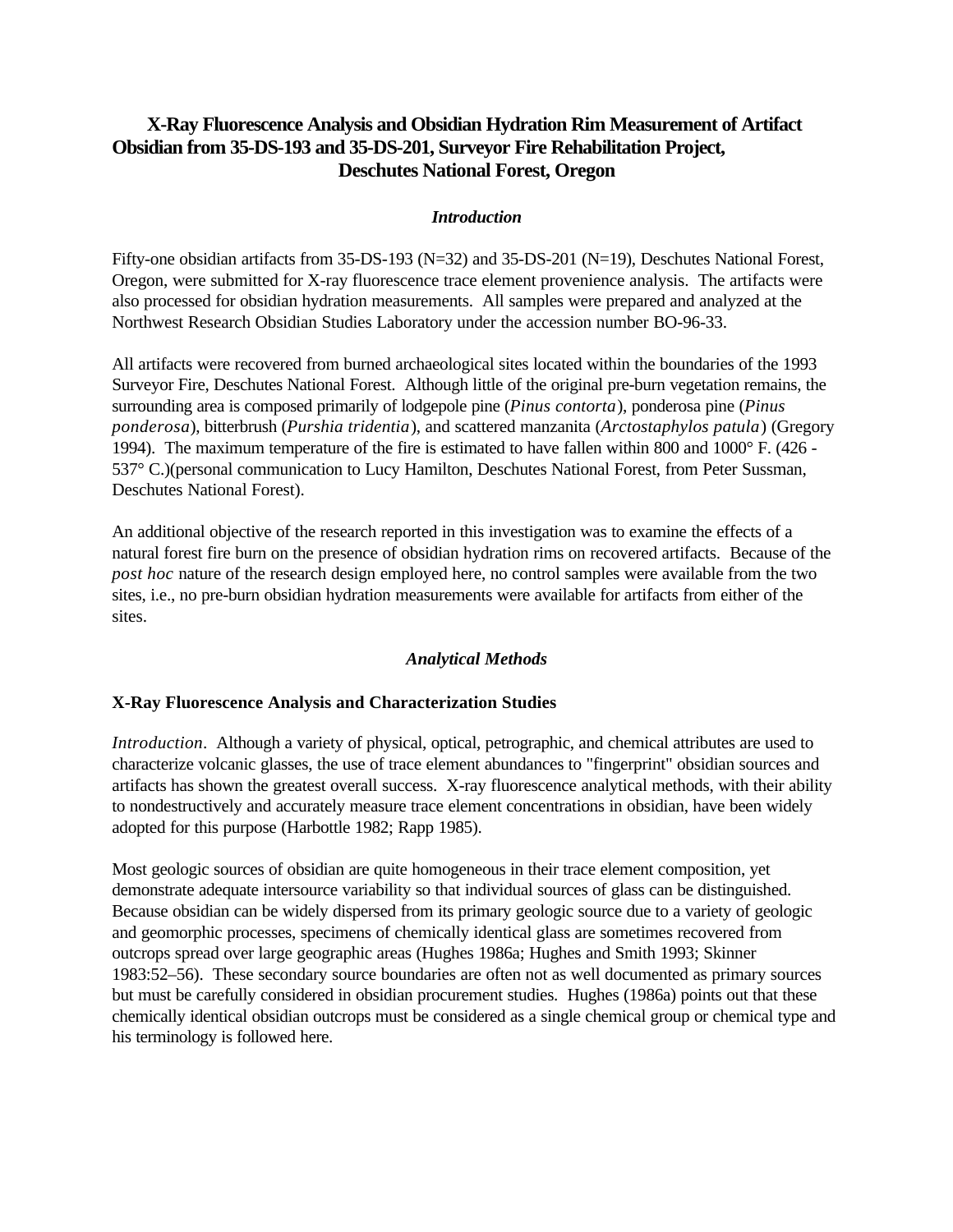From small scale (household and site) to large scale (regional and interregional) levels of analysis, the spatial source patterning of characterized obsidian artifacts is influenced by many different environmental and cultural factors. Interpretation of these patterns can provide valuable information about the prehistoric behavioral and environmental procurement variables responsible for observed artifact distributions. At the site level of analysis, patterns of source use may suggest the presence of specific activity areas, of single tool manufacturing events, or, in special cases, may point to differential access of goods and the existence of non-egalitarian social structures. At the intersite or regional level of investigation, the geographic patterning of artifacts can provide information about seasonal procurement ranges, territorial and ethnic boundaries, the location of trails and travel routes, the curational value of particular sources or formal artifact types, cultural preferences regarding glass quality and colors, the presence of trade and exchange systems, the existence of intergroup interaction, and the exchange of prestige items between elites of different groups (Ericson 1981; Hughes 1978, 1990; Hughes and Bettinger 1984; Skinner 1983:87–91, 1995a:4.10). The effects of environmental influences such as the distance to source, the location of alternative or competing sources of lithic materials, the distribution of raw materials in secondary deposits, or the presence of potential barriers such as mountain ranges, must all be considered. Bias introduced during sampling by certain recovery methods, artifact size, and the use of small numbers of samples may also effect the reconstruction of the spatial patterning of analyzed artifacts.

*Sample Preparation Methods*. Obsidian samples selected for X-ray fluorescence analysis are typically restricted to clean artifacts (a wash with tap water and a brush will usually suffice) with a relatively flat surface at least 10 mm in diameter and at least 1.5 mm thick. Although it is possible to analyze slightly smaller samples (7-10 mm in diameter and 0.5-1.0 mm thick), these items will show some distortion in trace element values and may not be able to be reliably characterized. This is particularly true in areas with complex source use patterns. Source assigments of samples that do not meet the minimum reliable size criteria of 10 mm diameter and 1.5 mm thickness, and/or show distorted trace element values are indicated by an asterisk in the data tables that appear in the appendices.

*Analytical Methods*. Analyses of the samples were completed using a Spectrace 5000 energy dispersive X-ray fluorescence spectrometer. The system is equipped with a Si(Li) detector with a resolution of 155 eV FHWM for 5.9 keV X-rays (at 1000 counts per second) in an area 30mm<sup>2</sup> . Signals from the spectrometer are amplified and filtered by a time variant pulse processor and sent to a 100 MHZ Wilkinson type analog-to-digital converter. The X-ray tube employed is a Bremsstrahlung type, with a rhodium target, and 5 mil Be window. The tube is driven by a 50 kV 1 mA high voltage power supply, providing a voltage range of 4 to 50 kV. The principles of X-ray fluorescence analytical methods are reviewed in detail by Norrish and Chappel (1967), Potts and Webb (1992), and Williams (1987).

For analysis of the elements zinc (Zn), lead (Pb), thorium (Th), rubidium (Rb), strontium (Sr), yttrium (Y), zirconium (Zr), and niobium (Nb), the X-ray tube is operated at 30 kV, 0.45 mA (pulsed), with a 0.127 mm Pd filter. Analytical lines used are Zn (K-alpha), Pb (L-alpha), Th (L-alpha), Rb (K-alpha), Sr (Kalpha), Y (K-alpha), Zr (K-alpha) and Nb (K-alpha). Samples are scanned for 200 seconds live-time in an air path.

Peak intensities for the above elements are calculated as ratios to the Compton scatter peak of rhodium, and converted to parts-per-million (ppm) by weight using linear regressions derived from the analysis of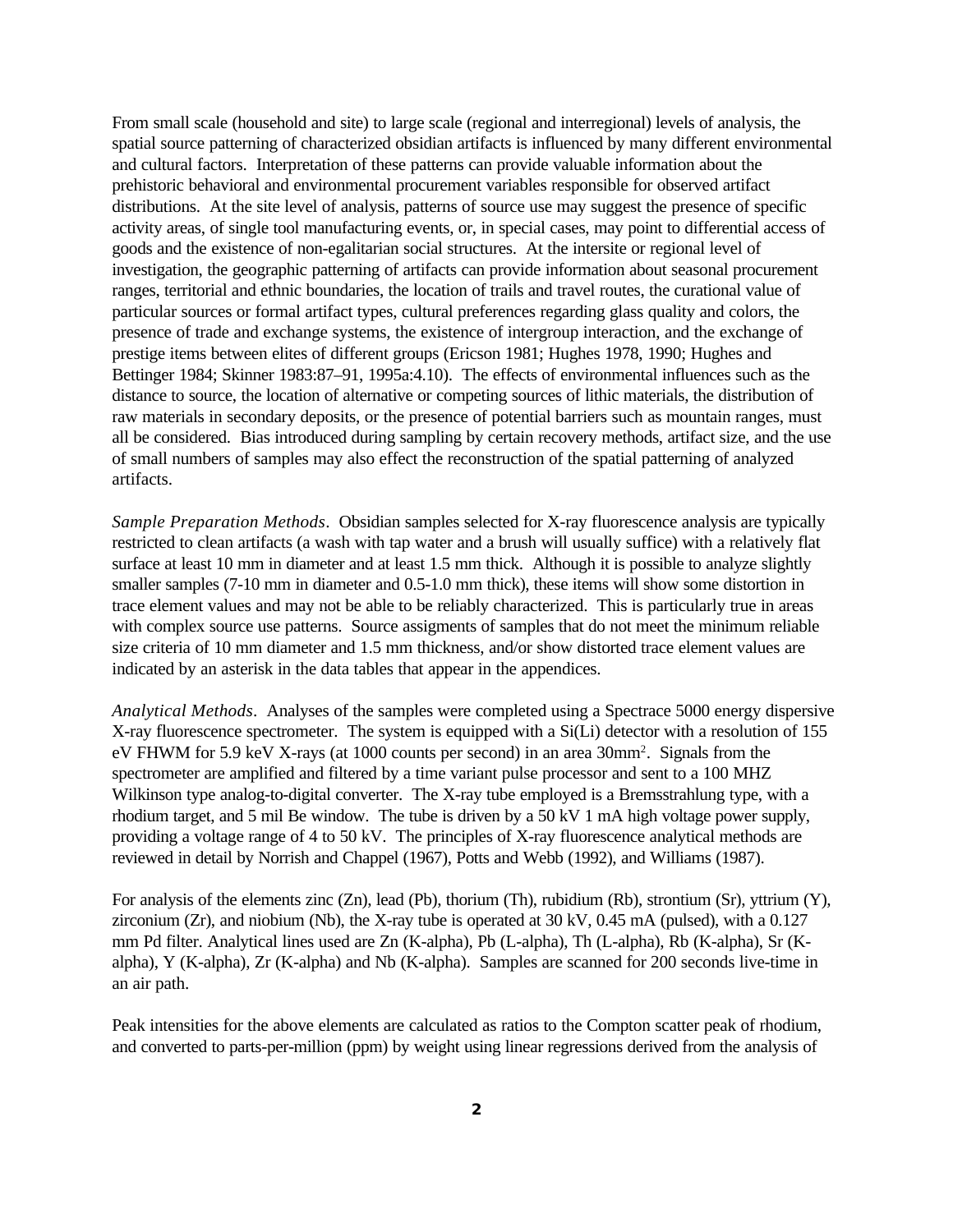twenty rock standards from the U.S. Geological Survey, the Geologic Survey of Japan, and the National Bureau of Standards. The analyte to Compton scatter peak ratio is employed to correct for variation in sample size, surface irregularities, and variation in the sample matrix.

For analysis of the elements titanium (Ti), manganese (Mn), and iron ( $Fe<sub>2</sub>O<sub>3</sub><sup>T</sup>$ ), the X-ray tube is operated at 12 kV, 0.27 mA with a 0.127 mm aluminum filter. Samples are scanned for 200 seconds live-time in a vacuum path. Analytical lines used are Ti (K-alpha), Mn (K-alpha), and Fe (K-alpha).

Concentration values (parts per million for titanium and manganese, weight percent for iron) are calculated using linear regressions derived from the analysis of thirteen standards from the U.S. Geological Survey, the Geologic Survey of Japan and the National Bureau of Standards. However, these values are *not* corrected against the Compton scatter peak or other scatter region, and we recommend against using them for anything other than approximate concentrations. Iron/titanium (Fe/Ti) and iron/manganese (Fe/Mn) peak ratios are supplied for use as corrected values.

A word of caution about titanium, manganese and iron concentration values (i.e. titanium ppm, manganese ppm, and iron weight percent)—as mentioned above, these values are not corrected against the Compton Scatter peak or other scatter region, resulting in lower than normal trace element values for small samples that fall below the minimum size requirement. The absence of a spectral reference also means that these values are subject to matrix effects errors. To compensate for these effects, iron-manganese and irontitanium peak ratios are provided for use as corrected values. To ensure comparability among samples of different sizes, source assignments in all reports are based upon these ratios, and not on the absolute concentration values.

All samples are scanned as unmodified rock specimens. Reported errors represent counting and fitting error uncertainty only, and do not account for instrumental precision or effects related to the analysis of unmodified obsidian. When the latter effects are considered, relative analytical uncertainty is estimated to be between three and five percent.

In traditional X-ray fluorescence trace element studies, samples are powdered and pelletized before analysis (Norrish and Chappel 1967; Potts and Webb 1992). In theory, the irregular surfaces of most obsidian artifacts should induce measurement problems related to shifts in artifact-to-detector reflection geometry (Hughes 1986a:35). Early experiments with intact obsidian flakes by Robert N. Jack, and later by Richard Hughes, however, indicate that analytical results from lenticular or biconvex obsidian surfaces are comparable to those from flat surfaces and pressed powder pellets, paving the way for the nondestructive analysis characterization of glass artifacts (Hughes 1986a:35–37; Jack 1976). The minimum optimal sample size for analysis has been found to be approximately 10 mm in diameter and 1.5–2.0 mm thick. Later experimental studies conducted by Shackley and Hampel (1993) using samples with flat and slightly irregular surface geometries have corroborated Hughes' initial observations. In a similar experiment, Jackson and Hampel (1993) determined that for accurate results the minimum size of an artifact should be about 10 mm in diameter and 1.5 mm thick. Agreement between the U. S. Geological Survey standard RGM-1 (Glass Mountain obsidian) values and obsidian test samples was good at 1 mm thickness and improved markedly to a thickness of 3 mm.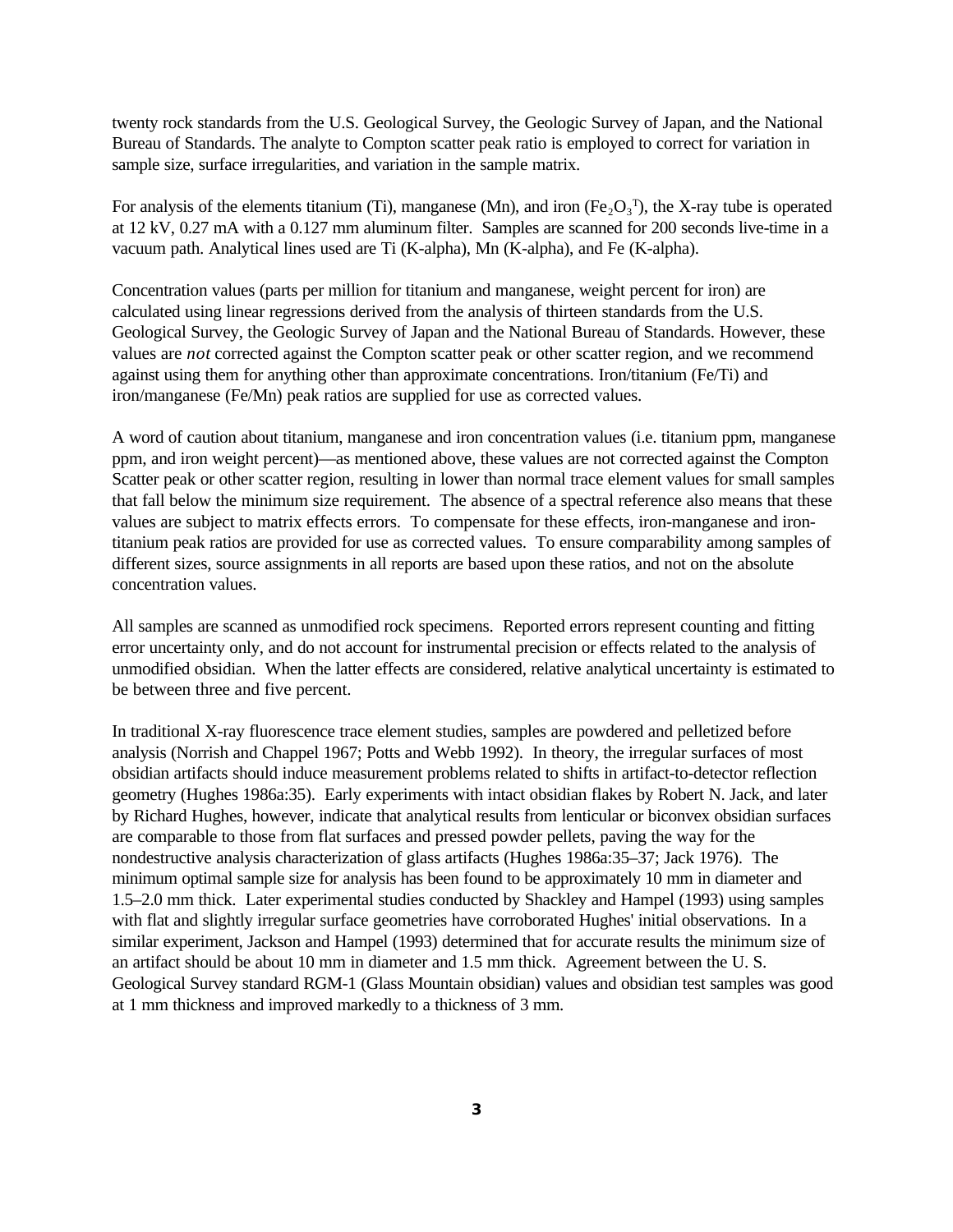*Correlation of Artifacts and Geologic Sources*. Trace element values used to characterize the samples are compared directly to those for known obsidian sources such as those reported by Hamusek (1993, 1995), Hughes (1986a, 1986b, 1988, 1993, 1994), Hughes and Nelson (1987), Jack (1976), Jackson (1986, 1989), Nelson and Holmes (1979), Shackley (1991, 1992, 1995), Skinner (1983, 1986), and with unpublished trace element data collected by Northwest Research through analysis of geologic source samples. Artifacts are correlated to a parent obsidian source or chemical source group if diagnostic trace element values fall within about two standard deviations of the analytical uncertainty of the known upper and lower limits of chemical variability recorded for the source. Occasionally, visual attributes are used to corroborate the source assignments although sources are never assigned on the basis of only megascopic characteristics.

Diagnostic trace elements, as the term is used here, refer to trace element abundances that show low intrasource variation and uncertainty along with distinguishable intersource variability. In addition, this refers to elements measured by X-ray fluorescence analysis with high precision and low analytical uncertainty. In short, diagnostic elements are those that allow the clearest geochemical distinction between sources. Trace elements generally refer to those elements that occur in abundances of less than about 1000 ppm in a sample. For simplicity in this report, we use the term synonymously with major and minor elements such as iron, titanium, and manganese, which may be present in somewhat larger quantities.

#### **Obsidian Hydration Analysis**

*Introduction*. The obsidian hydration dating method was introduced to the archaeological community in 1960 by Irving Friedman and Robert Smith of the U. S. Geological Survey (Friedman and Smith 1960). The potential of the method in archaeological chronologic studies was quickly recognized and research concerning the effect of different variables on the rate of hydration has continued to the present day by Friedman and others.

When a new surface of obsidian is exposed to the atmosphere, such as during the manufacture of glass tools, water begins to slowly diffuse from the surface into the interior of the specimen. When this hydrated layer or rind reaches a thickness of about 0.5 Fm, it becomes recognizable as a birefringent rim when observed as a thin section under a microscope. Hydration rims formed on artifacts can vary in width from less than one micron for items from the early historic period to nearly 30 Fm for early sites in Africa (Michels et al. 1983a; Origer 1989).

Formation of the hydration rim is affected not only by time but also by several other variables. The most important of these are chemical composition and temperature, although water vapor pressure and soil alkalinity may also play a role in some contexts. The effects of these variables have often been summarized and will not be discussed further here (Freter 1993; Friedman and Obradovich 1981; Friedman et al. 1994; Michels and Tsong 1980; Stevenson et al., 1993; see Skinner and Tremaine 1993 for additional references).

Once a hydration layer has been measured, it can be used to determine the relative ages of items or, in some circumstances, can be converted into an *estimated* absolute age. In order to transform the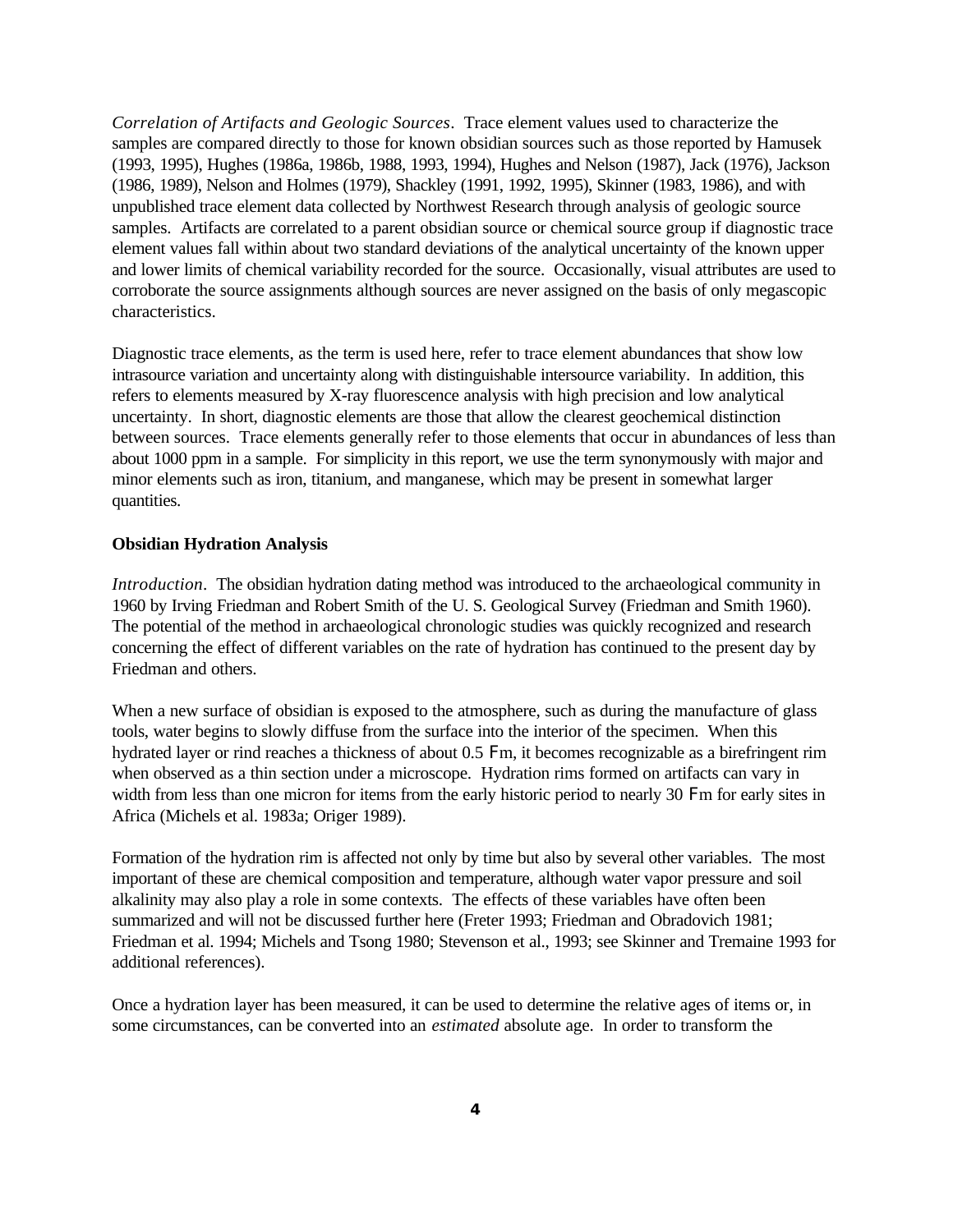hydration rim value to a calendar age, the rate of the diffusion of water into the glass must be determined or estimated. The hydration rate is typically established empirically through the calibration of measured samples recovered in association with materials whose cultural age is known or whose age can be radiometrically determined, usually through radiocarbon dating methods (Meighan 1976). The hydration rate can also be determined experimentally, an approach that has shown increasing promise in recent years (Friedman and Trembour 1983; Michels et al. 1983a, 1983b; Tremaine 1989, 1993).

*Sample Preparation Methods*. An appropriate section of each artifact is selected for hydration slide preparation. The location of the section is determined by the morphology and the perceived potential of the location to yield information on the manufacture, use, and discard of the artifact. Two parallel cuts are made into the edge of the artifact using a lapidary saw equipped with 4-inch diameter diamondimpregnated .004" thick blades. These cuts produce a cross-section of the artifact approximately one millimeter thick which is removed from the artifact and mounted on a petrographic microscope slide with Lakeside thermoplastic cement. The mounted specimen slide is ground in a slurry of 600 grade optical-quality corundum abrasive on a plate glass lap. This initial grinding of the specimen reduces its thickness by approximately one half and removes any nicks from the edge of the specimen produced during cutting. The specimen is then inverted and ground to a final thickness of 30-50 microns, removing nicks from the other side of the specimen. The result is a thin cross-section of the surfaces of the artifact.

In the current investigation, the provenience of the top and bottom side of artifact was maintained so that any differences in hydration rim measurements could be monitored. Specimens were tagged on recovery in the field to preserve top and bottom orientation. During laboratory preparation, the top-bottom provenience was maintained throughout the preparation and measurement procedures. The hydration rim width of both the upper and lower surfaces of the artifact were then individually recorded during measurement of the artifacts.

The prepared slide is measured using an Olympus BHT petrographic microscope fitted with a filar screw micrometer eyepiece. A Panasonic color CCTV camera is mounted on the filar eyepiece and the image is directed to a Panasonic color video monitor. The filar eyepiece is used to measure the thickness of the hydration band projected onto the high resolution monitor. The specimen is first scanned under crossed polarizers and a first-order red (gypsum) plate in order to identify the birefringent hydration layer; the hydration layer is scanned under a magnification of 500X, 750X, or 1250X. The magnification is generally selected with regard to the opacity of the obsidian and the width of the hydration layer. When a clearly defined hydration layer is identified, the section is centered in the field of view to minimize parallax effects. Four rim measurements are typically recorded for each artifact or examined surface. Narrow rinds (under approximately two microns) are usually examined under a higher magnification. Hydration rinds smaller than one micron often cannot be resolved by optical microscopy.

Obsidian hydration data are presented in Table B-1 of the Appendix. Hydration thicknesses are reported to the nearest 0.1 µm and represent the mean value for all readings. Standard deviation values for each measured surface indicate the variability for hydration thickness measurements recorded for each specimen. It is important to note that these values reflect only the reading uncertainty of the rim values and do not take into account the resolution limitations of the microscope or other sources of uncertainty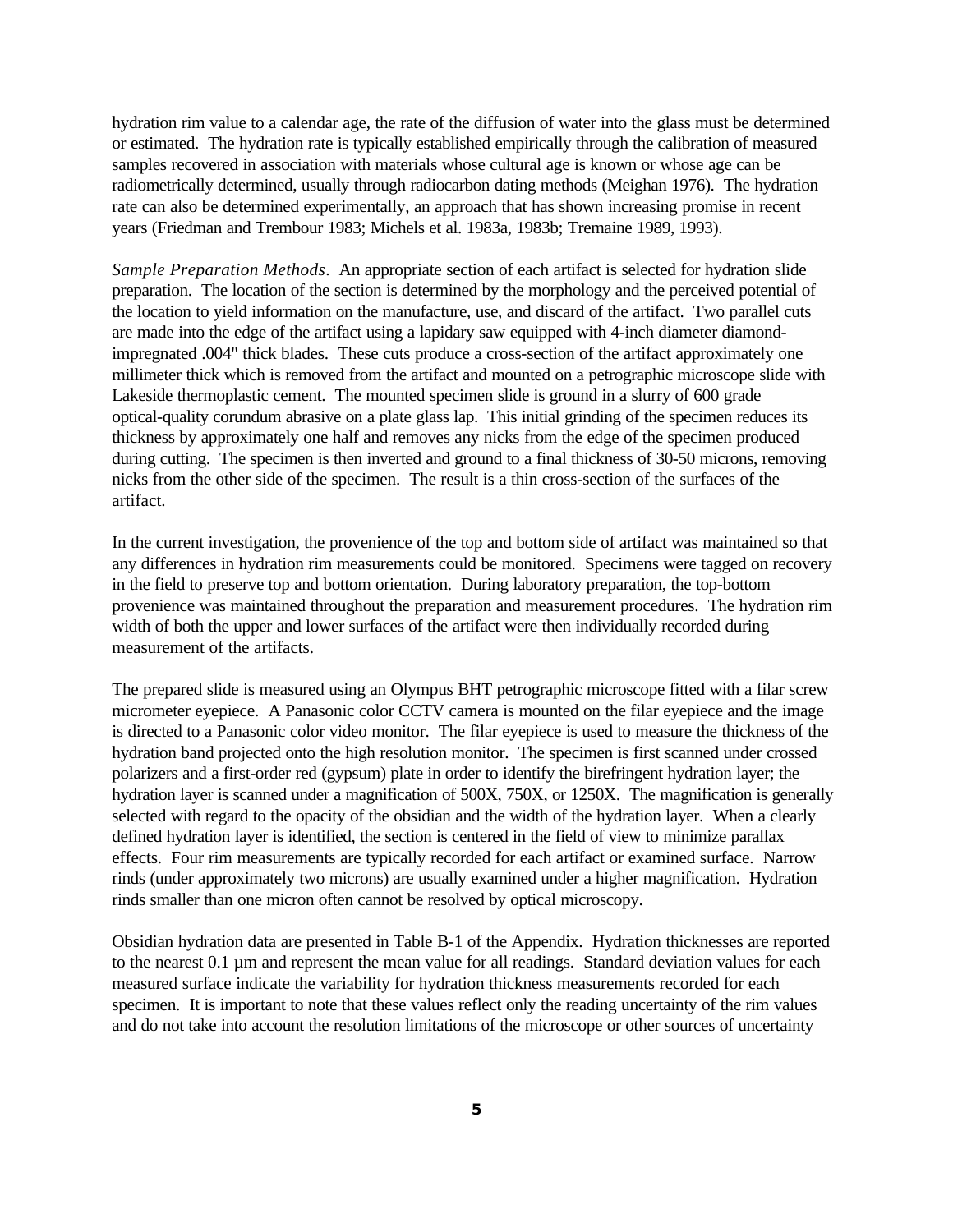that enter into the formation of hydration rims (Meighan 1981, 1983; Skinner 1995b:5.13–5.19). Any attempts to convert rind measurements to absolute dates should be approached with great care and considerable skepticism, particularly when rates are borrowed from existing literature sources. When considered through long periods, the variables affecting the development of hydration rims are complex, and there is no assurance that artifacts recovered from similar provenances or locales have shared thermal and cultural histories.

### *The Effects of Fire on Obsidian Artifacts*

#### **Introduction**

Many different types of site formation and site disturbance processes act upon archaeological sites to transform them from their original state to the ones that are examined and interpreted by archaeologists (Schiffer 1978; Wildesen 1983; Wood and Johnson 1978). Forest fires and wildfires are but a single category of these human and environmental site formation processes that can impact or modify archaeological sites. Although site formation processes in general have been explicitly addressed in the literature, the role of fire on archaeological resources has only recently begun to gain attention.

In recent years, several major investigations about the effects of forest fires on archaeological projects have been completed or are currently in progress. Research programs carried out in conjunction with the La Mesa Fire (Bandelier National Monument, New Mexico; Traylor et al. 1979, 1990), the Henry Fire (Jemez Mountains, New Mexico; Lentz et al. 1996), and the Long Mesa Fire (Duncan 1990; Eininger 1990), have provided valuable information about the direct effects of heat upon artifacts and other site remains and about the impact of fire suppression activities on sites and artifacts.

#### **Visual Appearance**

Some obsidian artifacts exposed to fire undergo observable physical surface changes. In areas of intense heat in the 1977 Radio Fire (Coconino National Forest, Arizona), some obsidian artifacts were reported as partially melted (Lissoway and Propper 1988:5). At obsidian sources, thermal fracturing has reportedly obscured evidence of prehistoric quarrying activity (Pilles 1984:11). Trembour (1990) has reported that obsidian begins to melt and froth at a temperature of about 760° C. An obsidian artifact with a potlid removed is illustrated in Lentz (1996a:70), the result of exposure to a heavy fuel load fire.

At the Surveyor Fire, some lithic materials are reported as partially melted with degassing bubbles while others are reported to have taken on a "gun metal" luster on exposed surfaces (Gregory 1994).

#### **Trace Element Composition**

Given the homogeneous trace element composition of obsidian and the relatively low temperatures of most natural fires (in relation to the melting point of the glass), no changes in the trace element composition of burned artifacts would be expected. In the current investigation, for example, the results of X-ray fluorescence analysis of the fire-exposed obsidian artifacts were well within the usual trace element ranges for previously analyzed artifacts and geologic source samples. Studies currently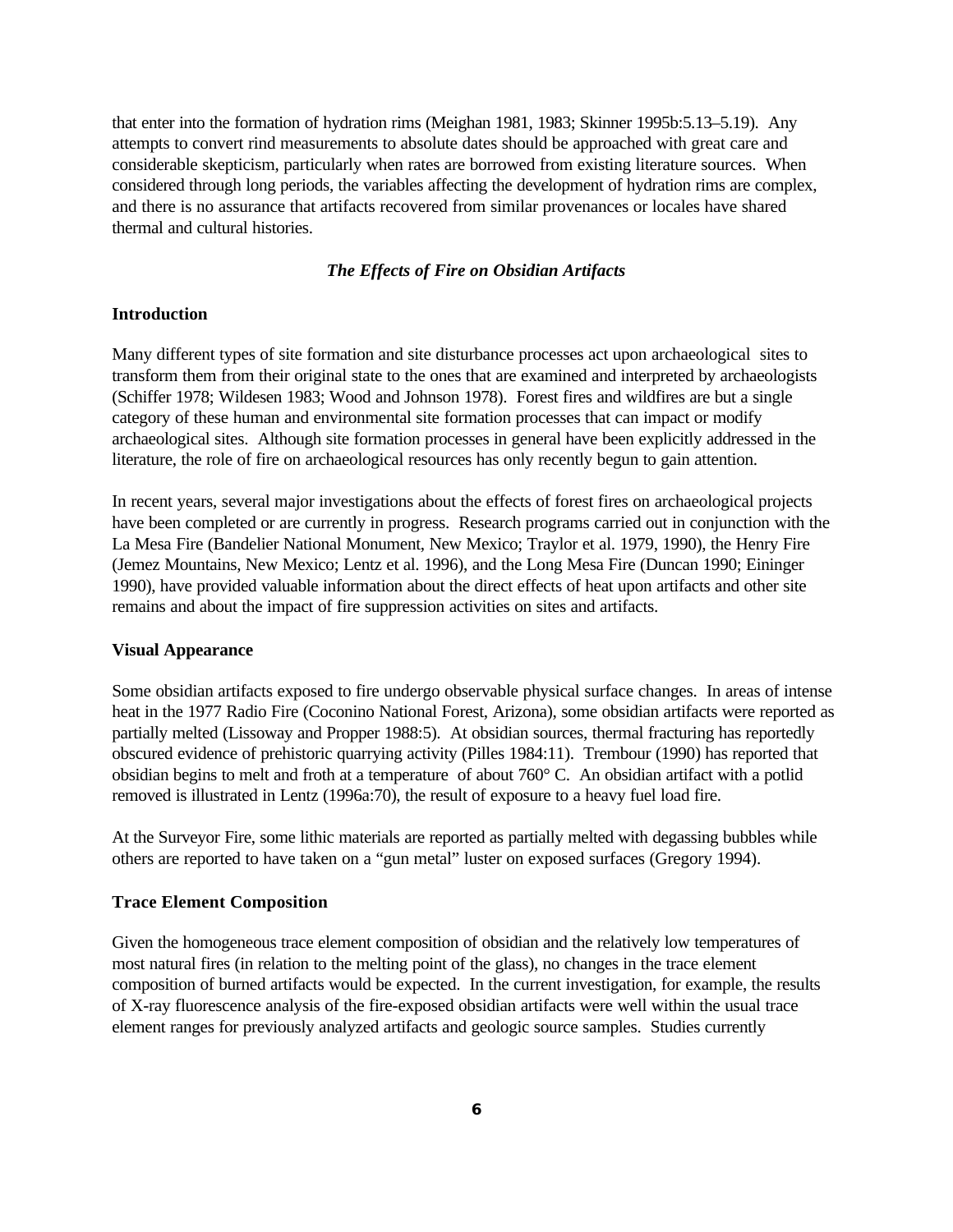underway on effects of the Henry Fire, Jemez Mountain, New Mexico, on archaeological resources also confirm that artifact burning has no effect on the trace element composition of obsidian artifacts (Personal communication, Steve Lentz, Museum of New Mexico, 1996).

#### **Obsidian Hydration Bands**

*Trembour Experimental Studies and the La Mesa Fire*. The first experimental study of the effects of heat on hydrated obsidian was reported by Trembour (1979, 1990). He found that hydration rims on obsidian samples, when placed in an oven, became gradually indistinct and unmeasurable as oven temperatures increased (Table 1). Trembour also examined 110 severely burned artifacts collected from the surface after the 1977 La Mesa Forest Fire (Bandelier National Monument, New Mexico). He found that only 35% of the artifacts retained a measurable hydration rim; a control sample from an unburned site yielded a significantly higher success rate of 70 percent  $(N=138)$ . He also analyzed a collection of subsurface artifacts, although their provenience and association with fires was not clearly described. Trembour did find, however, that 91 of the 111 analyzed subsurface artifacts (82%) produced measurable hydration rims. He concluded that the La Mesa Fire did not significantly affect the hydration rims of subsurface artifacts.

| <b>Oven Temperature</b> | <b>Comments</b>                                                                                                                                                                                                                                                                                                                                 |
|-------------------------|-------------------------------------------------------------------------------------------------------------------------------------------------------------------------------------------------------------------------------------------------------------------------------------------------------------------------------------------------|
| Untreated               | 10.7 μm hydration rim; sharp boundary between hydrated and unhydrated obsidian.                                                                                                                                                                                                                                                                 |
| 170, 220 and 350° C.    | Progressive tinting of the hydration rind to grey or violet in plain light, lessening of<br>rind brilliance in polarized light, blurring of hydration front, and inward movement of<br>the lines to a deeper position. Attributed to diffusion and stress-relief with rising<br>temperatures. At $350^{\circ}$ C., the rim became unmeasurable. |
| 430 $\rm{^{\circ}C}$ .  | All traces of hydration rim are obliterated.                                                                                                                                                                                                                                                                                                    |
| 540°C.                  | First appearance of thermal crazing on obsidian surfaces; surface cracks are shallow.                                                                                                                                                                                                                                                           |
| $760^\circ$ C.          | Beginning of melting and vesiculation of obsidian; sample becomes frothy because<br>of escaping volatiles.                                                                                                                                                                                                                                      |

Table 1. Summary of the results of the effects of different oven temperatures on obsidian hydration rims. Summarized from Trembour (1990:175).

*Stevenson Experimental Studies.* Experimental studies of hydration rims and heating by Chris Stevenson produced similar results to those of Trembour. Hydration rims were found to initially increase slightly in width during heating and disappear entirely at temperatures between 300° C. and 400° C. (Figure 1; unpublished results provided by Chris Stevenson, Diffusion Laboratory).

Stevenson hypothesized that the bonded water within the hydration band is released as the temperature rises above 300° C. Subsequent analysis of heated samples by sputter-induced optical emission (SIMS)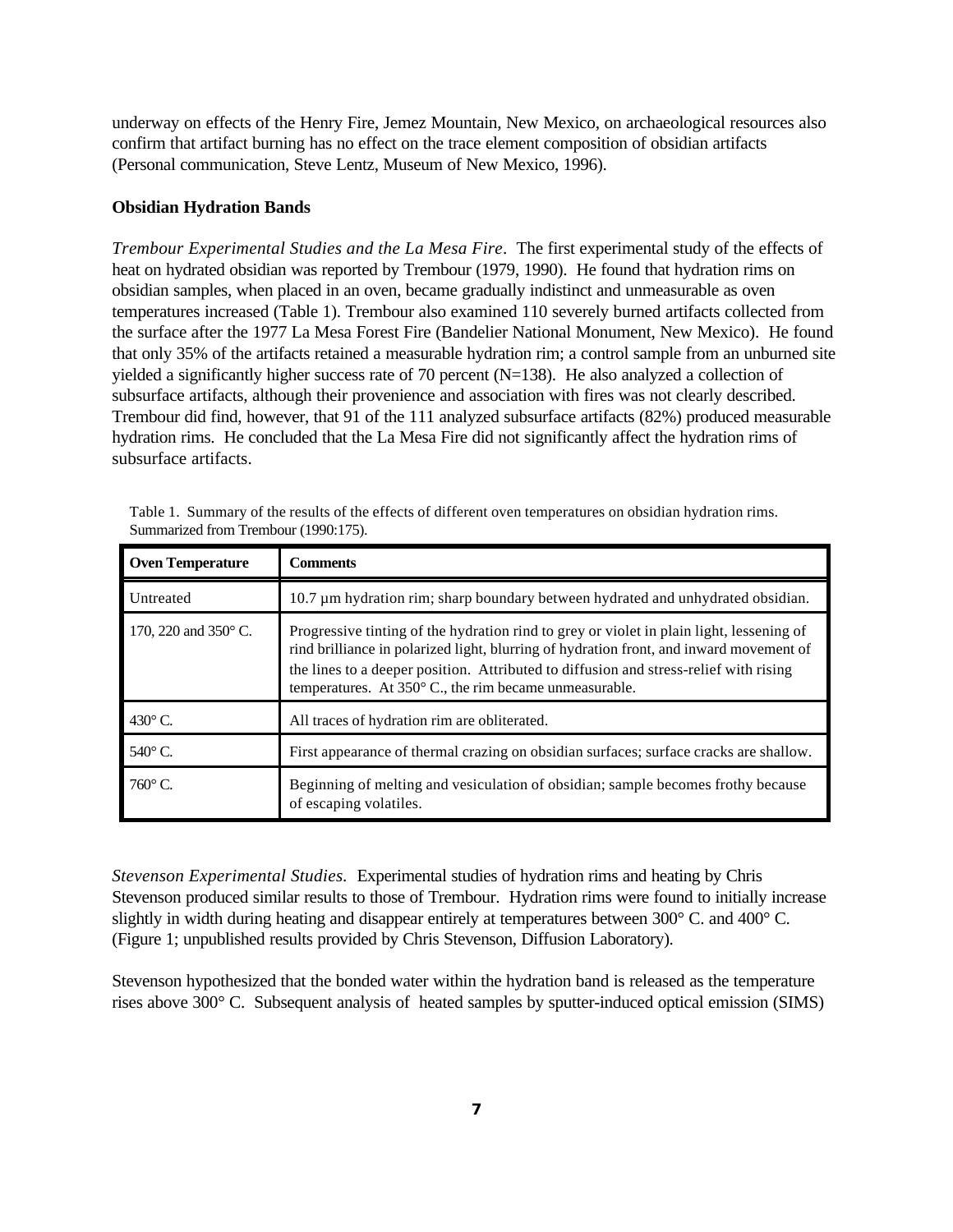

Figure 1. Relationship of obsidian hydration rim width and oven temperature. Three samples each were heated for 20 minutes at each temperature interval. Based on unpublished data provided by Chris Stevenson, Diffusion Laboratory.

methods showed very low concentrations of hydrogen at the surface of the glass, an indication that water has been driven out of the sample (Tsong et al. 1978).

*Willamette National Forest Fire Studies*. The results of two controlled burn studies carried out by the Willamette National Forest, Oregon, are described by Linderman (1991, 1992). One of the tenets of this investigation was that obsidian hydration rims would not be affected by temperatures below 932° F. (500° C.), a figure based on earlier studies reported by Kelly and Mayberry (1979).

In the first controlled burn using sparse to light fuel loads, 20 obsidian artifacts with measured hydration rims were placed on the ground surface prior to the fire along with temperature-sensitive plastic markers. After the burn, estimated to be less than 90° C. at the ground surface, the artifacts were collected and the rims were re-measured. Linderman reports that there were no appreciable effects on the hydration rims.

In a second investigation using moderate to heavy fuel loads, 60 artifacts with previously measured hydration rims were covered with heat-sensitive paints and placed in burn plots. After the burn was completed, 54 flakes were recovered. The heat-sensitive paint indicated that all had been exposed to temperatures up to 1400° F. (760° C.) for varying amounts of time. Six flakes were found to retain the same pre-burn hydration measurement while four showed diffuse hydration; the remaining 44 flakes yielded no visible hydration bands. Four of the six artifacts with unaffected rims had been placed below the surface prior to the burn.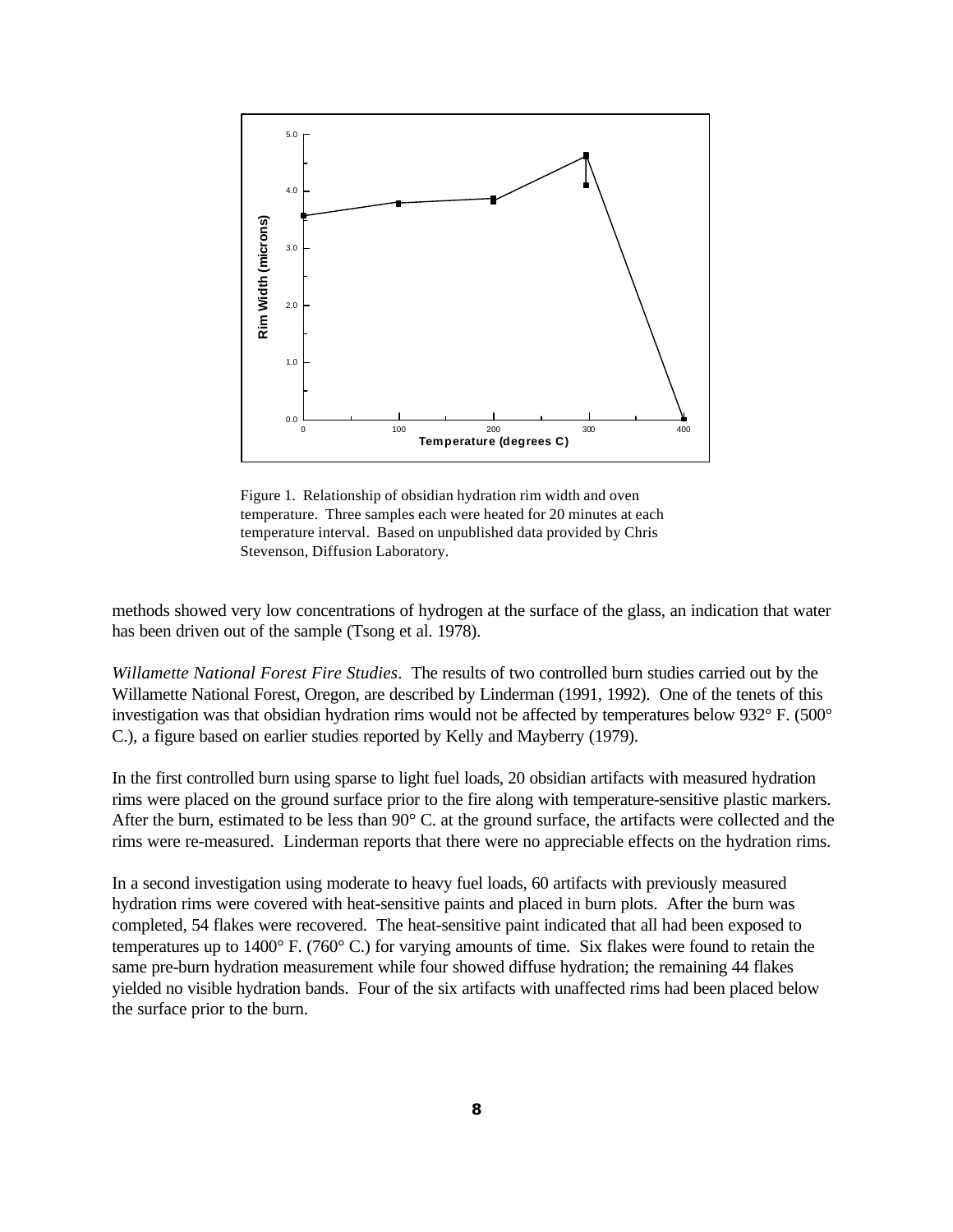Linderman concluded that the threshold temperature at which flakes were affected was approximately 800° F. (426° C.), a temperature somewhat higher than that suggested by the experimental investigations reported elsewhere. It was apparent, however, that hydration rims would survive fires with light fuel loads unaffected while moderate to heavy loads significantly affected hydration rim survival.

*Henry Fire Study, New Mexico.* Origer (1996) reports the results of obsidian hydration analysis of ten artifacts from the Henry Fire Study (Lentz et al. 1996). He found that five out of six artifacts exposed to light and moderate burn intensities retained measurable rims. Only one out of three artifacts exposed to heavy burn temperatures was found to retain a hydration rind. This study lacked a pre-burn comparative sample, however. Phase II investigations in which comparative samples of obsidian samples will be measured before and after prescribed burns are planned (Lentz 1996b:95).

*Modoc National Forest*. In this recent investigation by the Modoc National Forest, 90 obsidian tools and flakes were collected at a site that was to be burned for management purposes (Personal communication, Dee Green, Warner Mountain Ranger District, Madoc National Forest, 1996). The rims on all 90 artifacts were measured and returned to the site in three areas of low, medium, and heavy fuel loads. Temperature sensitive pellets were placed under each artifact. The fuel consisted primarily of sage and grasses with no heavy (timber) fuels.

After the burn, the artifacts were recollected and re-measured. In areas of medium and high fuels, hydration rims were absent; the temperature pellets indicated temperatures in excess of 400° F. (205° C.). Obsidian hydration rims were found to be intact in areas of low fuel load (temperatures up to about  $400^{\circ}$  F.).

*Salt Point State Park (CA-SON-458), California.* Origer and Anderson (1994) have recently described the results of an obsidian hydration investigation of obsidian artifacts recovered from CA-SON-458, Salt Point State Park. They compared analyzed artifacts collected from the site prior to and immediately after a 1993 wildfire that burned dozens of archaeological sites. They were able to find measurable hydration rims on all of the 23 pre-burn artifacts but found rims on only 15% (N=37) of the burned artifacts. All of the surviving post-burn hydration rims were associated with artifacts from subsurface contexts. They concluded that:

The 1993 Salt Point fire clearly affected hydration on surface specimens. A build up of substantial fuel loads as a result of modern fire suppression practices possibly contributed to high fire temperature. In contrast, there is evidence to suggest that prehistoric occupants of the land may have managed the land somewhat differently by periodically burning to improve resource availability. Prehistoric fires, then possibly burning with reduced fuel loads, may have had less affect on obsidian.

### *Experimental Studies of the Effects of Heat on Newberry Volcano Obsidian Artifacts*

As part of the current investigation, we initiated a simple experiment to quantitatively ascertain the effects of heat on the survivability and width of obsidian hydration rims. Our objectives were to locate the temperature range in which a pre-existing hydration rim would be unable to be detected *and* to monitor any changes in rim width during the process.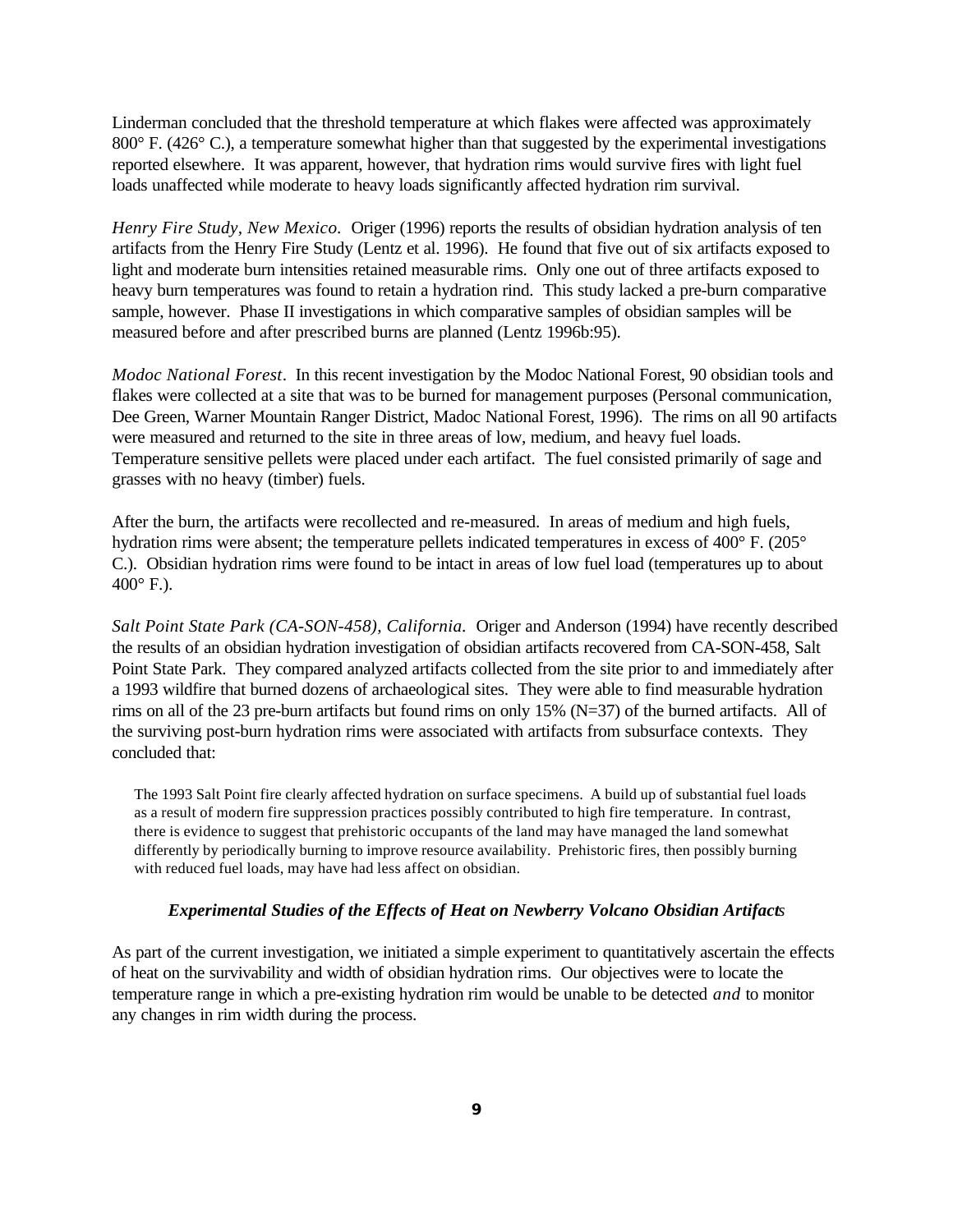## **Methods**

A single large obsidian flake that had been previously geochemically correlated with the Newberry Volcano source group was selected for the heating experiment. The flake was cut into six pieces with a lapidary saw. For control purposes, the hydration rind thickness was then determined individually for each of the six debitage fragments (see Table 2). The reading uncertainty for each hydration rim measurement is approximately 0.2 microns.

Next, each obsidian flake fragment was placed in a porcelain crucible and heated for one hour in a prewarmed muffle furnace at temperatures of 100°, 200°, 300°, 400°, 500°, and 600° C. After the heating cycle was completed, each sample was briefly left in the oven to cool before it was removed. After the completion of the oven trials, a second set of thin sections were made and analyzed. Obsidian hydration analysis. The results of the heating experiment are summarized in Table 2 and Figure 2.

#### **Results**

The hydration band shows no visible changes after being heated for one hour at 100° C. The band remains distinct and easy to identify and the diffusion front is sharp and clearly defined. Under plain light, the hydration band displays a bluish hue that is sharply delineated in the interior of the glass by the boundary of the diffusion front. After one hour at 200° C., the rim width has increased slightly but is still clearly visible and easily measurable; the diffusion front remains sharp and easy to distinguish. The appearance of the rim has begun to significantly alter after one hour at  $300^{\circ}$  C. The hydration rim is now difficult to measure because the diffusion front has become very diffuse and indistinct. Under polarized light, the main body of the hydration band still retains a distinct bluish hue that fades as the now indistinct edge of the diffusion front is reached. The hydration band becomes extremely diffuse after one hour at 400° C. and all traces of the diffusion front are now gone; the band has become impossible to measure and the only sign of a rim that remains is the very slight bluish hue that is visible under plain light. All signs of the hydration band have completely disappeared after the flake has been heated for an hour at  $500^\circ$  and at  $600^\circ$  C. (Figure 5).

#### **Conclusions**

In this experimental investigation of the effects of heat on hydration rims, the hydration rim front was observed to become increasingly indistinct up to a temperature of 300° C., finally becoming completely unmeasurable at a point between 300° C. and 400° C. The rim width was also found to significantly increase in size between 200° C. and 300° C. The results of this investigation generally agree with those of previous investigators.

It is clear from this simple experiment that the effects of heating upon both the survival and width of an obsidian hydration rim are very significant in their potential implications regarding the interpretation of the archaeological record. Exposure to heat and natural fires can not only erase or reset the obsidian hydration "clock" but is also capable of altering and increasing the hydration rim width in certain temperature ranges. In the instance of high temperature rim erasure, the obsidian hydration age of the artifact will appear too young; in cases where the rim width increases but is not erased, the hydration age will appear as too old.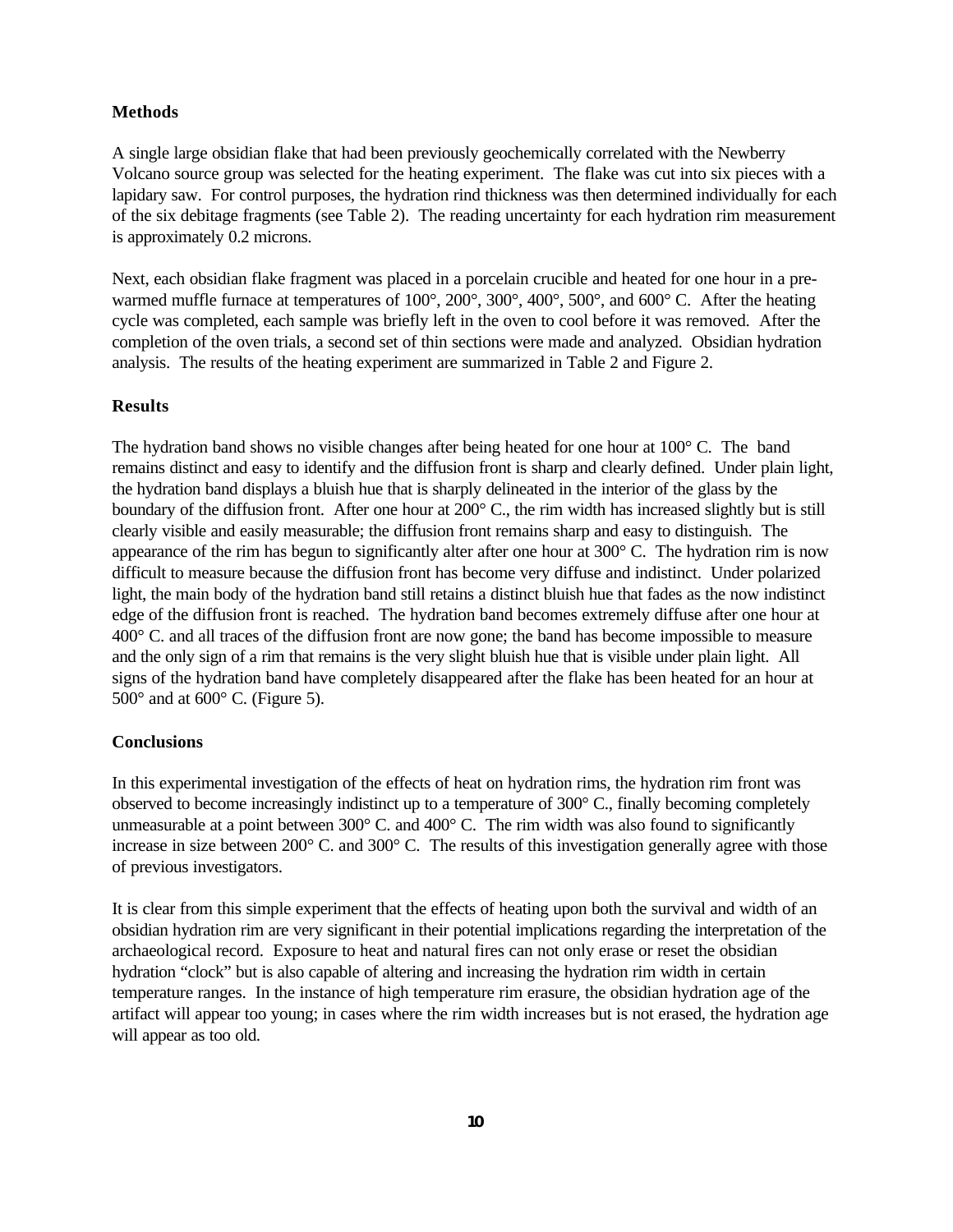

Figure 2. Relationship of obsidian hydration rim width and oven temperature. Six pieces of a single flake from the Newberry Volcano chemical source were heated for one hour at each temperature interval.

| Oven<br><b>Temperature</b> | <b>Hydration Rim</b><br>before heating | <b>Hydration Rim</b><br>after heating | <b>Comments</b>                                                                                                                          |
|----------------------------|----------------------------------------|---------------------------------------|------------------------------------------------------------------------------------------------------------------------------------------|
| $100^{\circ}$ C.           | $3.2 \pm 0.1 \,\mu m$                  | $3.1 \pm 0.1 \,\mu m$                 | No change in the rim width or rim appearance.                                                                                            |
| $200^\circ$ C.             | $3.2 \pm 0.1 \,\mathrm{\mu m}$         | $3.4 \pm 0.1 \,\mathrm{\mu m}$        | Slight increase in rim width; diffusion front<br>remains clearly defined.                                                                |
| $300^\circ$ C.             | $3.2 \pm 0.1 \,\mathrm{\mu m}$         | $5.4 \pm 0.0 \,\mathrm{\mu m}$        | Hydration rim becomes very diffuse; diffusion<br>front becomes very indistinct and difficult to<br>measure.                              |
| $400^\circ$ C.             | $3.2 \pm 0.2 \,\mathrm{\mu m}$         | None                                  | Extremely diffuse rim is only marginally<br>recognizable and could easily be missed;<br>absolutely no sign of a diffusion front remains. |
| 500°C.                     | $3.2 \pm 0.1 \,\mathrm{\mu m}$         | None                                  | No visible hydration rim.                                                                                                                |
| $600^{\circ}$ C.           | $3.2 \pm 0.1 \,\mathrm{\mu m}$         | None                                  | No visible hydration rim.                                                                                                                |

Table 2. Summary of the results of the effects of different oven temperatures on obsidian hydration rims. Each test sample was heated for 60 minutes.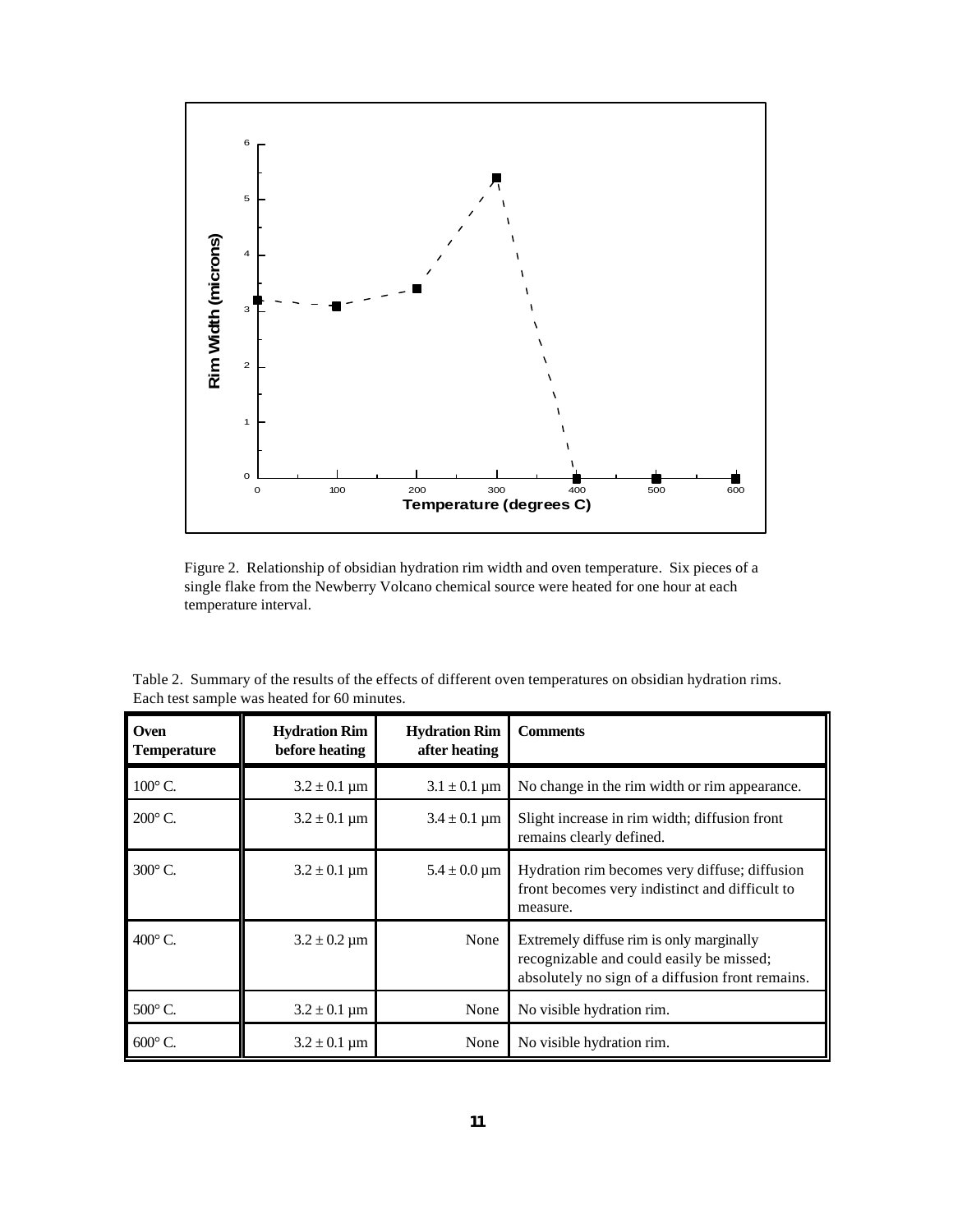

Figure 3. Magnified image of the obsidian test flake after 1 hour at 100° C. The hydration rim and diffusion front are clearly visible and there has been no change in the band width. X500; the micrometer tick marks are 18.1 µm apart.



Figure 4. Magnified image of the edge of the obsidian test flake after one hour at 500° C. All traces of the hydration rim and diffusion front are gone. X500; the micrometer tick marks are 18.1 µm apart.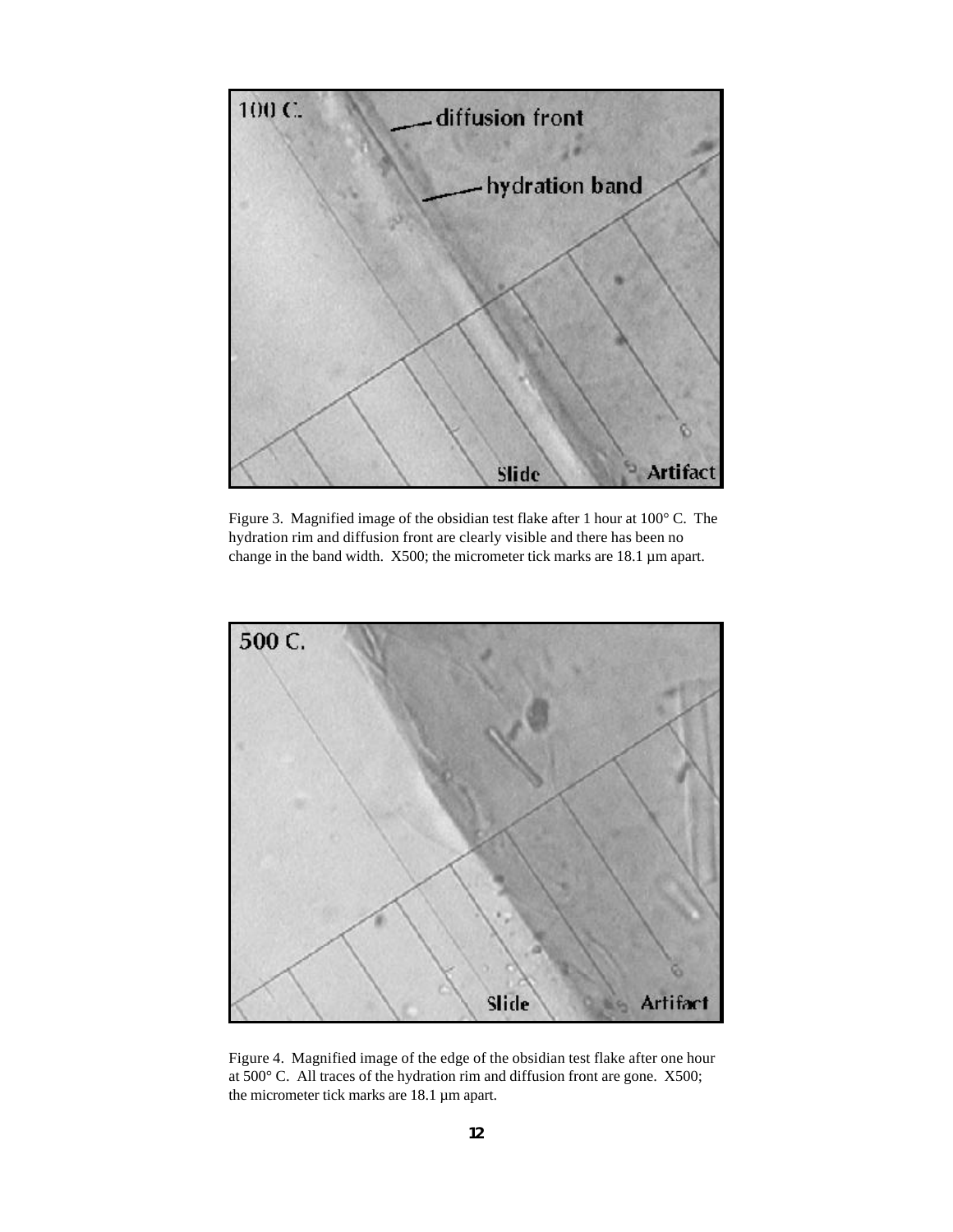It is also possible that the anomalously large hydration rims sometimes found on artifacts associated with recent obsidian sources may be due to the increase in rim width that is sometime associated with exposure to heat. Friedman (1977) reported hydration rims ranging from 0.8 - 1.2 µm from non-cultural obsidian collected at the 1,350 year-old Big Obsidian Flow in Newberry Caldera, Deschutes National Forest. Later hydration measurements of artifacts collected near the margins of the Big Obsidian Flow, however, yielded hydration rims ranging from 1.2 - 2.3  $\mu$ m (Origer 1988 and 1993 – N=16; average value  $= 1.4 \pm 0.2 \,\mu$ m; median  $= 1.3 \,\mu$ m). In a recent analysis of the Big Obsidian Flow quarry site (35-DS-212), Flenniken and Ozbun (1993:36) speculate that the large amounts of undiagnostic debitage found at the site may have resulted from the shattering of reduction debris by wildfires. They also noted that many of the artifacts had "crazed and crenated fractures indicative of burning". The exposure of obsidian at the source to natural fires provides a potential explanation both to the existence of larger than anticipated hydration rims and to the presence of thermally modified reduction debris.

## **Recommendations**

*It is an absolute certainty* that many prehistoric, historic, and modern natural and intentional fires have swept through large areas of the Deschutes National Forest and that these fires have affected archaeological resources within the Forest. Obsidian hydration dating will remain as one of the key chronologic methods for interpreting archaeological sites in the Deschutes National Forest and it is critical that the local effects of fire upon this analytical method be better understood. Given the fact that the heat of natural fires will affect obsidian hydration rim measurements, we recommend the implementation of further experimental and controlled studies specifically tailored to the Deschutes National Forest in order to address the following research questions:

- 1. What visual or petrographic (microscopic) indications of fire exposure are retained by obsidian artifacts or other artifacts or features found at archaeological sites?
- 2. What types of vegetation and fuel loads are necessary to reach temperatures capable of erasing *or* altering obsidian hydration rims?
- 3. What variables can significantly ameliorate the effects of fire, e.g., depth of burial of an artifact?
- 4. How much heat over what period of time is required to affect or erase hydration rims?
- 5. What effect does the chemical composition of the glass have upon rim survivability during heating, i.e., are temperature effects source-specific?

These research questions could be best answered with a straightforward two-stage research program:

- 1. *Initial experimental studies.* Controlled furnace studies (similar to the example reported here) monitoring the variables of temperature, exposure time, geologic source composition (major and trace element), and hydration band characteristics could provide valuable basic information about the effects of heat on hydration rims.
- 2. *Subsequent controlled burns.* Following the results of experimental oven studies of artifacts, the real-world effects of fires on obsidian hydration rims could best be monitored with controlled burns of simulated archaeological sites. During these controlled fires, the significant variables affecting the characteristics of the fire can be monitored, e.g., fuel load, vegetation type, length of burn, maximum temperature, and depth of burial. It would also be instructive to compare the fire effects of modern-day managed forests that are shaped by fire suppression methods versus those associated with pre-management forest plant communities.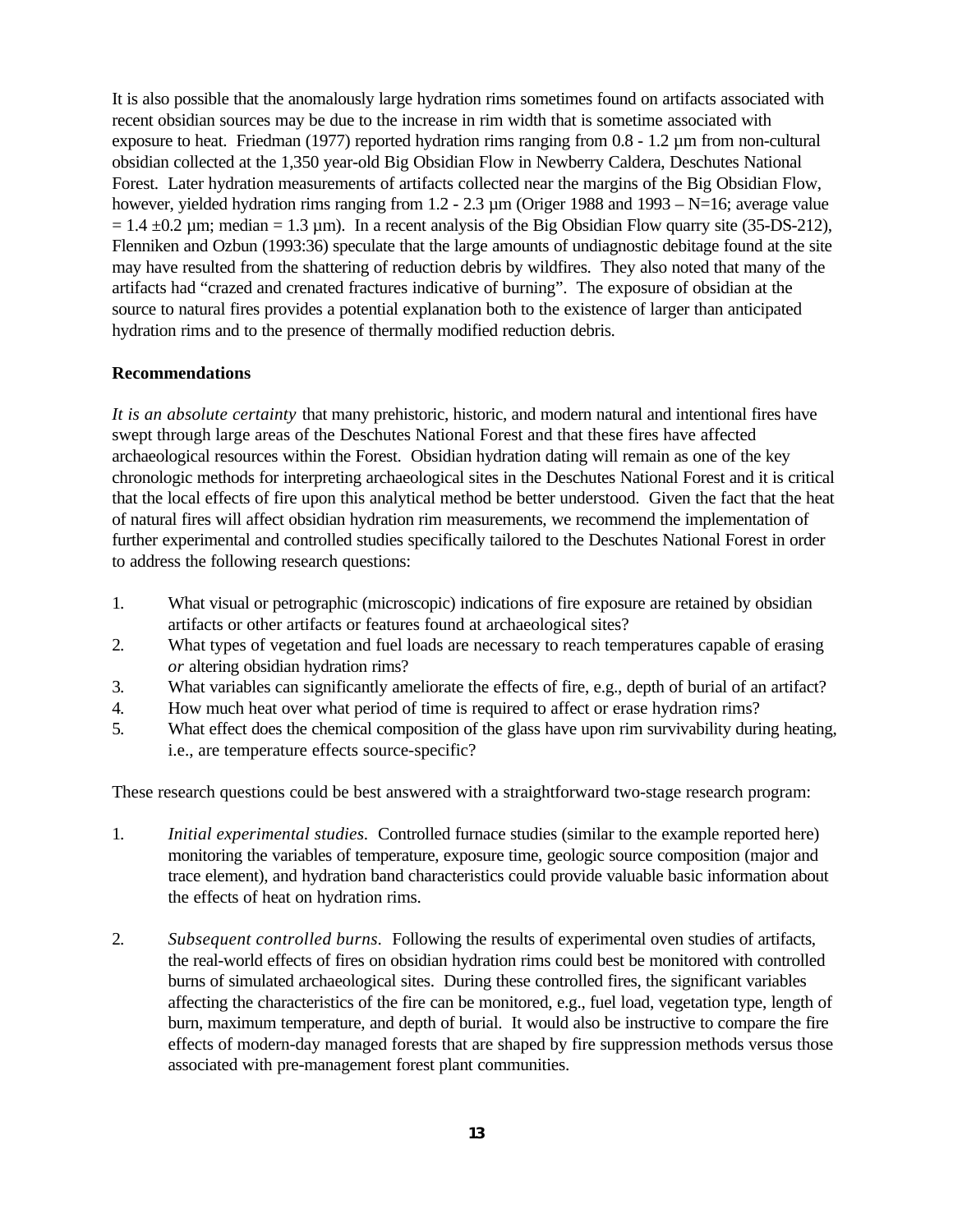## *Results of Analyses*

## **X-Ray Fluorescence Analysis**

Two geochemical obsidian source groups, both of which were correlated with known geologic sources, were identified among the 51 artifacts characterized by X-ray fluorescence analysis. The locations of the sites and obsidian sources are shown in Figure 5. Analytical results are presented in Table A-1 in the Appendix and are summarized in Table 3 and Figure 7.

Table 3. Geologic sources of obsidian identified by trace element analysis. Totals include provisional source assignments.

| <b>Geologic Source</b> | $35-DS-193$ | 35-DS-201 | <b>Total</b> |
|------------------------|-------------|-----------|--------------|
| Big Obsidian Flow      | 22          |           |              |
| Newberry Volcano       |             | 19        | 29           |
| <b>Total XRF</b>       | 32          | 1Ç        |              |

*Newberry Volcano*. Twenty-nine samples were correlated with the Newberry Volcano source group, a composite source consisting of several geochemically indistinguishable Holocene obsidian flows (Central Pumice Cone, East Lake, Game Hut, and Interlake flows; see Figure 8) located within Newberry Caldera*.* The flows making up this geochemical group all erupted after the Mazama ashfall of about 6,850 <sup>14</sup>C years ago (Friedman and Obradovich 1981; Macleod et al. 1995), providing a unique temporal window for the prehistoric use of the glass. The widespread prehistoric use of Newberry obsidian in the post-Mazama period is well documented in central and north-central Oregon (Skinner 1995a) in the period following the eruption of the flows and is occasionally encountered at sites in the Western Cascades and northwest Oregon (Skinner and Winkler 1991, 1994).



Figure 5. Location of archaeological sites and obsidian sources identified by trace element analyses.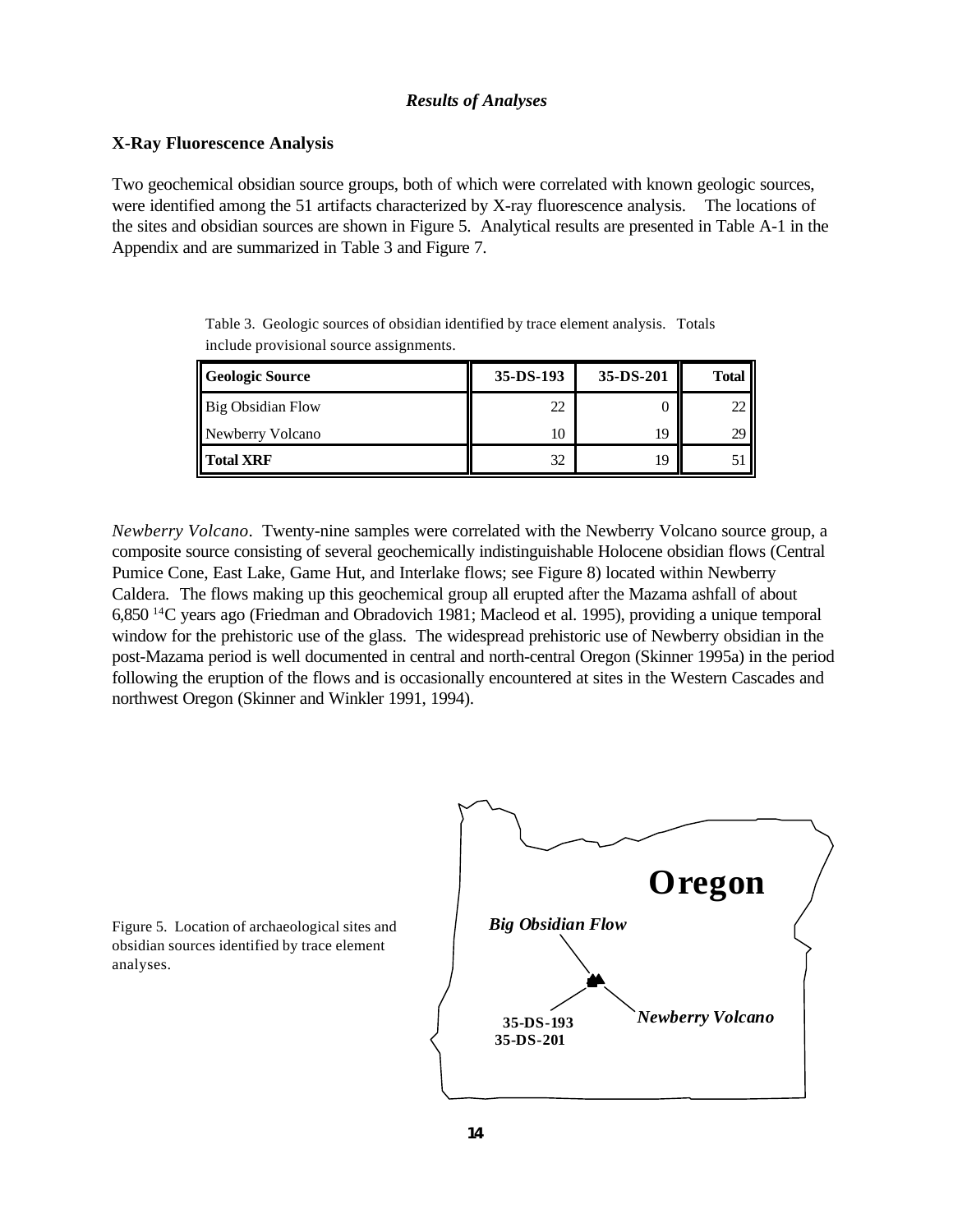*Big Obsidian Flow*. Twenty-two artifacts were assigned to the Big Obsidian Flow chemical group, Newberry Volcano (see figures 6 and 8). This chemical group consists of the 1,350 year-old Big Obsidian Flow and the early Holocene to late Pleistocene Buried Obsidian Flow, both located within the summit caldera of Newberry Caldera (Skinner 1983; Macleod and Sherrod 1988; Macleod et al. 1995). Trace element studies by Macleod and Sherrod (1988) and Linneman (1990:277) and unpublished analyses by Northwest Research indicate that both flows are chemically similar and comprise a single geochemical source.

There are striking differences in source use patterns between the two sites – none of the analyzed artifacts from 35-DS-201 were correlated with the Big Obsidian Flow while two-thirds of the samples from 35-DS-193 originated from that source. This difference in source use may be attributable to several factors, including:

- 1. The occupation of 35-DS-201 *may* predate that of 35-DS-193. Obsidian from the 1,350 year-old Big Obsidian Flow may simply not have been available when obsidian was left at 35-DS-201. Unfortunately, no measurable obsidian hydration rims that could provide evidence for recent site use were found on the artifacts from 35-DS-193. Additionally, the Big Obsidian Flow chemical group also includes the early Holocene to late Pleistocene Buried Obsidian Flow.
- 2. The occupation of the two sites may represent two distinct periods of use related to different site activities.



Figure 6. Big Obsidian Flow, Newberry Caldera. Photograph taken facing northeast from the summit of Paulina Peak.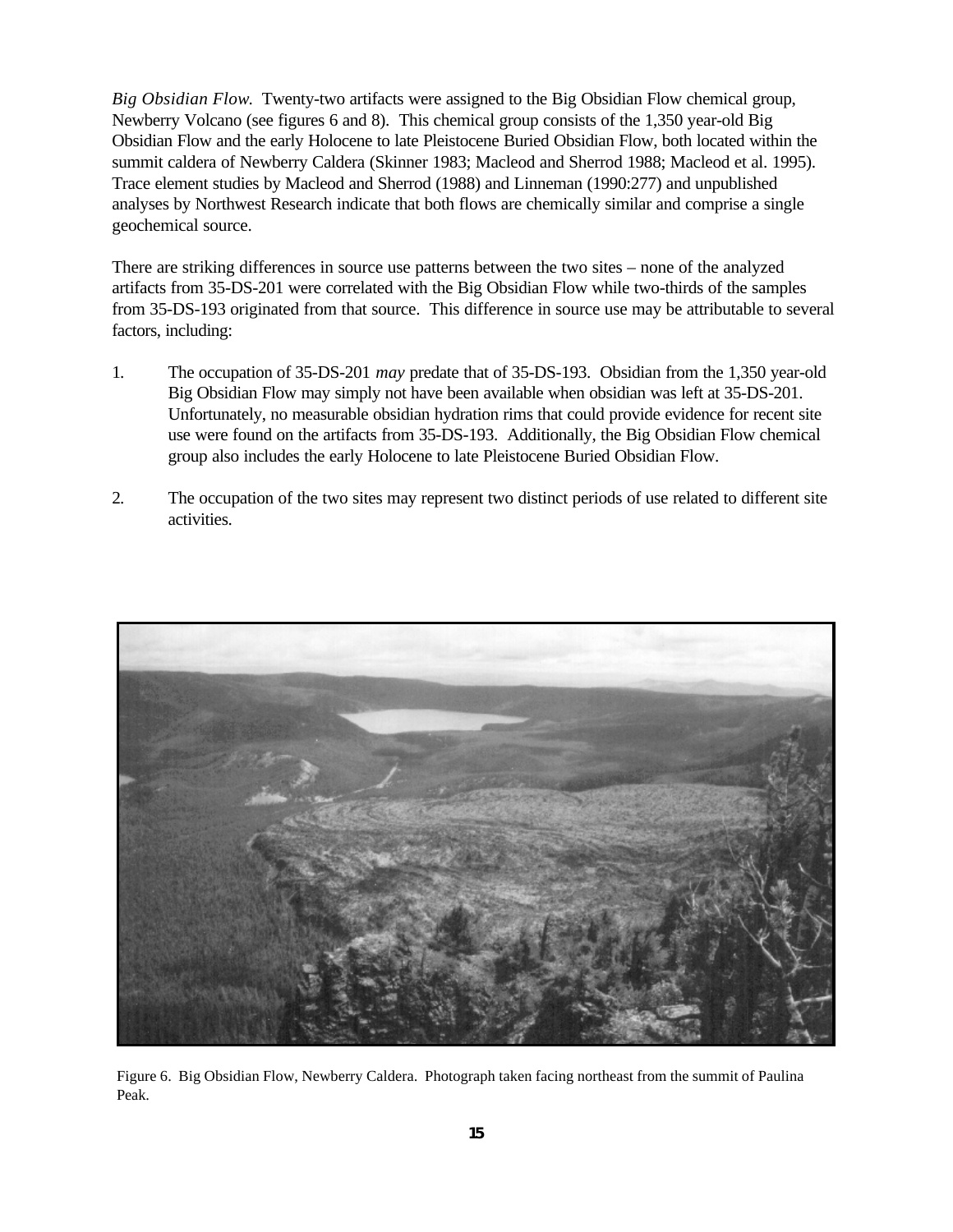

Figure 7. Scatterplot of zirconium (Zr) plotted versus strontium (Sr).



Figure 8. Obsidian sources located within Newberry Caldera, Newberry Volcano (map adapted from Skinner 1995a:4.32).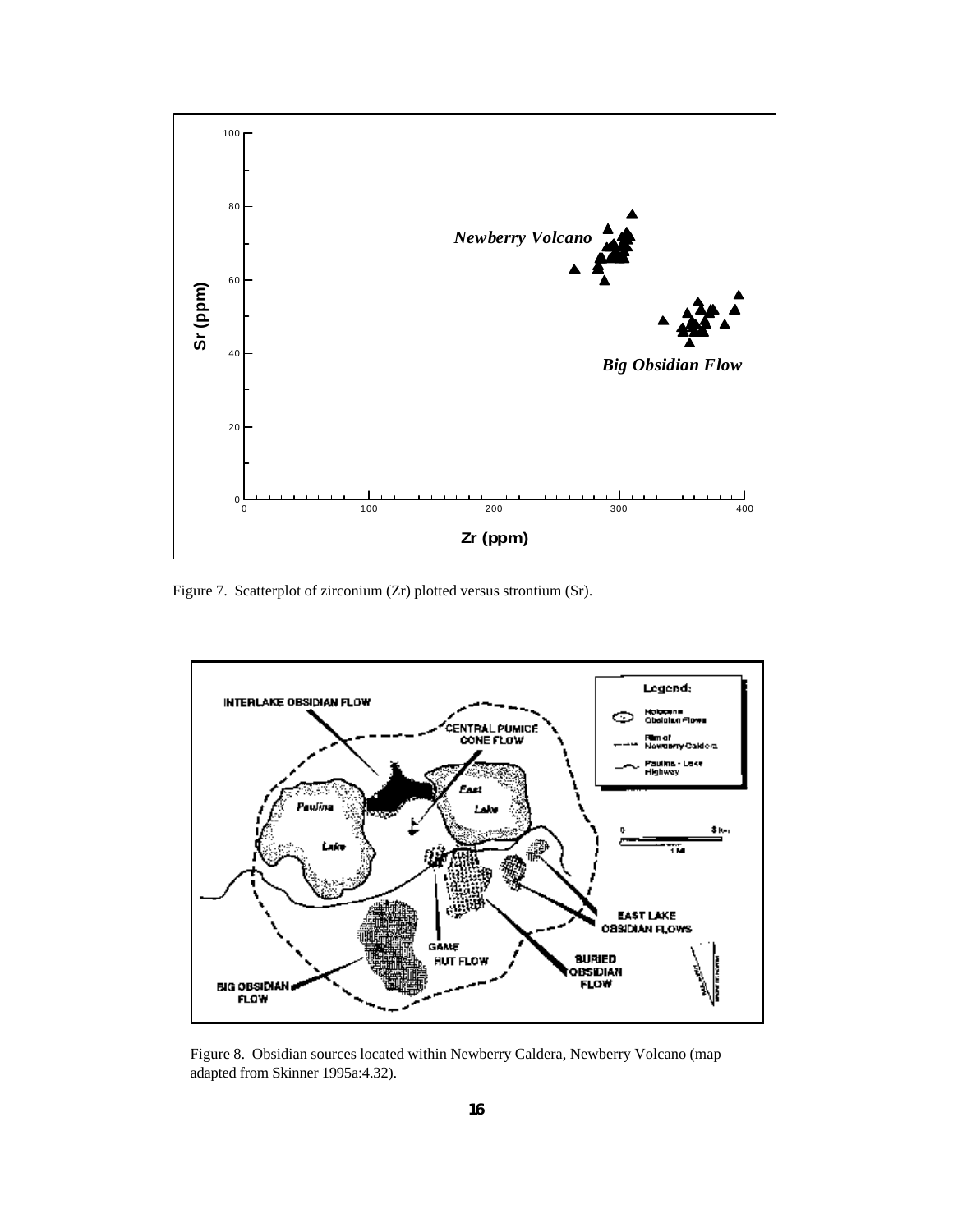Many of the obsidian flakes from the two sites (and from many other sites in the Newberry Volcano region) are covered with a dark gray (N 4/0) to medium dark gray (N 3/0) patina that often makes trace element identification problematic. The patina is resistant to a 30 percent solution of HCl and is probably a silica-based encrustation. Silica is weakly soluble in water and the crust may have originated from the tephra-rich soils of the Newberry Volcano region. Opaline silica deposits are often found in the surface horizons of soils derived from volcanic ash (Jenny 1980:105; Rieger 1983:136–137). The presence of the patina presents problems for both the chemical characterization and obsidian hydration analysis of artifacts. The encrustation contains elevated levels of titanium (Ti), an element that is sometimes diagnostically important for sources in the Newberry Volcano region. The encrustation also makes the hydration rims more difficult to read, although well-established hydration rims remain easily identifiable when examined in thin section.

#### **Obsidian Hydration Analysis**

All 51 obsidian artifacts from the two Deschutes County sites were prepared for obsidian hydration analysis. The specimen slides are curated at the Northwest Research Obsidian Studies Laboratory under specimen accession number BO-96-33. The results of the analyses are summarized in Table 4 and are reported in Table B-1 in the Appendix.

|                          |              | $35 - DS - 193$ |              |                        |       |
|--------------------------|--------------|-----------------|--------------|------------------------|-------|
| <b>Geologic Source</b>   | <b>Total</b> | Range (microns) | <b>Total</b> | <b>Range (microns)</b> | Total |
| <b>Big Obsidian Flow</b> | 0            | <b>NA</b>       |              | NA                     |       |
| Newberry Volcano         | 3            | $1.9 - 2.6$     |              | $1.6 - 3.2$            |       |
| <b>Total</b>             | 3            |                 |              |                        |       |

Table 4. Summary of results of obsidian artifact hydration measurements. Totals include all measurable hydration rims.

Only five measurable hydration rims were found on the 51 analyzed artifacts, the results of the high temperatures that the samples were exposed to during the Surveyor Fire. The estimated fire temperature of 800 to 1000° F. (426 - 537° C.) is completely consistent with the disappearance of the rims.

Of the remaining five hydration rims, there was no apparent relationship between the orientation of the obsidian sample during the fire or between the buried and surface artifacts. The heat of the fire was apparently adequate to erase hydration rims to a depth of at least six centimeters, the maximum depth from which any of the analyzed artifacts were recovered.

Although some of the obsidian artifacts burned in the Surveyor Fire were reported as melted and bubbly (Gregory 1994), we noted few visual differences between the burned flakes that were analyzed and an unburned set of control flakes that were also examined. All samples were covered, to various degrees, by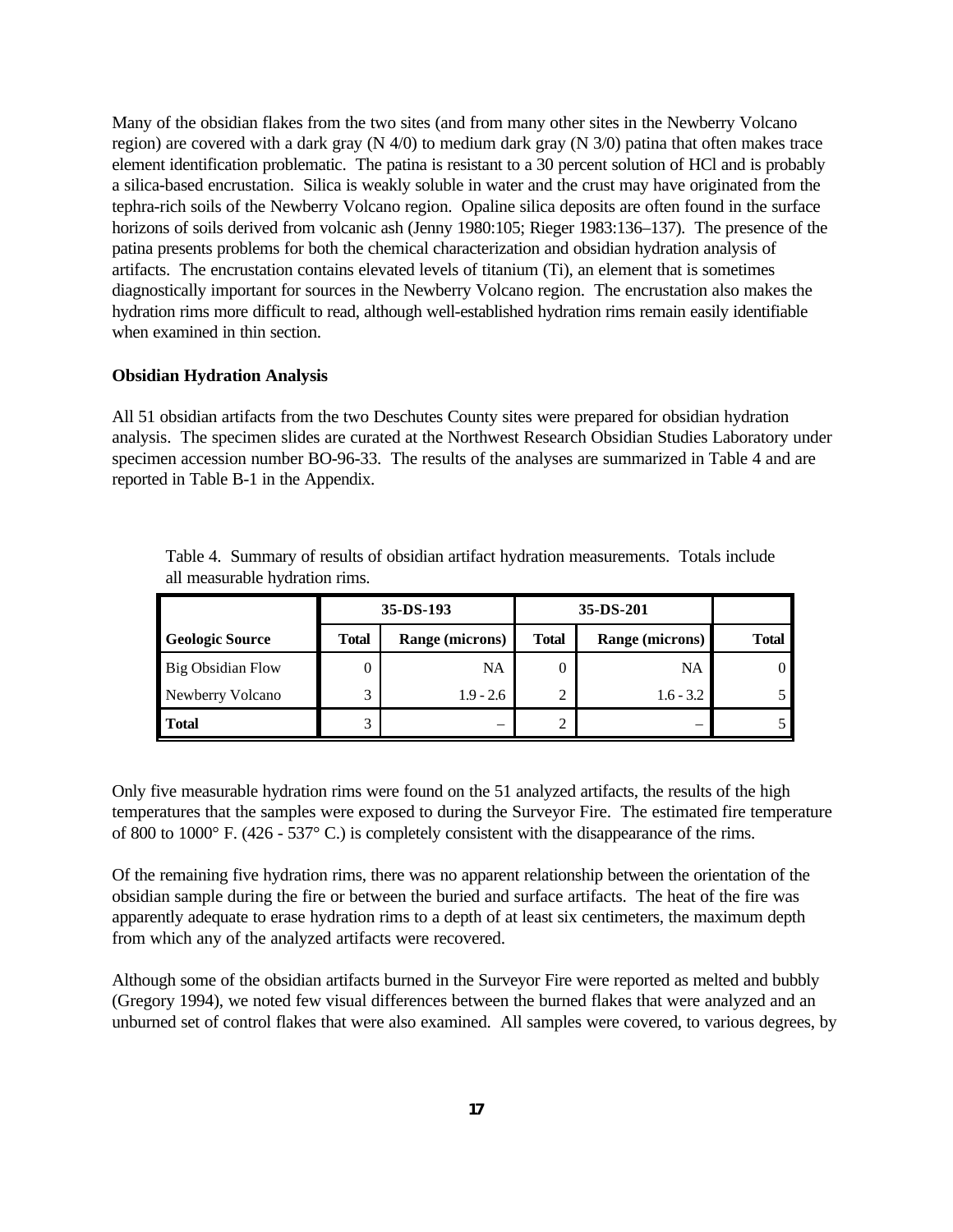

Figure 9. A cross-section of a typical burned obsidian flake (specimen no. 14). In this artifact, the hydration rim that would normally be visible along the edge of the artifact has been completely erased.

 the gray encrustation that was previously described. In post-burn samples, the patina was very thin and it appeared that thicker deposits found on the control samples may have spalled off during the heating of the artifacts. After burning, the encrustation became much more difficult to physically remove from the sample than from the unburned control sample. It is likely that the "gun metal" luster report by Gregory (1994) for Surveyor Fire artifacts refers to the well-baked patina on the surface of the items.

Under the microscope, many of the artifacts lacking hydration rims still retained a faint blue hue under plain light that was suggestive of the former presence of a rim. All traces of diffusion fronts, however, were completely gone. The baked encrustation that covered many of the artifact surfaces also made the hydration rims more difficult to measure (Figure 9). The opaque patina sometimes made it difficult to accurately locate and measure the exterior surface of the hydration rim.

Although hydration rates have been posited for obsidian from the Big Obsidian Flow and the Newberry Volcano source groups (see Table 5), we caution against their application at 35-DS-196 and 35-DS-201. The results of the heating experiments described earlier in this report suggest that recorded rim measurements may be greater than those originally formed on the artifacts.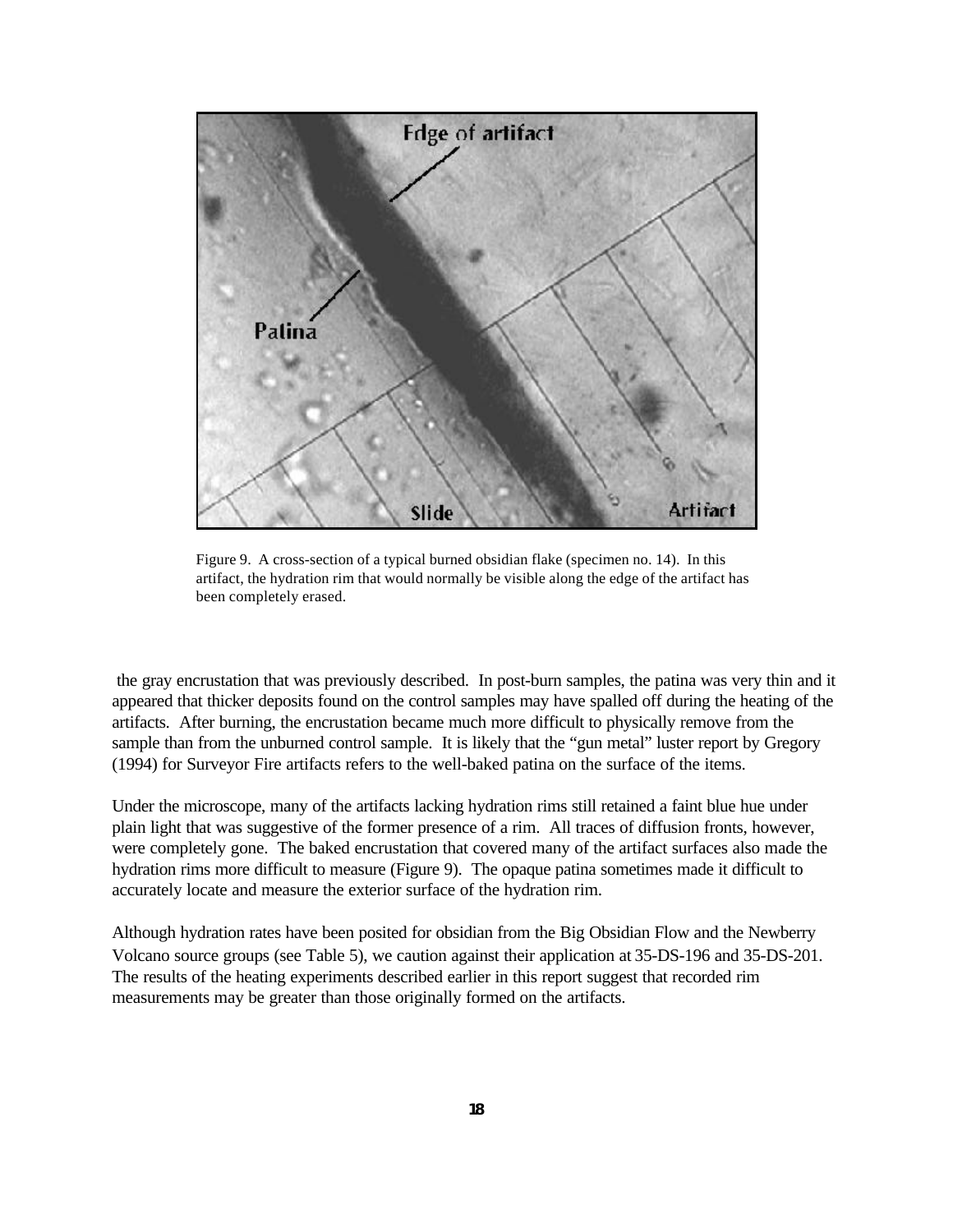| <b>Source</b>        | <b>Hydration Rate</b>                                                                                             | <b>Comments</b>                                                                                                                                                                                | <b>Reference</b>                                                                                                          |
|----------------------|-------------------------------------------------------------------------------------------------------------------|------------------------------------------------------------------------------------------------------------------------------------------------------------------------------------------------|---------------------------------------------------------------------------------------------------------------------------|
| Big Obsidian<br>Flow | $0.7 \mu^2/1000 \text{ yrs}^{\text{A}}$<br>$0.8 \mu^2 / 1000 \text{ yrs}^{\text{B}}$                              | Hydration rate slower than other<br>Newberry Caldera sources <sup>A B</sup> ;<br>slower rate also supported by<br>archaeological evidence <sup>C</sup> .                                       | <sup>A</sup> Friedman 1977<br><sup>B</sup> Friedman and Obradovich 1981<br>$\rm{c}$ Skinner 1995b                         |
| Newberry<br>Volcano  | $2.9 \mu^2$ / 1000 yrs <sup>A</sup><br>$3.0 \mu^2$ / 1000 yrs <sup>B</sup><br>$2.8 \mu^2$ / 1000 yrs <sup>C</sup> | All flows post-Mazama in age;<br>maximum hydration rim<br>measurements artifacts<br>correlated with the Newberry<br>Volcano source group are<br>approximately 5.2 - 5.3 $\mu$ m <sup>D</sup> . | <sup>A</sup> Friedman 1977<br><sup>B</sup> Friedman and Obradovich 1981<br>C Connolly and Byram 1992<br>$D$ Skinner 1995b |

Table 5. Different hydration rates reported in the literature for obsidian sources identified in the current investigation.

*Acknowledgments.* Our thanks to everyone who responded to our queries about the effects of fires on hydration rims and who shared their information and resources – Dee Green (Modoc National Forest, California), Kathleen Hull (Dames & Moore Obsidian Hydration Laboratory), Stephen C. Lentz (Museum of New Mexico), Clement Meighan (UCLA), Thomas Origer (Sonoma State University Obsidian Hydration Laboratory), and Christopher Stevenson (Diffusion Laboratory). We also thank Jim Wernz, Oregon State University Soil Science Laboratory, for overseeing the experimental heating studies of the obsidian test flakes.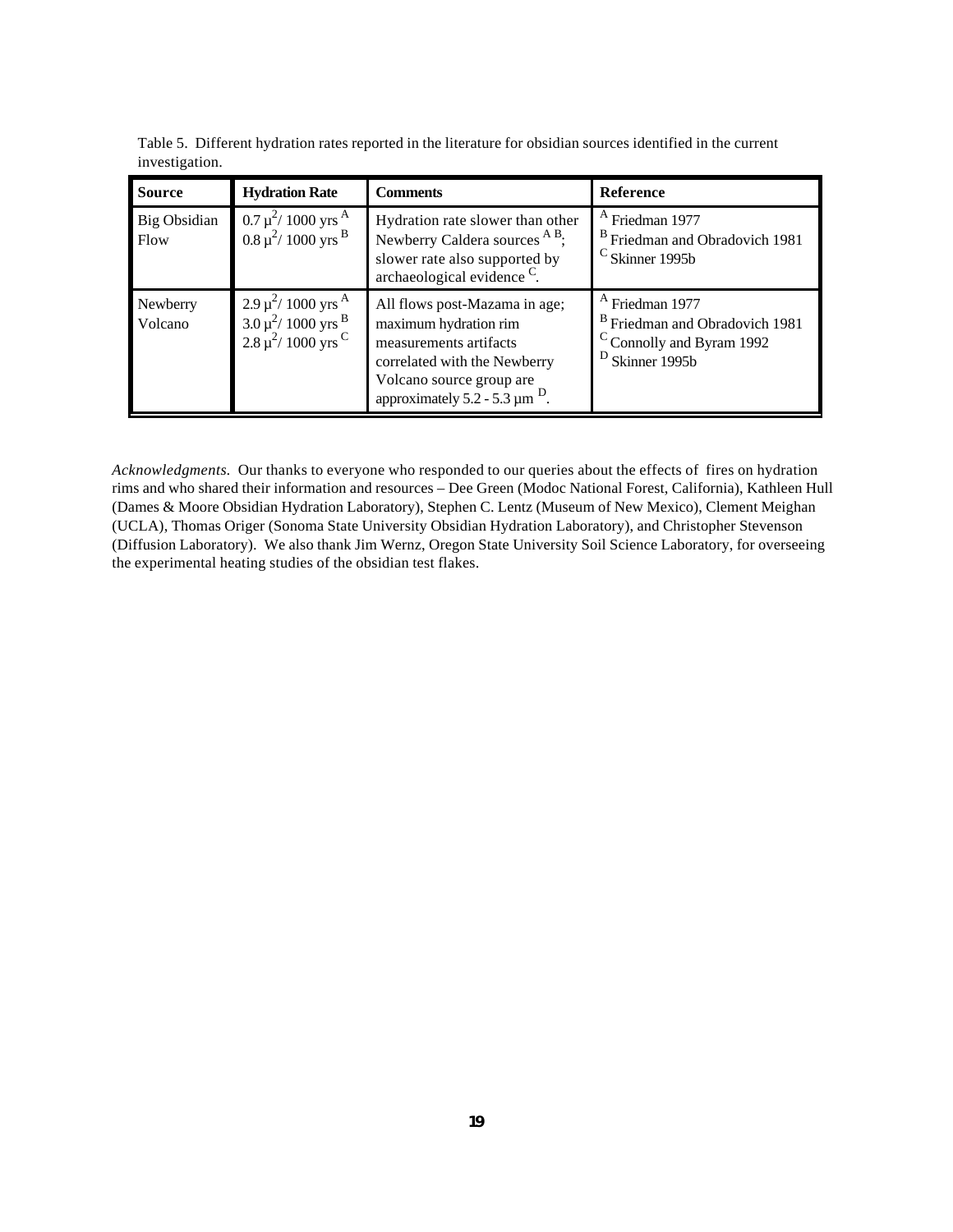### *References Cited: Analytical Methods*

Ericson, Jonathon E.

 1981 *Exchange and Production Systems in Californian Prehistory: The Results of Hydration Dating and Chemical Characterization of Obsidian Sources*. BAR International Series 110, Oxford, England.

Freter, AnnCorinne

 1993 Obsidian-Hydration Dating: Its Past, Present, and Future Application in Mesoamerica. *Ancient Mesoamerica* 4(2):285–303.

Friedman, Irving and John Obradovich

1981 Obsidian Hydration Dating of Volcanic Events. *Quaternary Research* 16:37–47.

#### Friedman, Irving and Robert L. Smith

 1960 A New Dating Method Using Obsidian: Part I, The Development of the Method. *American Antiquity* 25:476–522.

Friedman, Irving and F. W. Trembour

1983 Obsidian Hydration Dating Update. *American Antiquity* 48(3):544–547.

Friedman, Irving, Fred W. Trembour, Franklin L. Smith, and George I. Smith

1994 Is Obsidian Hydration Dating Affected by Relative Humidity? *Quaternary Research* 41(2):185–190.

#### Hamusek, Blossom M.

- 1993 *What X Equals: The Archaeological and Geological Distribution of "Source X" Tuscan Obsidian in Northern California*. Master's Thesis, California State University, Chico, California.
- 1995 The Tuscan Obsidian Source of Northern California: Archaeological Implications and Geochemical Variability. In *Proceedings of the Society for California Archaeology, Volume 8*, edited by Martin D. Rosen, Susan M. Hector, and Don Laylander, pp. 13–32. Society for California Archaeology, San Diego, California.

#### Harbottle, Garman

 1982 Chemical Characterization in Archaeology. In *Contexts for Prehistoric Exchange*, edited by Jonathon E. Ericson and Timothy K. Earle, pp. 13–51. Academic Press, New York, New York.

Hughes, Richard E.

- 1978 Aspects of Prehistoric Wiyot Exchange and Social Ranking. *Journal of California Anthropology* 5(1):53–66.
- 1986a *Diachronic Variability in Obsidian Procurement Patterns in Northeastern California and Southcentral Oregon*. University of California Publications in Anthropology 17, Berkeley, California.
- 1986b Trace Element Composition of Obsidian Butte, Imperial County, California. *Bulletin of the Southern California Academy of Sciences* 85(1):35–45.
- 1988 The Coso Volcanic Field Reexamined: Implications for Obsidian Sourcing and Hydration Dating Research. *Geoarchaeology* 3(4):253–265.
- 1990 The Gold Hill Site: Evidence for a Prehistoric Socioceremonial System in Southwestern Oregon. In *Living With the Land: The Indians of Southwest Oregon*, edited by Nan Hannon and Richard K. Olmo, pp. 48–55. Southern Oregon Historical Society, Medford.
- 1993 Trace Element Geochemistry of Volcanic Glass from the Obsidian Cliffs Flow, Three Sisters Wilderness, Oregon. *Northwest Science* 67(3):199–207.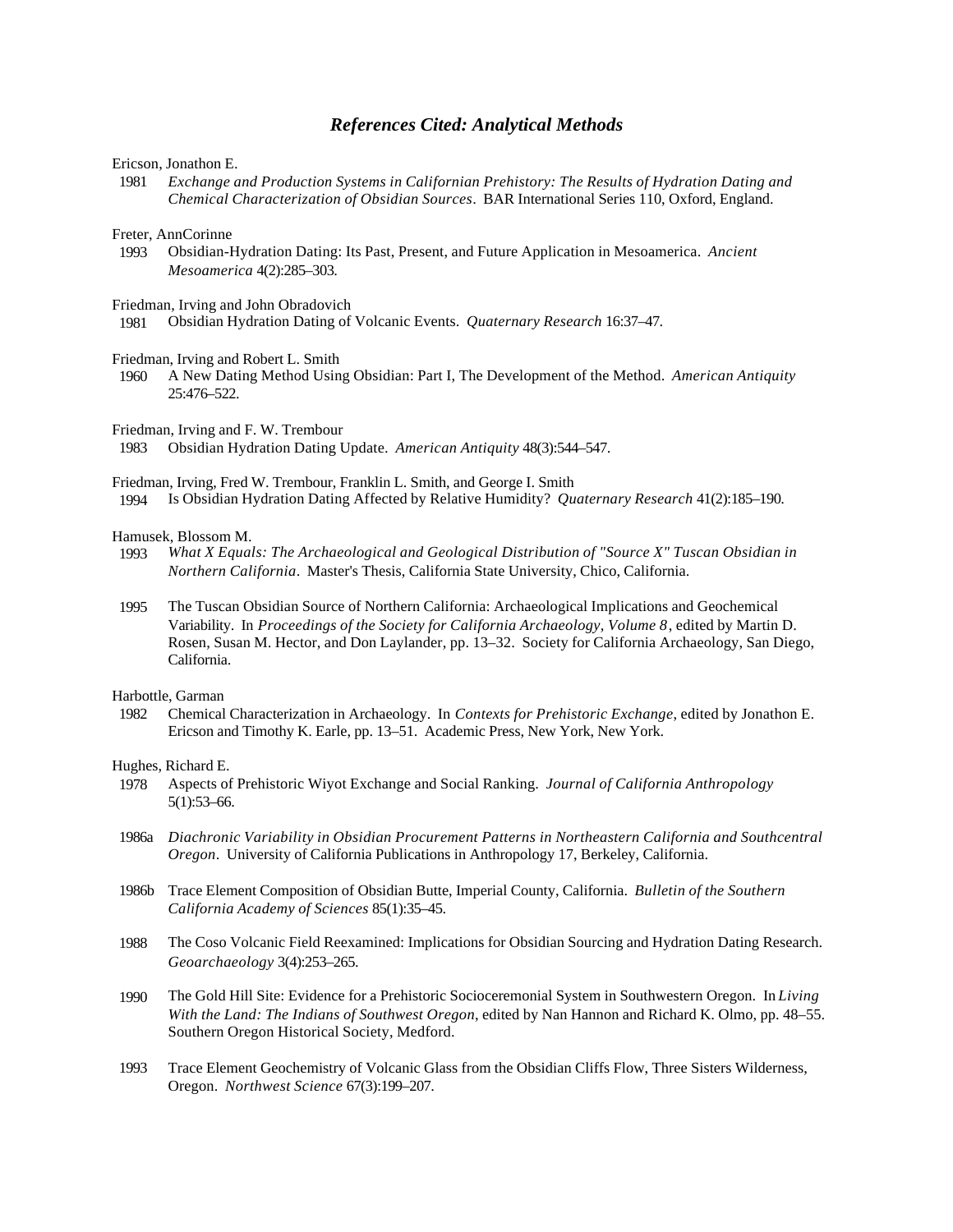- 1994 Intrasource Chemical Variability of Artefact-Quality Obsidians from the Casa Diablo Area, California. *Journal of Archaeological Science* 21: 263–271.
- Hughes, Richard E. and R. L. Bettinger
- 1984 Obsidian and Prehistoric Cultural Systems in California. In *Exploring the Limits: Frontiers and Boundaries in Prehistory*, edited by Suzanne P. DeAtley and Frank J. Findlow, pp. 153–172. BAR International Series 223, Oxford, England.

Hughes, Richard E. And Fred W. Nelson

1987 New Findings on Obsidian Source Utilization in Iowa. *Plains Anthropologist* 37(117):313–316.

Hughes, Richard E. and Robert L. Smith

 1993 Archaeology, Geology, and Geochemistry in Obsidian Provenance Studies, in *Effects of Scale on Archaeological and Geoscientific Perspectives*, edited by J. K. Stein and A. R. Linse, pp. 79–91. Geological Society of America Special Paper 283, Boulder, Colorado.

Jack, Robert N.

 1976 Prehistoric Obsidian in California I: Geochemical Aspects. In *Advances in Obsidian Glass Studies: Archaeological and Geochemical Perspectives*, edited by R. E. Taylor, pp. 183–217. Noyes Press, Park Ridge, New Jersey.

Jackson, Thomas L.

- 1986 *Late Prehistoric Obsidian Exchange in Central California.* Unpublished Ph.D. Dissertation, Department of Anthropology, Stanford University, Palo Alto, California.
- 1989 Late Prehistoric Obsidian Production and Exchange in the North Coast Ranges, California. *In Current Directions in California Obsidian Studies*, edited by Richard E. Hughes, pp. 79–94. Contributions of the University of California Archaeological Research Facility No. 48, Berkeley, California.

Jackson, Thomas L. and Joachim Hampel

 1993 Size Effects in the Energy-Dispersive X-ray Fluorescence (EDXRF) Analysis of Archaeological Obsidian Obsidians (Abstract). *International Association for Obsidian Studies Bulletin* 9:8.

Meighan, Clement W.

- 1976 Empirical Determination of Obsidian Hydration Rates from Archaeological Evidence. In *Advances in Obsidian Glass Studies*, edited by R. E. Taylor, pp. 106–119. Noyes Press, Park Ridge, New Jersey.
- 1981 Progress and Prospects in Obsidian Hydration Dating. In *Obsidian Dates III*, edited by Clement W. Meighan and Glenn S. Russell, pp. 1–9. University of California Institute of Archaeology Monograph No. 6, Los Angeles, California.
- 1983 Obsidian Dating in California. *American Antiquity* 48:600–609.

Michels, Joseph W. and Ignatius S. T. Tsong

 1980 Obsidian Hydration Dating: A Coming of Age. In *Advances in Archaeological Method and Theory*, *Volume 3*, edited by M. B. Schiffer, pp. 405–444. Academic Press, New York, New York.

Michels, Joseph W., Ignatius S. T. Tsong, and Charles M. Nelson

1983a Obsidian Dating and East African Archeology. *Science* 219:361–366.

Michels, Joseph W., Ignatius S. T. Tsong, and G. A. Smith

1983b Experimentally Derived Hydration Rates in Obsidian Dating. *Archaeometry* 25:107–117.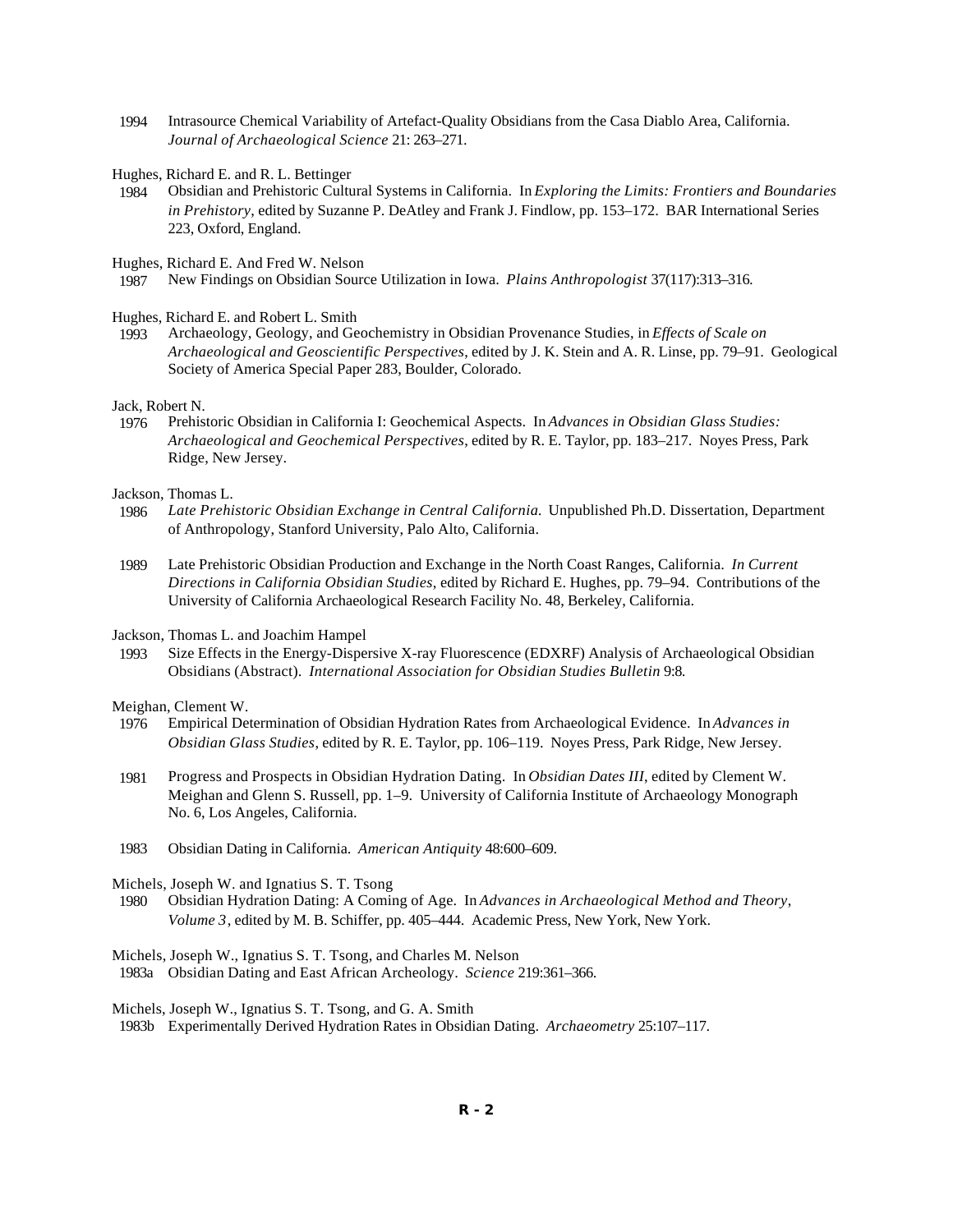#### Nelson, Fred W. And Richard D. Holmes

 1979 Trace Element Analysis of Obsidian Sources and Artifacts from Western Utah. *Utah State Historical Society, Antiquities Section Selected Papers* 6(15):65–80.

#### Norrish, K. and B. W. Chappell

 1967 X-Ray Fluorescence Spectrography. In *Physical Methods in Determinative Mineralogy*, edited by J. Zussman, pp. 161–214. Academic Press, New York, New York.

# Origer, Thomas M.<br>1989 Hydration

 1989 Hydration Analysis of Obsidian Flakes Produced by Ishi During the Historic Period. In *Current Directions in California Obsidian Studies*, edited by Richard E. Hughes, pp. 69–77. Contributions of the University of California Archaeological Research Facility No. 48, University of California, Berkeley, California.

#### Potts, Philip J. and Peter C. Webb

1992 X-Ray Fluorescence Spectrometry. *Journal of Geochemical Exploration* 44:251–296.

#### Rapp, George, Jr.

 1985 The Provenience of Artifactual Raw Materials. In *Archaeological Geology*, edited by George Rapp, Jr. and John A Gifford, pp. 353–375. Yale University Press, New Haven, Connecticut.

#### Shackley, M. Steven

- 1991 Tank Mountains: A Newly Discovered Archaeological Obsidian Source in East-Central Yuma County, Arizona. *Kiva* 57(1):17–25.
- 1992 The Upper Gila River Gravels as an Archaeological Obsidian Source Region: Implications for Models of Exchange and Interaction. *Geoarchaeology* 7(4):315–326.
- 1995 Sources of Archaeological Obsidian in the Greater American Southwest: An Update and Quantitative Analysis. *American Antiquity* 60(3):531–551.

#### Shackley, M. Steven and Joachim Hampel

 1993 Surface Effects in the Energy-Dispersive X-ray Fluorescence (EDXRF) Analysis of Archaeological Obsidian (Abstract). *International Association for Obsidian Studies Bulletin* 9:10.

#### Skinner, Craig E.

- 1983 *Obsidian Studies in Oregon: An Introduction to Obsidian and An Investigation of Selected Methods of Obsidian Characterization Utilizing Obsidian Collected at Prehistoric Quarry Sites in Oregon*. Unpublished Master's Terminal Project, Interdisciplinary Studies, University of Oregon, Eugene, Oregon.
- 1986 *The Occurrence, Characterization, and Prehistoric Utilization of Geologic Sources of Obsidian in Central Western Oregon: Preliminary Research Results*. Unpublished manuscript on file at the Oregon State Museum of Anthropology, Eugene, Oregon.
- 1995a Obsidian Characterization Studies. In *Archaeological Investigations, PGT-PG&E Pipeline Expansion Project, Idaho, Washington, Oregon, and California, Volume V: Technical Studies*, by Robert U. Bryson, Craig E. Skinner, and Richard M. Pettigrew, pp. 4.1–4.54. Report prepared for Pacific Gas Transmission Company, Portland, Oregon, by INFOTEC Research, Inc., Fresno, California, and Far Western Anthropological Research Group, Davis, California.
- 1995b Obsidian Hydration Studies. In *Archaeological Investigations, PGT-PG&E Pipeline Expansion Project, Idaho, Washington, Oregon, and California, Volume V: Technical Studies*, by Robert U. Bryson, Craig E. Skinner, and Richard M. Pettigrew, pp. 5.1–5.51. Report prepared for Pacific Gas Transmission Company, Portland, Oregon, by INFOTEC Research, Inc., Fresno, California, and Far Western Anthropological Research Group, Davis, California.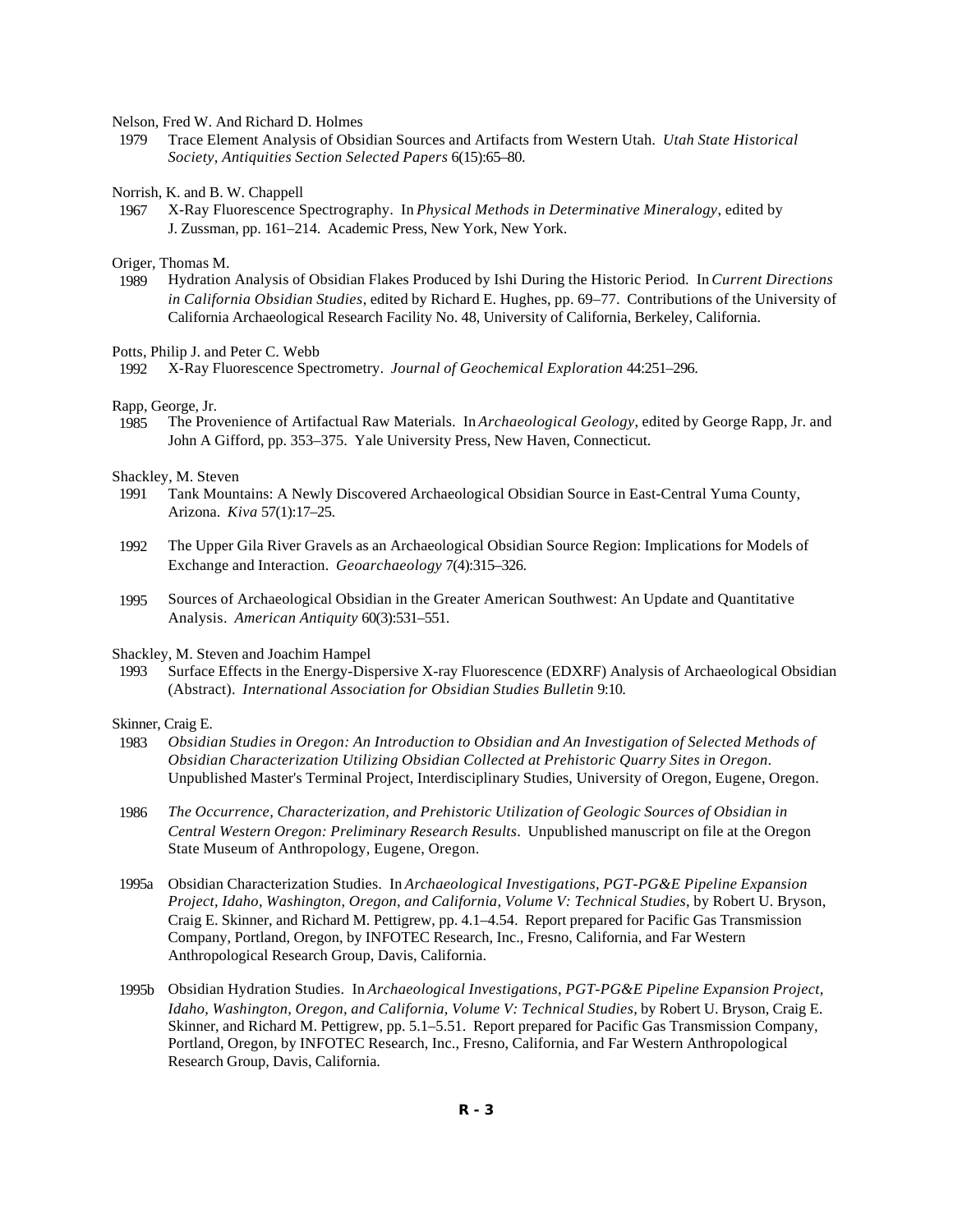Skinner, Craig E. and Kimberly J. Tremaine

 1993 *Obsidian: An Interdisciplinary Bibliography*. International Association for Obsidian Studies Occasional Paper No. 1, San Jose, California.

Stevenson, Christopher M., Elizabeth Knaus, James J. Mazer, and John K. Bates

 1993 Homogeneity of Water Content in Obsidian from the Coso Volcanic Field: Implications for Obsidian Hydration Dating. *Geoarchaeology* 8:371–384.

Tremaine, Kimberly J.<br>1989 *Obsidian as* 

- 1989 *Obsidian as a Time Keeper: An Investigation in Absolute and Relative Dating.* Master's thesis, Sonoma State University, Rohnert Park, California.
- 1993 Temporal Ordering of Artifact Obsidians: Relative Dating Enhanced Through the Use of Accelerated Hydration Experiments, in *There Grows a Green Tree*, edited by Greg White, Pat Mikkelsen, William R. Hildebrandt, and Mark E. Basgall, pp. 265–275. University of California Center for Archaeological Research at Davis Publication No. 11, Davis, California.

Williams, K. L.

 1987 *An Introduction to X-Ray Spectrometry: X-Ray Fluorescence and Electron Microprobe Analysis.* Allen & Unwin, Boston, Massachusetts.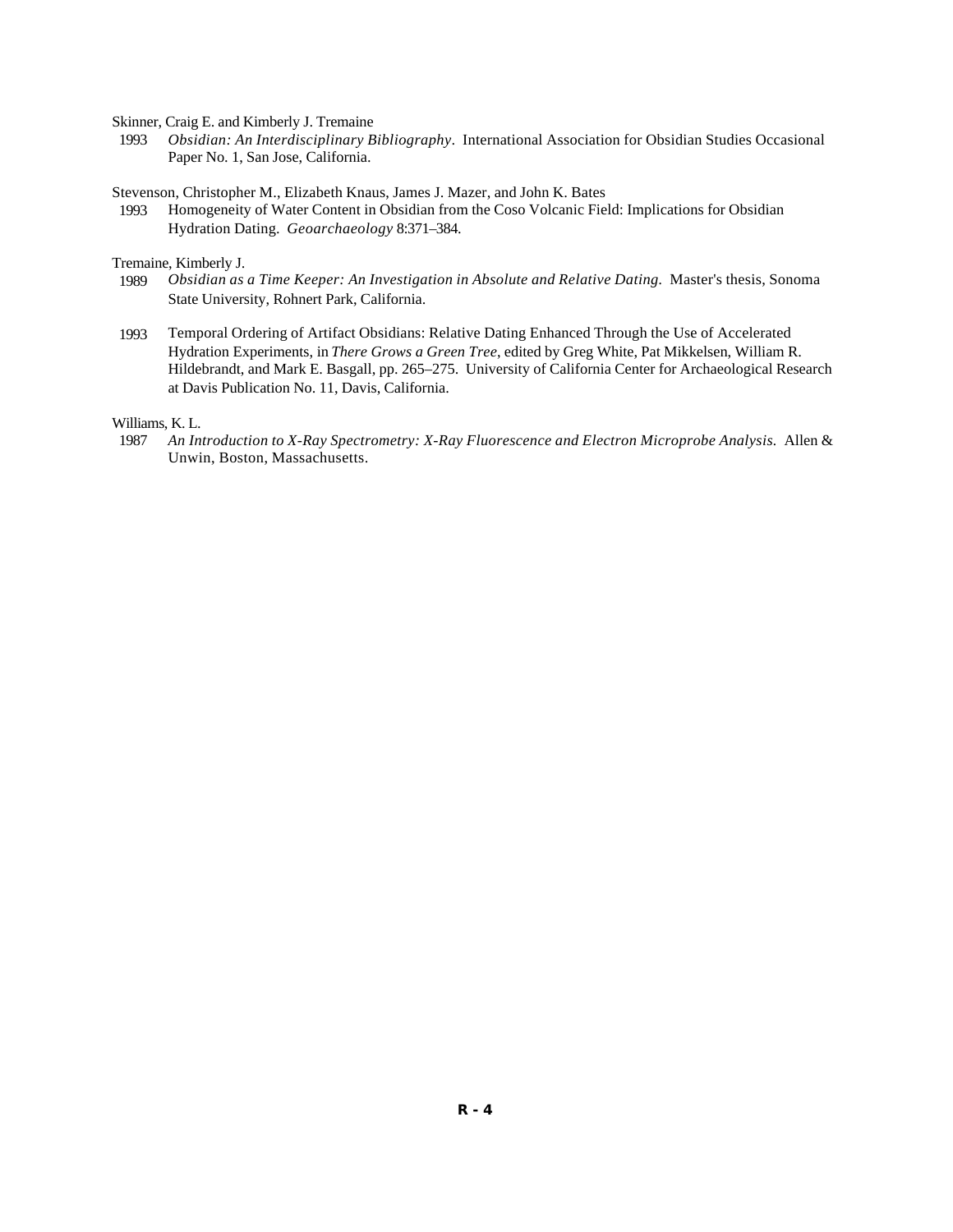## *References Cited: Effects of Fire*

#### Duncan, Faith L.

 1990 *Long Mesa Fire, 1989: Fire Effects and Cultural Resources: An Annotated Bibliography*. Division of Research and Cultural resource Management, Mesa Verde National Park.

#### Eininger, Susan

 1990 *The 1989 Long Mesa Fire: Archaeological Rehabilitation*. Mesa Verde Research Center, Mesa Verde National Park.

#### Flenniken, J. Jeffrey and Terry L. Ozbun

- 1988 *Archaeological Investigations in Newberry Crater, Deschutes National Forest, Central Oregon*. Report prepared for the Deschutes National Forest, Bend, Oregon by Lithic Analysts, Pullman, Washington. Lithic Analysts Research Report No. 4.
- 1993 *Archaeological Testing and Evaluation of a Portion of the Big Obsidian Flow Site, 35DS212.* Report prepared for the Deschutes National Forest, Bend, Oregon by Lithic Analysts, Pullman, Washington. Lithic Analysts Research Report No. 40.

#### Friedman, Irving

 1977 Hydration Dating of Volcanism at Newberry Volcano, Oregon. *Journal of Research of the U. S. Geological Survey* 5:337–342.

# Gregory, Ron<br>1994 Culti

 1994 *Cultural Resource Survey Report for Surveyors Fire Rehabilitation Project #3-176.* Report prepared for the Fort Rock Ranger District, Deschutes National Forest, Bend, Oregon.

#### Kelly, Roger E. and Jim Mayberry

 1979 Trial by Fire: Effects of NPS Burn programs Upon Archaeological resources. In *Proceedings of the Second Conference on Scientific Research in the National Parks*.

#### Lentz, Stephen C.

- 1996a Lithic Artifact Analysis. In *Fire Effects on Archaeological Resources, Phase 1: The Henry Fire, Holiday Mesa, Jemez Mountains, New Mexico*, by Stephen C. Lentz, Joan K. Gaunt, and Adisa J. Willmer, pp. 65–73. USDA General Technical Report RM-GTR-273, Fort Collins, Colorado.
- 1996b Phase II Research Design. In *Fire Effects on Archaeological Resources, Phase 1: The Henry Fire, Holiday Mesa, Jemez Mountains, New Mexico*, by Stephen C. Lentz, Joan K. Gaunt, and Adisa J. Willmer, pp. 90–97. USDA General Technical Report RM-GTR-273, Fort Collins, Colorado.

#### Lentz, Stephen C., Joan K. Gaunt, and Adisa J. Wilmer

 1996 *Fire Effects on Archaeological Resources, Phase 1: The Henry Fire, Holiday Mesa, Jemez Mountains, New Mexico*. USDA Forest Service General Technical Report RM-GTR-273, Fort Collins, Colorado.

#### Linderman, Carole A.

- 1991 *The Effects of Fire on Obsidian Artifacts*. Report prepared for the Willamette National Forest, Eugene, Oregon.
- 1992 *The Effects of Fire on Obsidian Artifacts: A Problem in Hydration Dating in a Woodland Environment*. Unpublished Senior Honors Paper, Department of Anthropology, University of Oregon, Eugene, Oregon.

#### Lissoway, John and Judith Propper

 1988 *Effects of Fire on Cultural Resources*. Paper presented at the Effects of Fire in Management of Southwestern Natural Resources Symposium, Tucson, Arizona, November 14-17.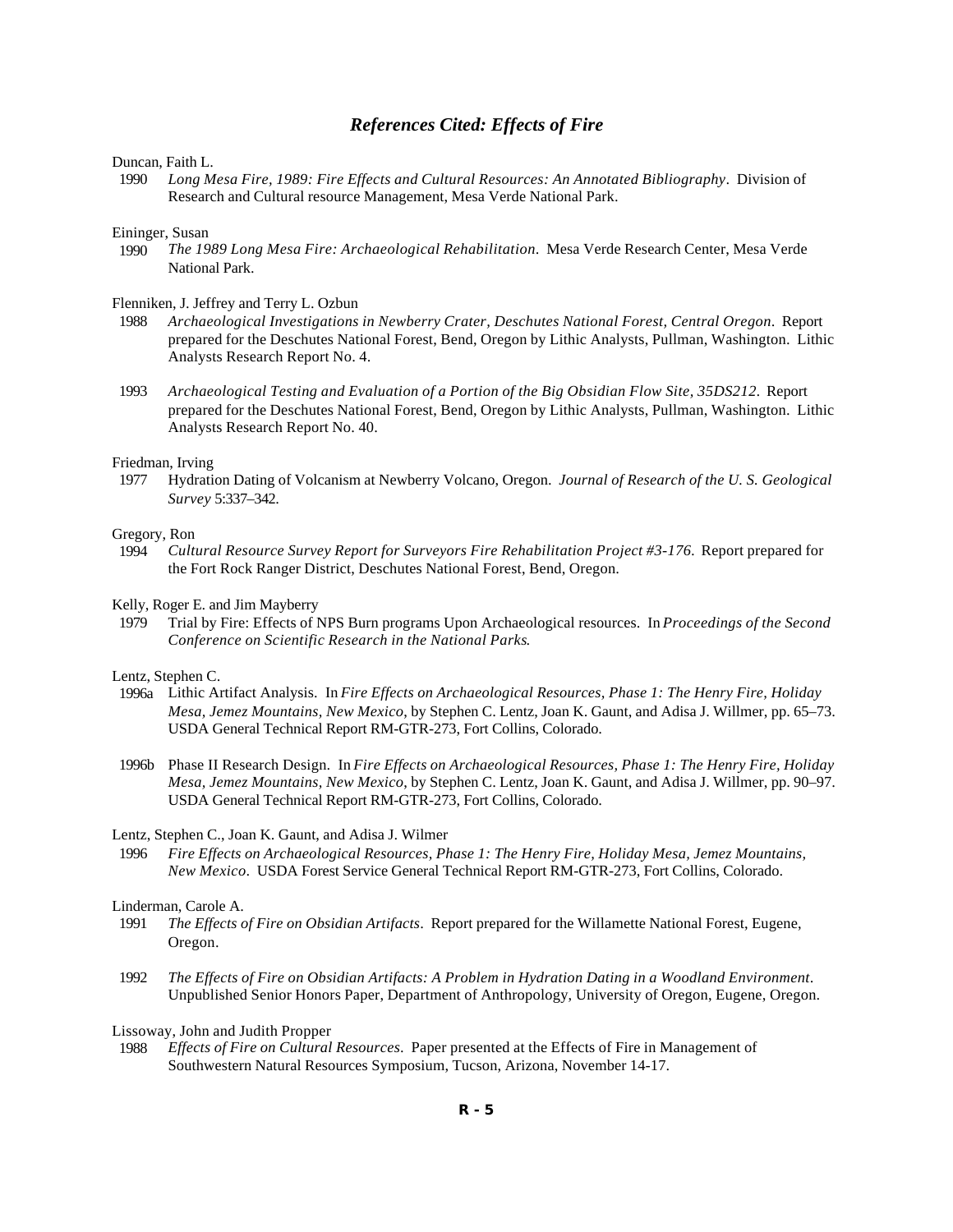Origer, Thomas M.

- 1988 Obsidian Hydration. In *Archaeological Investigations in Newberry Crater, Deschutes National Forest, Central Oregon,* by J. Jeffrey Flenniken and Terry L. Ozbun. Report prepared for the Deschutes National Forest, Bend, Oregon by Lithic Analysts, Pullman, Washington. Lithic Analysts Research Report No. 4.
- 1993 Obsidian Hydration Data. In *Archaeological Testing and Evaluation of a Portion of the Big Obsidian Flow Site, 35DS212,* by J. Jeffrey Flenniken and Terry L. Ozbun*.* Report prepared for the Deschutes National Forest, Bend, Oregon by Lithic Analysts, Pullman, Washington. Lithic Analysts Research Report No. 40.
- 1996 Obsidian Hydration. In *Fire Effects on Archaeological Resources, Phase 1: The Henry Fire, Holiday Mesa, Jemez Mountains, New Mexico*, by Stephen C. Lentz, Joan K. Gaunt, and Adisa J. Willmer, pp. 81–83. USDA General Technical Report RM-GTR-273, Fort Collins, Colorado.

Origer, Thomas M. and Jessica Anderson

 1994 Preliminary Results of an Assessment of the Effects of Fire on Obsidian Specimens from CA-SON-458, Salt Point State Park, Sonoma County, California. *International Association for Obsidian Studies Bulletin*  $12:3-4.$ 

Pilles, Peter J.

1984 The Effects of Forest Fires on Archaeological Sites. Paper presented at the 49<sup>th</sup> Annual Meeting of the Society for American Archaeology, Portland, Oregon.

# Schiffer, Michael B.<br>1987 Formation

- 1987 *Formation Processes of the Archaeological Record*. University of New Mexico Press, Albuquerque, New Mexico.
- Traylor, Diane, Lyndi Hubbell, Nancy Wood, and Barbara Fielder
- 1979 *The La Mesa Fire Study: Investigation of Fire and Fire Suppression Impact on Cultural Resources in Bandelier National Monument.* Report submitted to the National Park Service, Southwest Cultural Resources Center, Santa Fe, New Mexico.
- 1990 *The La Mesa Fire Study: Investigation of Fire and Fire Suppression Impact on Cultural Resources in Bandelier National Monument.* Southwest Cultural Resources Center Professional Papers No. 28, National Park Service, Santa Fe, New Mexico.

Trembour, Fred N.<br>1979 Appendix

- Appendix F: A Hydration Study of Obsidian Artifacts, Burnt vs. Unburnt by the La Mesa Forest Fire. In *The La Mesa Fire Study: Investigation of Fire and Fire Suppression Impact on Cultural Resources in Bandelier National Monument*, by Diane Traylor, Lyndi Hubbell, Nancy Wood, and Barbara Fielder, pp. 83–92. Report submitted to the National Park Service, Southwest Cultural Resources Center, Santa Fe, New Mexico.
- 1990 Appendix F: A Hydration Study of Obsidian Artifacts, Burnt vs. Unburnt by the La Mesa Forest Fire. In *The 1977 La Mesa Fire Study: Investigation of Fire and Fire Suppression Impact on Cultural Resources in Bandelier National Monument*, by Diane Traylor, Lyndi Hubbell, Nancy Wood, and Barbara Fielder, pp. 174–180. Southwest Cultural Resources Center Professional Papers No. 28, National Park Service, Santa Fe, New Mexico.

Tsong, I. S. T., C. A. Houser, N. A. Yusuf, R. F. Messier, W. B. White, and J. W. Michels 1978 Obsidian Hydration Profiles Measured by Sputter-Induced Optical Emission. *Science* 201:339–341.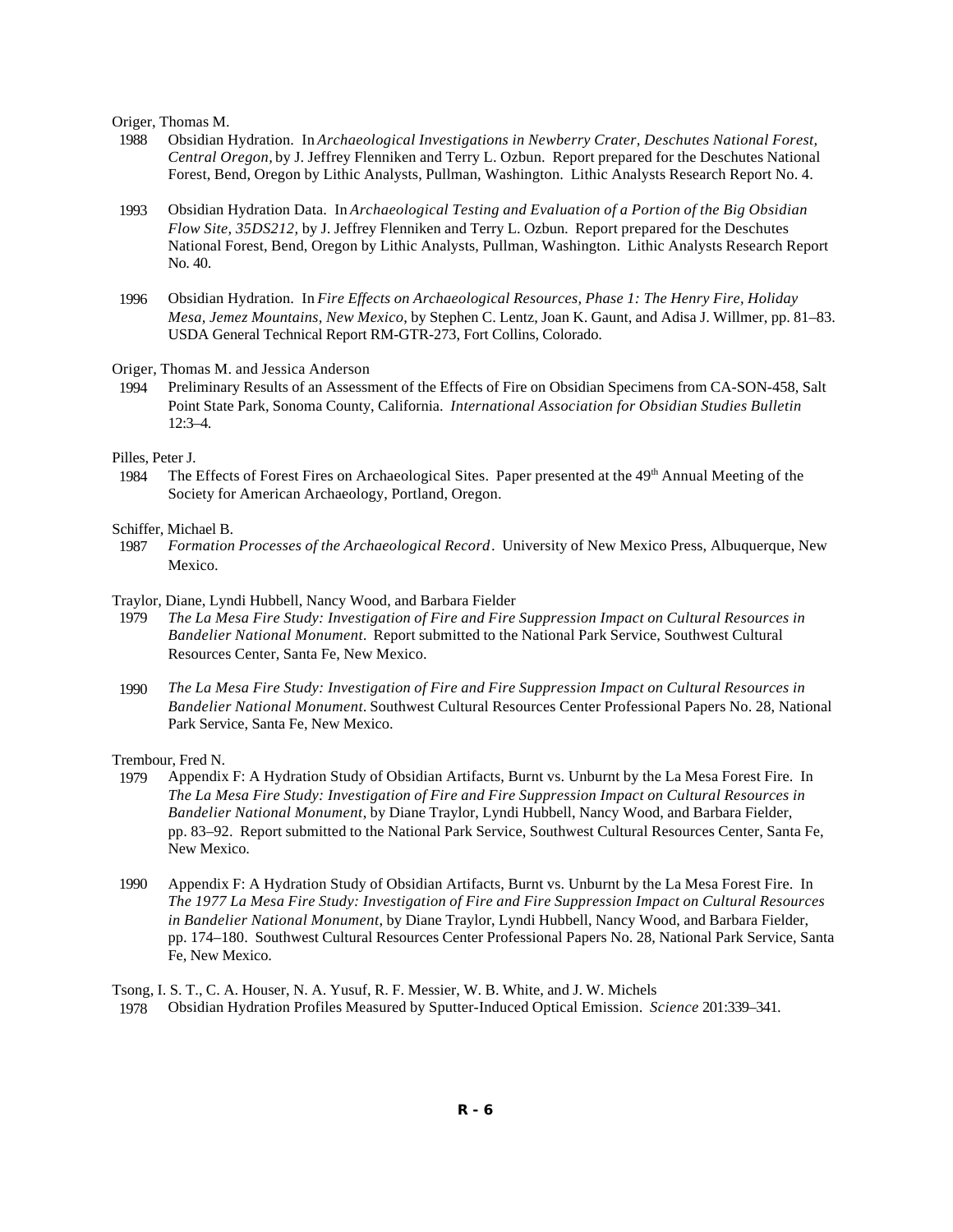Wildesen, Leslie E.<br>1982 The Study

The Study of Impacts on Archaeological Sites. In *Advances in Archaeological Method and Theory, Vol.* 5, edited by Michael B. Schiffer, pp. 51–96.

Wood, W. Raymond and Donald Lee Johnson

 1978 A Survey of Disturbance Processes in Archaeologica*l* Site Formation. In *Advances in Archaeological Method and Theory, Vol. 5*, edited by Michael B. Schiffer, pp. 51–96.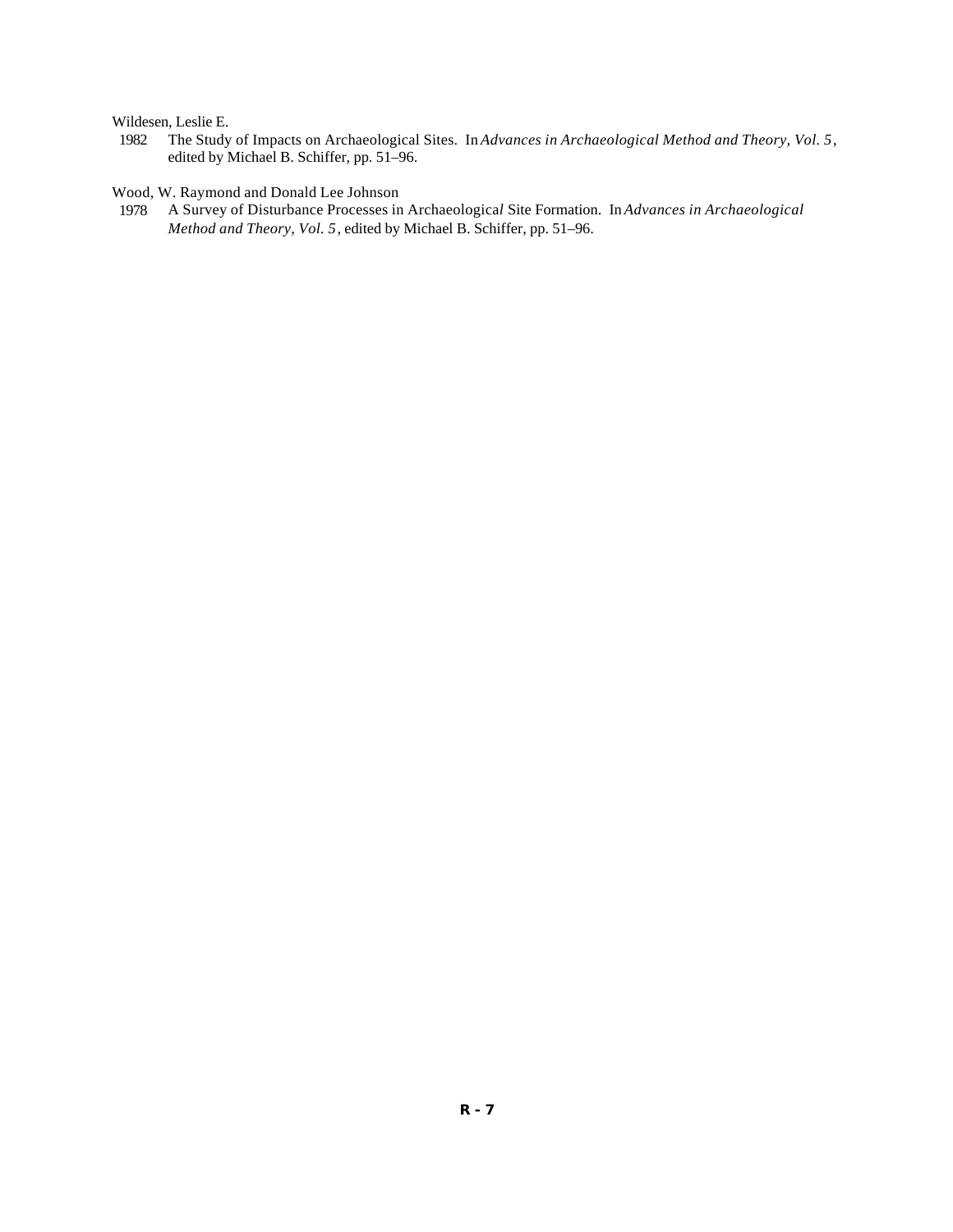## *References Cited: Results of Analysis*

Connolly, Thomas J. and R. Scott Byram

 1992 Hydration Analysis of Obsidians from the Caldera of Newberry Volcano, Central Oregon. Paper presented at the 45<sup>th</sup> Annual Northwest Anthropological Conference, Burnaby, British Columbia, Canada.

Friedman, Irving

 1977 Hydration Dating of Volcanism at Newberry Volcano, Oregon. *Journal of Research of the U. S. Geological Survey* 5:337–342.

#### Friedman, Irving and John Obradovich

1981 Obsidian Hydration Dating of Volcanic Events. *Quaternary Research* 16:37–47.

#### Jenny, Hans

1980 *The Soil Resource*. Ecological Studies Vol. 37, Springer-Verlag, New York, New York.

#### Linneman, Scott R.

 1990 *The Petrologic Evolution of the Holocene Magmatic System of Newberry Volcano, Central Oregon*. Unpublished Ph.D. Dissertation, Department of Geology and Geophysics, University of Wyoming, Laramie, Wyoming.

#### MacLeod, Norman S. and David R. Sherrod

 1988 Geologic Evidence for a Magma Chamber Beneath Newberry Volcano, Oregon. *Journal of Geophysical Research* 93(B9):10,067–10,079.

#### MacLeod, Norman S., David R. Sherrod, Lawrence A. Chitwood, and Robert A. Jansen

 1995 *Geologic Map of Newberry Volcano, Deschutes, Klamath, and Lake Counties, Oregon*. U. S. Geological Survey Miscellaneous Investigations Series I-2455, scale 1:62,500 and 1:24,000.

# Rieger, Samuel<br>1983 The G

1983 *The Genesis and Classification of Cold Soils*. Academic Press, New York, New York.

#### Skinner, Craig E.

- 1983 *Obsidian Studies in Oregon: An Introduction to Obsidian and An Investigation of Selected Methods of Obsidian Characterization Utilizing Obsidian Collected at Prehistoric Quarry Sites in Oregon*. Unpublished Master's Terminal Project, Interdisciplinary Studies, University of Oregon, Eugene, Oregon.
- 1995a Obsidian Characterization Studies. In *Archaeological Investigations, PGT-PG&E Pipeline Expansion Project, Idaho, Washington, Oregon, and California, Volume V: Technical Studies*, by Robert U. Bryson, Craig E. Skinner, and Richard M. Pettigrew, pp. 4.1–4.54. Report prepared for Pacific Gas Transmission Company, Portland, Oregon, by INFOTEC Research, Inc., Fresno, California, and Far Western Anthropological Research Group, Davis, California.
- 1995b Obsidian Hydration Studies. In *Archaeological Investigations, PGT-PG&E Pipeline Expansion Project, Idaho, Washington, Oregon, and California, Volume V: Technical Studies*, by Robert U. Bryson, Craig E. Skinner, and Richard M. Pettigrew, pp. 5.1–5.51. Report prepared for Pacific Gas Transmission Company, Portland, Oregon, by INFOTEC Research, Inc., Fresno, California, and Far Western Anthropological Research Group, Davis, California.

#### Skinner, Craig E. and Carol J. Winkler

 1991 Prehistoric Trans-Cascade Procurement of Obsidian in Western Oregon: The Geochemical Evidence. *Current Archaeological Happenings in Oregon* 16(2):3–9.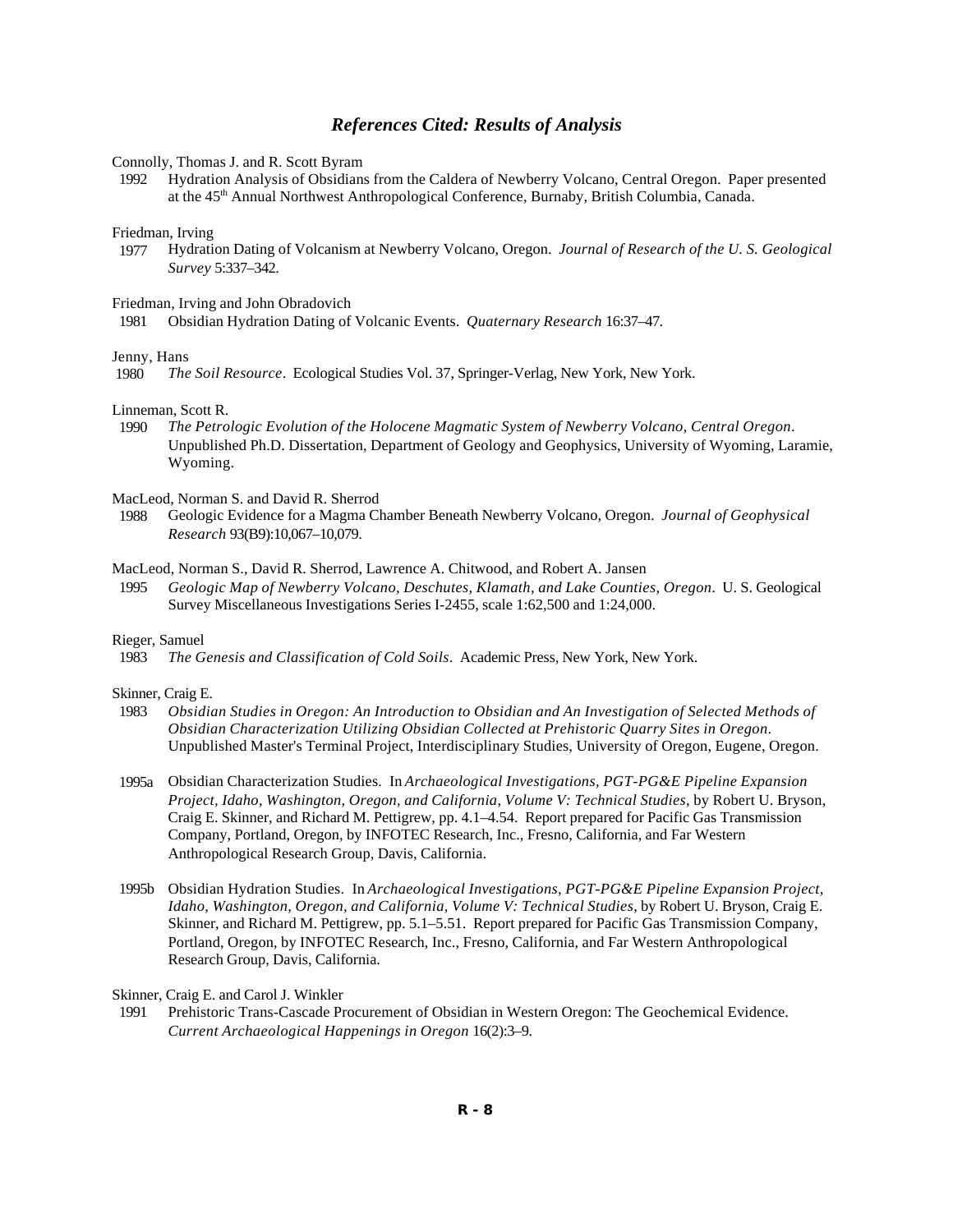1994 Prehistoric Trans-Cascade Procurement of Obsidian in Western Oregon: A Preliminary Look at the Geochemical Evidence. In *Contributions to the Archaeology of Oregon: 1989-1994*, edited by Paul Baxter, pp. 29–44. Association of Oregon Archaeologists Occasional Papers No. 5, Eugene, Oregon.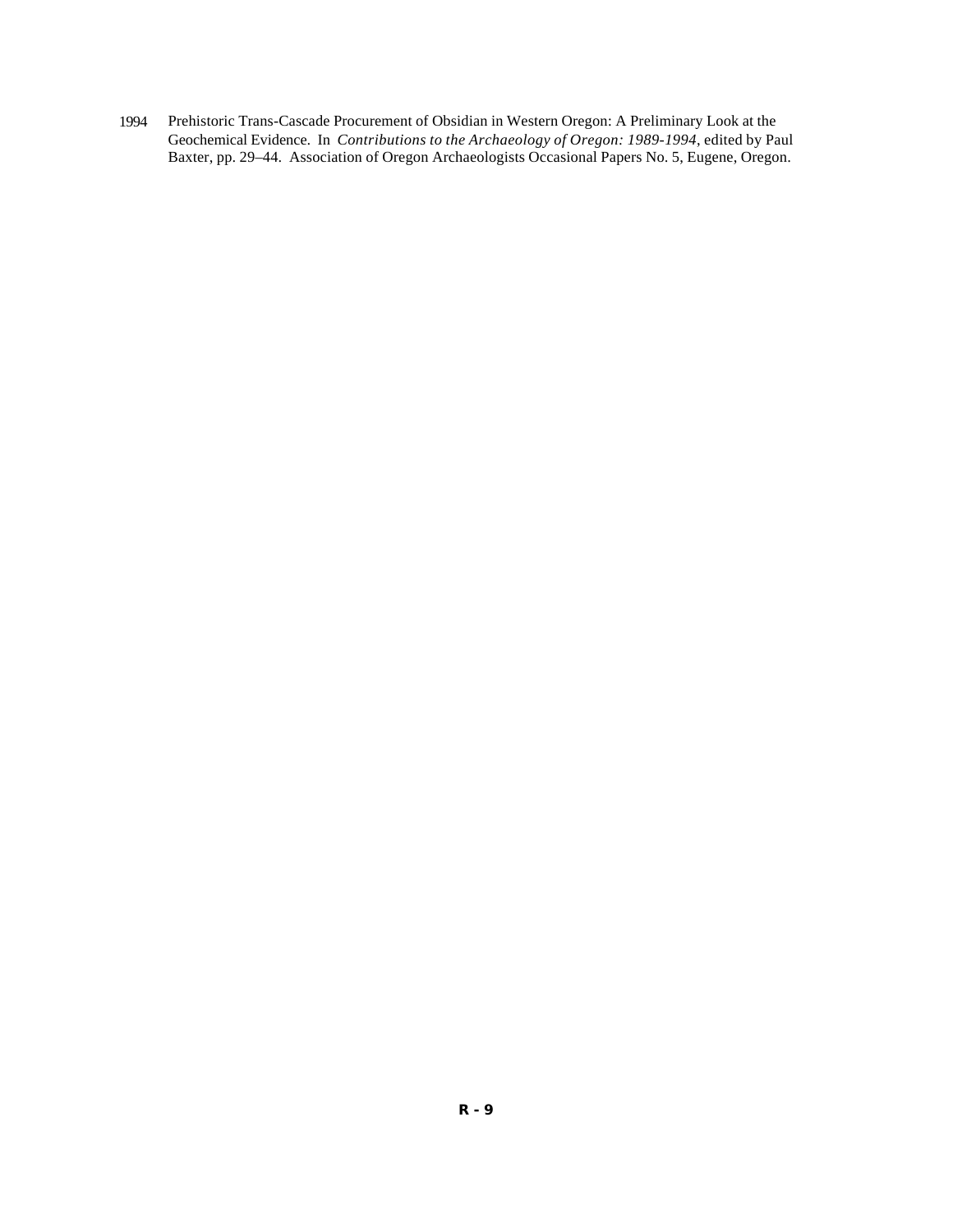**Appendix**

**Results of X-Ray Fluorescence and Obsidian Hydration Analysis**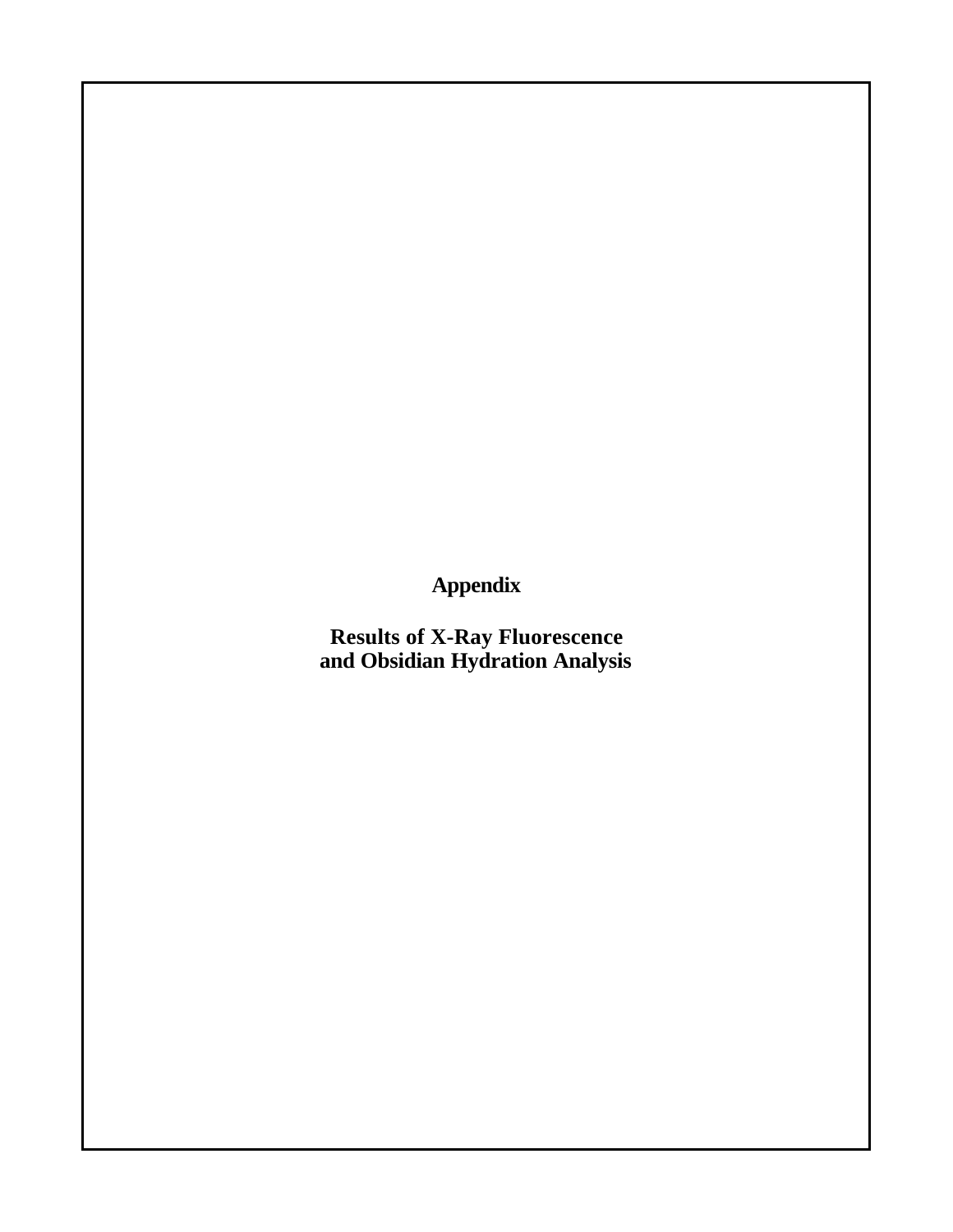|           |              |                       |       |                      |                      |                       |          |                                   | <b>Trace Element Concentrations</b> |                      | Ratios                 |                        |                        |                        |           |                                                                                          |
|-----------|--------------|-----------------------|-------|----------------------|----------------------|-----------------------|----------|-----------------------------------|-------------------------------------|----------------------|------------------------|------------------------|------------------------|------------------------|-----------|------------------------------------------------------------------------------------------|
| Site      |              | Spec. No. Catalog No. |       |                      | Zn Pb                | Rb                    | $\rm Sr$ | Y                                 | Zr                                  | Nb                   | Ti                     | Mn                     |                        |                        |           | Ba Fe <sub>2</sub> O <sub>3</sub> <sup>T</sup> Fe:Mn Fe:Ti Artifact Source/Chemical Type |
| 35-DS-201 | $\mathbf{1}$ | 35DS201-1             | $\pm$ | 70<br>8              | 18<br>$\overline{4}$ | 145<br>3              | 69<br>9  | 45<br>3                           | 290<br>8                            | 18<br>2              | <b>NM</b><br><b>NM</b> | <b>NM</b><br><b>NM</b> | <b>NM</b><br><b>NM</b> | <b>NM</b><br><b>NM</b> | NM        | NM Newberry Volcano                                                                      |
| 35-DS-201 | 2            | 35DS201-2             | 士     | 55<br>$\overline{7}$ | 22<br>$\overline{A}$ | 143<br>3              | 66<br>9  | 44<br>3                           | 300<br>8                            | 18<br>2              | <b>NM</b><br><b>NM</b> | <b>NM</b><br><b>NM</b> | <b>NM</b><br><b>NM</b> | <b>NM</b><br><b>NM</b> | NΜ        | NM Newberry Volcano                                                                      |
| 35-DS-201 | 3            | 35DS201-3             | 士     | 63<br>8              | 26<br>$\overline{4}$ | 154<br>$\overline{4}$ | 73<br>9  | 47<br>3                           | 306<br>8                            | 15<br>2              | <b>NM</b><br><b>NM</b> | <b>NM</b><br><b>NM</b> | <b>NM</b><br><b>NM</b> | <b>NM</b><br><b>NM</b> | NΜ        | NM Newberry Volcano                                                                      |
| 35-DS-201 | 4            | 35DS201-4             | $\pm$ | 58<br>7              | 22<br>$\overline{4}$ | 149<br>3              | 68<br>9  | 44<br>3                           | 297<br>8                            | 18<br>$\overline{2}$ | <b>NM</b><br><b>NM</b> | <b>NM</b><br><b>NM</b> | <b>NM</b><br><b>NM</b> | <b>NM</b><br><b>NM</b> | <b>NM</b> | NM Newberry Volcano                                                                      |
| 35-DS-201 | 5            | 35DS201-5             | 士     | 62<br>$\overline{7}$ | 15<br>$\overline{4}$ | 144<br>3              | 70<br>9  | 42<br>3                           | 295<br>8                            | 18<br>2              | <b>NM</b><br><b>NM</b> | <b>NM</b><br><b>NM</b> | <b>NM</b><br><b>NM</b> | <b>NM</b><br><b>NM</b> | <b>NM</b> | NM Newberry Volcano                                                                      |
| 35-DS-201 | 6            | 35DS201-6             | 土     | 57<br>7              | 19<br>$\overline{4}$ | 139<br>3              | 66<br>9  | 46<br>3                           | 286<br>8                            | 18<br>2              | <b>NM</b><br><b>NM</b> | <b>NM</b><br><b>NM</b> | <b>NM</b><br><b>NM</b> | <b>NM</b><br><b>NM</b> | NΜ        | NM Newberry Volcano                                                                      |
| 35-DS-201 | 7            | 35DS201-7             | 士     | 69<br>7              | 21<br>$\overline{4}$ | 152<br>3              | 68<br>9  | 47<br>3                           | 304<br>8                            | 17<br>$\overline{2}$ | <b>NM</b><br><b>NM</b> | <b>NM</b><br><b>NM</b> | <b>NM</b><br><b>NM</b> | <b>NM</b><br>NM        | NM        | NM Newberry Volcano                                                                      |
| 35-DS-201 | 8            | 35DS201-8             | $\pm$ | 61<br>7              | 20<br>$\overline{4}$ | 155<br>3              | 69<br>9  | 45<br>$\ensuremath{\mathfrak{Z}}$ | 304<br>8                            | 16<br>2              | <b>NM</b><br><b>NM</b> | <b>NM</b><br><b>NM</b> | <b>NM</b><br><b>NM</b> | <b>NM</b><br><b>NM</b> | <b>NM</b> | NM Newberry Volcano                                                                      |
| 35-DS-201 | 9            | 35DS201-9             | $\pm$ | 54<br>7              | 16<br>$\overline{4}$ | 134<br>3              | 66<br>9  | 44<br>3                           | 284<br>8                            | 15<br>2              | <b>NM</b><br><b>NM</b> | <b>NM</b><br><b>NM</b> | <b>NM</b><br><b>NM</b> | <b>NM</b><br><b>NM</b> | NΜ        | NM Newberry Volcano                                                                      |
| 35-DS-201 | 10           | 35DS201-10            | 士     | 63<br>7              | 19<br>$\overline{4}$ | 145<br>3              | 69<br>9  | 45<br>3                           | 302<br>8                            | 20<br>$\overline{2}$ | <b>NM</b><br><b>NM</b> | <b>NM</b><br><b>NM</b> | <b>NM</b><br><b>NM</b> | <b>NM</b><br><b>NM</b> | <b>NM</b> | NM Newberry Volcano                                                                      |
| 35-DS-201 | 11           | 35DS201-11            | $\pm$ | 64<br>7              | 21<br>$\overline{4}$ | 143<br>3              | 67<br>9  | 43<br>3                           | 296<br>8                            | 22<br>$\overline{c}$ | <b>NM</b><br><b>NM</b> | <b>NM</b><br><b>NM</b> | <b>NM</b><br><b>NM</b> | <b>NM</b><br><b>NM</b> | <b>NM</b> | NM Newberry Volcano                                                                      |
| 35-DS-201 | 12           | 35DS201-12            | 士     | 83<br>8              | 23<br>$\overline{4}$ | 165<br>$\overline{4}$ | 78<br>9  | 45<br>3                           | 310<br>8                            | 23<br>$\overline{2}$ | <b>NM</b><br><b>NM</b> | <b>NM</b><br><b>NM</b> | <b>NM</b><br><b>NM</b> | <b>NM</b><br><b>NM</b> | NΜ        | NM Newberry Volcano                                                                      |
| 35-DS-201 | 13           | 35DS201-13            | $\pm$ | 53<br>$\overline{7}$ | 22<br>$\overline{4}$ | 142<br>3              | 69<br>9  | 41<br>3                           | 293<br>8                            | 18<br>$\overline{2}$ | NM<br>NM               | <b>NM</b><br><b>NM</b> | <b>NM</b><br><b>NM</b> | <b>NM</b><br><b>NM</b> | NΜ        | NM Newberry Volcano                                                                      |
| 35-DS-201 | 14           | 35DS201-14            | 士     | 73<br>8              | 19<br>5              | 146<br>$\overline{4}$ | 74<br>9  | 42<br>3                           | 291<br>8                            | 17<br>$\overline{2}$ | <b>NM</b><br><b>NM</b> | <b>NM</b><br><b>NM</b> | <b>NM</b><br><b>NM</b> | <b>NM</b><br>NM        | <b>NM</b> | NM Newberry Volcano                                                                      |
| 35-DS-201 | 15           | 35DS201-15            | $\pm$ | 76<br>7              | 17<br>$\overline{4}$ | 139<br>3              | 63<br>9  | 42<br>3                           | 283<br>8                            | 18<br>2              | <b>NM</b><br><b>NM</b> | <b>NM</b><br><b>NM</b> | <b>NM</b><br><b>NM</b> | <b>NM</b><br><b>NM</b> | NΜ        | NM Newberry Volcano                                                                      |

Table A-1. Results of XRF Studies: 35-DS-193 and 35-DS-201, Surveyor Fire Rehabilitation Project, Deschutes County, Oregon

All trace element values reported in parts per million;  $\pm$  = analytical uncertainty estimate (in ppm). Iron content reported as weight percent oxide.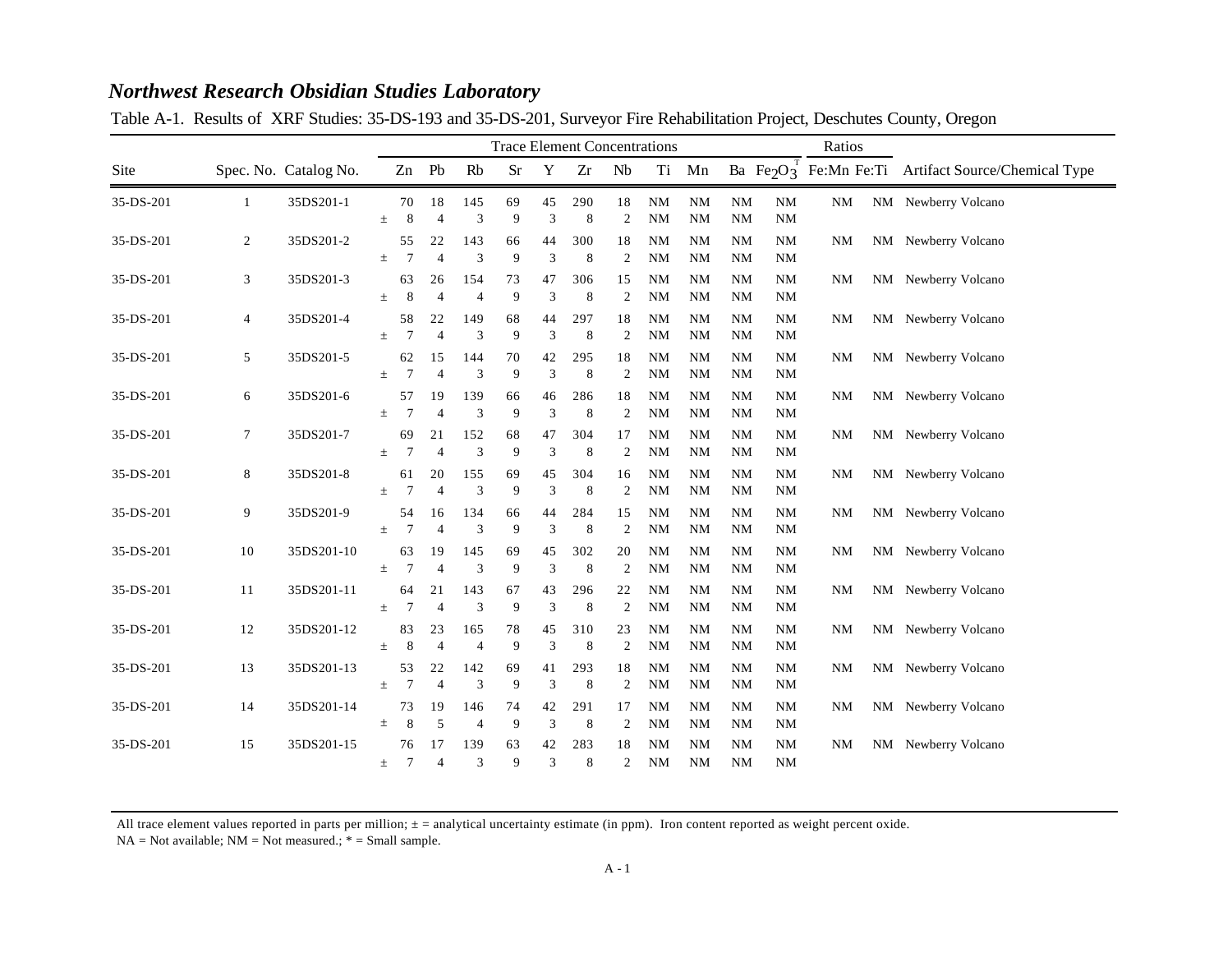|           |    |                       |          |                      |                      |                       |          |         | <b>Trace Element Concentrations</b> |                      | Ratios                 |                        |                        |                        |           |                                                                                          |
|-----------|----|-----------------------|----------|----------------------|----------------------|-----------------------|----------|---------|-------------------------------------|----------------------|------------------------|------------------------|------------------------|------------------------|-----------|------------------------------------------------------------------------------------------|
| Site      |    | Spec. No. Catalog No. |          |                      | Zn Pb                | Rb                    | $\rm Sr$ | Y       | Zr                                  | Nb                   | Ti                     | Mn                     |                        |                        |           | Ba Fe <sub>2</sub> O <sub>3</sub> <sup>T</sup> Fe:Mn Fe:Ti Artifact Source/Chemical Type |
| 35-DS-201 | 16 | 35DS201-16            | $\pm$    | 59<br>7              | 20<br>$\overline{4}$ | 152<br>3              | 66<br>9  | 43<br>3 | 293<br>8                            | 14<br>$\overline{2}$ | <b>NM</b><br><b>NM</b> | <b>NM</b><br><b>NM</b> | <b>NM</b><br><b>NM</b> | <b>NM</b><br><b>NM</b> | NM        | NM Newberry Volcano                                                                      |
| 35-DS-201 | 17 | 35DS201-17            | 土        | 45<br>8              | 18<br>$\overline{4}$ | 141<br>3              | 66<br>9  | 46<br>3 | 285<br>8                            | 17<br>2              | <b>NM</b><br>NM        | <b>NM</b><br><b>NM</b> | <b>NM</b><br><b>NM</b> | <b>NM</b><br>NM        | <b>NM</b> | NM Newberry Volcano                                                                      |
| 35-DS-201 | 18 | 35DS201-18            | $\pm$    | 60<br>8              | 21<br>$\overline{4}$ | 153<br>3              | 72<br>9  | 47<br>3 | 308<br>8                            | 20<br>2              | <b>NM</b><br><b>NM</b> | <b>NM</b><br><b>NM</b> | <b>NM</b><br><b>NM</b> | <b>NM</b><br><b>NM</b> | <b>NM</b> | NM Newberry Volcano                                                                      |
| 35-DS-201 | 19 | 35DS201-19            | 士        | 53<br>$\overline{7}$ | 19<br>$\overline{4}$ | 152<br>3              | 69<br>9  | 47<br>3 | 306<br>8                            | 20<br>$\overline{2}$ | <b>NM</b><br>NM        | <b>NM</b><br><b>NM</b> | <b>NM</b><br><b>NM</b> | <b>NM</b><br><b>NM</b> | <b>NM</b> | NM Newberry Volcano                                                                      |
| 35-DS-193 | 20 | 35DS193-1             | 士        | 65<br>7              | 22<br>$\overline{4}$ | 119<br>3              | 51<br>9  | 58<br>3 | 372<br>8                            | 18<br>2              | <b>NM</b><br><b>NM</b> | <b>NM</b><br><b>NM</b> | <b>NM</b><br><b>NM</b> | $\rm NM$<br><b>NM</b>  | <b>NM</b> | NM Big Obsidian Flow                                                                     |
| 35-DS-193 | 21 | 35DS193-2             | Ŧ.       | 65<br>7              | 21<br>$\overline{4}$ | 148<br>3              | 66<br>9  | 48<br>3 | 304<br>8                            | 20<br>2              | <b>NM</b><br><b>NM</b> | <b>NM</b><br><b>NM</b> | <b>NM</b><br><b>NM</b> | <b>NM</b><br><b>NM</b> | NΜ        | NM Newberry Volcano                                                                      |
| 35-DS-193 | 22 | 35DS193-3             | 土        | 48<br>7              | 19<br>$\overline{4}$ | 133<br>3              | 60<br>9  | 44<br>3 | 288<br>8                            | 19<br>$\overline{2}$ | <b>NM</b><br><b>NM</b> | <b>NM</b><br><b>NM</b> | <b>NM</b><br><b>NM</b> | NM<br><b>NM</b>        | <b>NM</b> | NM Newberry Volcano                                                                      |
| 35-DS-193 | 23 | 35DS193-4             | $_{\pm}$ | 68<br>8              | 19<br>$\overline{4}$ | 152<br>$\overline{4}$ | 71<br>9  | 49<br>3 | 306<br>8                            | 16<br>2              | <b>NM</b><br><b>NM</b> | <b>NM</b><br><b>NM</b> | <b>NM</b><br><b>NM</b> | <b>NM</b><br><b>NM</b> | <b>NM</b> | NM Newberry Volcano                                                                      |
| 35-DS-193 | 24 | 35DS193-5             | 士        | 69<br>7              | 17<br>$\overline{4}$ | 148<br>3              | 68<br>9  | 47<br>3 | 304<br>8                            | 20<br>$\overline{2}$ | NM<br><b>NM</b>        | <b>NM</b><br><b>NM</b> | <b>NM</b><br><b>NM</b> | $\rm NM$<br><b>NM</b>  | NΜ        | NM Newberry Volcano                                                                      |
| 35-DS-193 | 25 | 35DS193-6             | $\pm$    | 84<br>8              | 25<br>5              | 142<br>$\overline{4}$ | 56<br>9  | 67<br>3 | 395<br>9                            | 18<br>2              | 1192<br>97             | 373<br>47              | <b>NM</b><br><b>NM</b> | 1.72<br>0.11           | 45.4      | 46.3 Big Obsidian Flow                                                                   |
| 35-DS-193 | 26 | 35DS193-7             | $_{\pm}$ | 65<br>7              | 22<br>$\overline{4}$ | 149<br>3              | 69<br>9  | 45<br>3 | 301<br>8                            | 22<br>$\overline{2}$ | <b>NM</b><br>NM        | <b>NM</b><br><b>NM</b> | <b>NM</b><br><b>NM</b> | <b>NM</b><br><b>NM</b> | <b>NM</b> | NM Newberry Volcano                                                                      |
| 35-DS-193 | 27 | 35DS193-8             | $\pm$    | 61<br>8              | 20<br>$\overline{4}$ | 146<br>$\overline{4}$ | 69<br>9  | 48<br>3 | 293<br>8                            | 15<br>$\overline{2}$ | <b>NM</b><br>NM        | <b>NM</b><br><b>NM</b> | <b>NM</b><br><b>NM</b> | NM<br><b>NM</b>        | NΜ        | NM Newberry Volcano                                                                      |
| 35-DS-193 | 28 | 35DS193-9             | $\pm$    | 59<br>$\overline{7}$ | 17<br>$\overline{4}$ | 133<br>3              | 64<br>9  | 43<br>3 | 283<br>8                            | 15<br>$\overline{2}$ | <b>NM</b><br>NM        | <b>NM</b><br><b>NM</b> | <b>NM</b><br><b>NM</b> | <b>NM</b><br><b>NM</b> | NΜ        | NM Newberry Volcano                                                                      |
| 35-DS-193 | 29 | 35DS193-10            | 士        | 69<br>$\overline{7}$ | 23<br>$\overline{4}$ | 159<br>3              | 71<br>9  | 47<br>3 | 304<br>8                            | 19<br>$\overline{c}$ | <b>NM</b><br><b>NM</b> | <b>NM</b><br><b>NM</b> | <b>NM</b><br><b>NM</b> | <b>NM</b><br>NM        | NM        | NM Newberry Volcano                                                                      |
| 35-DS-193 | 30 | 35DS193-11            | $\pm$    | 71<br>10             | 17<br>5              | 133<br>$\overline{4}$ | 63<br>10 | 41<br>3 | 264<br>9                            | 12<br>3              | <b>NM</b><br><b>NM</b> | <b>NM</b><br><b>NM</b> | <b>NM</b><br><b>NM</b> | <b>NM</b><br><b>NM</b> | NΜ        | NM Newberry Volcano*                                                                     |

Table A-1. Results of XRF Studies: 35-DS-193 and 35-DS-201, Surveyor Fire Rehabilitation Project, Deschutes County, Oregon

All trace element values reported in parts per million;  $\pm$  = analytical uncertainty estimate (in ppm). Iron content reported as weight percent oxide.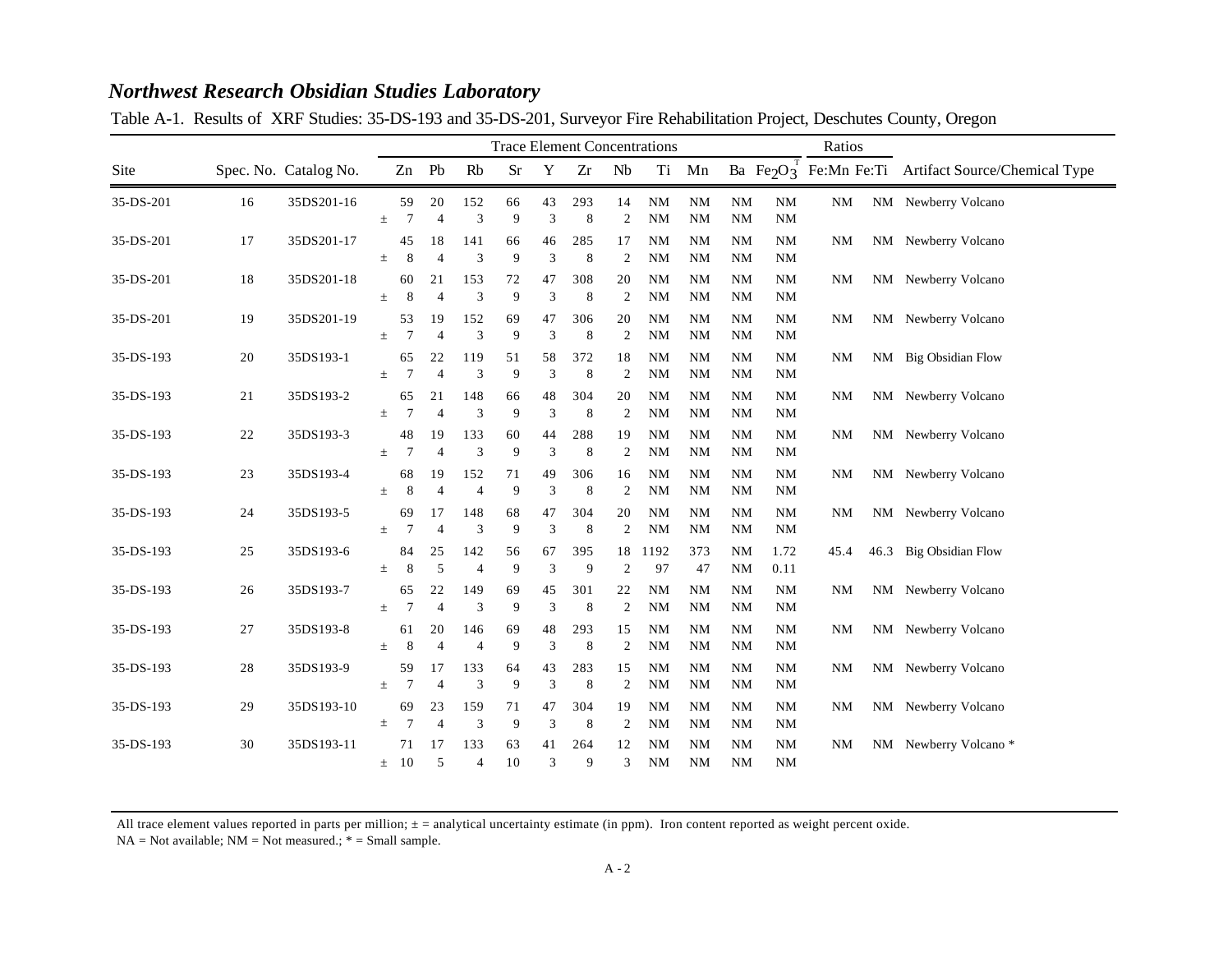|           |    |                       |          | <b>Trace Element Concentrations</b> |                      |                       |          |         |          |                      |                        |                        |                        |                        | Ratios    |                                                                                          |  |  |
|-----------|----|-----------------------|----------|-------------------------------------|----------------------|-----------------------|----------|---------|----------|----------------------|------------------------|------------------------|------------------------|------------------------|-----------|------------------------------------------------------------------------------------------|--|--|
| Site      |    | Spec. No. Catalog No. |          |                                     | Zn Pb                | Rb                    | $\rm Sr$ | Y       | Zr       | Nb                   |                        | Ti Mn                  |                        |                        |           | Ba Fe <sub>2</sub> O <sub>3</sub> <sup>T</sup> Fe:Mn Fe:Ti Artifact Source/Chemical Type |  |  |
| 35-DS-193 | 31 | 35DS193-12            | $\pm$    | 61<br>8                             | 26<br>$\overline{4}$ | 171<br>$\overline{4}$ | 72<br>9  | 45<br>3 | 302<br>8 | 20<br>$\overline{2}$ | <b>NM</b><br><b>NM</b> | $\rm NM$<br><b>NM</b>  | <b>NM</b><br><b>NM</b> | NM<br><b>NM</b>        | NM        | NM Newberry Volcano                                                                      |  |  |
| 35-DS-193 | 32 | 35DS193-13            | 土        | 75<br>$\overline{7}$                | 21<br>$\overline{4}$ | 119<br>3              | 46<br>9  | 57<br>3 | 367<br>8 | 2                    | 19 1182<br>97          | 376<br>47              | <b>NM</b><br><b>NM</b> | 1.81<br>0.11           | 47.2      | 48.9 Big Obsidian Flow                                                                   |  |  |
| 35-DS-193 | 33 | 35DS193-14            | $\pm$    | 77<br>7                             | 27<br>$\overline{4}$ | 124<br>3              | 52<br>9  | 60<br>3 | 375<br>8 | 19<br>2              | 1345<br>97             | 413<br>48              | <b>NM</b><br><b>NM</b> | 2.07<br>0.11           | 48.4      | 49.1 Big Obsidian Flow                                                                   |  |  |
| 35-DS-193 | 34 | 35DS193-15            | $\pm$    | 67<br>7                             | 20<br>$\overline{4}$ | 120<br>3              | 48<br>9  | 58<br>3 | 369<br>8 | 2                    | 20 1313<br>97          | 426<br>48              | <b>NM</b><br><b>NM</b> | 1.97<br>0.11           | 44.6      | 48.0 Big Obsidian Flow                                                                   |  |  |
| 35-DS-193 | 35 | 35DS193-16            | 士        | 72<br>8                             | 22<br>$\overline{4}$ | 121<br>3              | 46<br>9  | 58<br>3 | 365<br>8 | 21<br>$\overline{2}$ | 1285<br>97             | 378<br>47              | <b>NM</b><br><b>NM</b> | 1.81<br>0.11           | 47.1      | 45.2 Big Obsidian Flow                                                                   |  |  |
| 35-DS-193 | 36 | 35DS193-17            | $_{\pm}$ | 75<br>$\overline{7}$                | 18<br>$\overline{4}$ | 120<br>3              | 49<br>9  | 53<br>3 | 358<br>8 | 19<br>2              | NM<br><b>NM</b>        | <b>NM</b><br><b>NM</b> | <b>NM</b><br><b>NM</b> | <b>NM</b><br><b>NM</b> | NΜ        | NM Big Obsidian Flow                                                                     |  |  |
| 35-DS-193 | 37 | 35DS193-18            | $\pm$    | 58<br>7                             | 17<br>$\overline{4}$ | 118<br>3              | 48<br>9  | 55<br>3 | 361<br>8 | 18<br>$\overline{2}$ | <b>NM</b><br><b>NM</b> | <b>NM</b><br><b>NM</b> | <b>NM</b><br><b>NM</b> | <b>NM</b><br><b>NM</b> | <b>NM</b> | NM Big Obsidian Flow                                                                     |  |  |
| 35-DS-193 | 38 | 35DS193-19            | $\pm$    | 83<br>8                             | 25<br>$\overline{4}$ | 137<br>3              | 52<br>9  | 56<br>3 | 392<br>8 | 19<br>$\overline{2}$ | 964<br>96              | 313<br>47              | <b>NM</b><br><b>NM</b> | 1.52<br>0.11           | 49.3      | 50.7 Big Obsidian Flow                                                                   |  |  |
| 35-DS-193 | 39 | 35DS193-20            | 土        | 80<br>$\overline{7}$                | 16<br>$\overline{4}$ | 124<br>3              | 49<br>9  | 56<br>3 | 368<br>8 | 19<br>$\overline{2}$ | NM<br><b>NM</b>        | <b>NM</b><br><b>NM</b> | <b>NM</b><br><b>NM</b> | <b>NM</b><br><b>NM</b> | <b>NM</b> | NM Big Obsidian Flow                                                                     |  |  |
| 35-DS-193 | 40 | 35DS193-21            | $\pm$    | 63<br>7                             | 13<br>$\overline{4}$ | 114<br>3              | 46<br>9  | 55<br>3 | 351<br>8 | 18<br>2              | 1323<br>97             | 397<br>48              | <b>NM</b><br><b>NM</b> | 2.05<br>0.11           | 50.0      | 49.3 Big Obsidian Flow                                                                   |  |  |
| 35-DS-193 | 41 | 35DS193-22            | $_{\pm}$ | 74<br>7                             | 19<br>$\overline{4}$ | 119<br>3              | 54<br>9  | 55<br>3 | 363<br>8 | 19<br>$\overline{2}$ | <b>NM</b><br>NM        | <b>NM</b><br><b>NM</b> | <b>NM</b><br><b>NM</b> | <b>NM</b><br><b>NM</b> | <b>NM</b> | NM Big Obsidian Flow                                                                     |  |  |
| 35-DS-193 | 42 | 35DS193-23            | 士        | 68<br>$\,$ 8 $\,$                   | 21<br>$\overline{4}$ | 120<br>3              | 43<br>9  | 55<br>3 | 356<br>8 | 16<br>$\overline{2}$ | 729<br>96              | 232<br>47              | <b>NM</b><br><b>NM</b> | 0.89<br>0.11           | 43.0      | 40.5 Big Obsidian Flow                                                                   |  |  |
| 35-DS-193 | 43 | 35DS193-24            | $\pm$    | 79<br>$\overline{7}$                | 24<br>$\overline{4}$ | 134<br>3              | 48<br>9  | 62<br>3 | 384<br>8 | 18<br>$\overline{2}$ | 1274<br>97             | 381<br>48              | <b>NM</b><br><b>NM</b> | 1.90<br>0.11           | 48.8      | 47.7 Big Obsidian Flow                                                                   |  |  |
| 35-DS-193 | 44 | 35DS193-25            | 士        | 80<br>7                             | 15<br>$\overline{4}$ | 121<br>3              | 47<br>9  | 55<br>3 | 359<br>8 | 20<br>$\overline{c}$ | 820<br>96              | 308<br>47              | <b>NM</b><br><b>NM</b> | 1.32<br>0.11           | 44.0      | 52.0 Big Obsidian Flow                                                                   |  |  |
| 35-DS-193 | 45 | 35DS193-26            | $\pm$    | 67<br>7                             | 18<br>$\overline{4}$ | 116<br>3              | 51<br>9  | 56<br>3 | 354<br>8 | 19<br>2              | <b>NM</b><br><b>NM</b> | <b>NM</b><br><b>NM</b> | <b>NM</b><br><b>NM</b> | <b>NM</b><br><b>NM</b> | NΜ        | NM Big Obsidian Flow                                                                     |  |  |

Table A-1. Results of XRF Studies: 35-DS-193 and 35-DS-201, Surveyor Fire Rehabilitation Project, Deschutes County, Oregon

All trace element values reported in parts per million;  $\pm$  = analytical uncertainty estimate (in ppm). Iron content reported as weight percent oxide.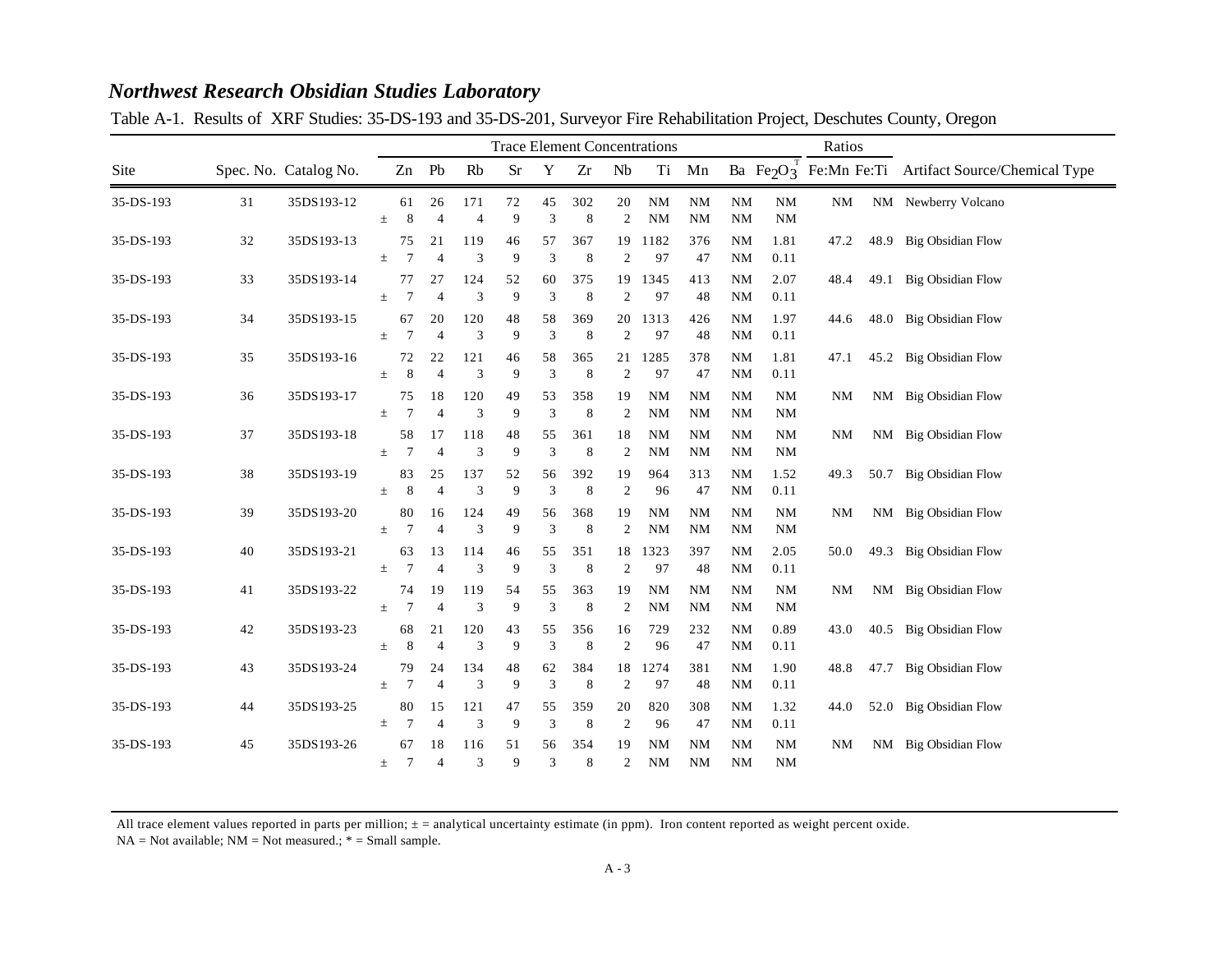|             |         |                       |       | <b>Trace Element Concentrations</b> |                      |          |           |         |          |         |                        |                        | Ratios                 |                        |      |      |                                                                                          |
|-------------|---------|-----------------------|-------|-------------------------------------|----------------------|----------|-----------|---------|----------|---------|------------------------|------------------------|------------------------|------------------------|------|------|------------------------------------------------------------------------------------------|
| Site        |         | Spec. No. Catalog No. |       | Zn                                  | Pb                   | Rb       | <b>Sr</b> | Y       | Zr       | Nb      | Ti                     | Mn                     |                        |                        |      |      | Ba Fe <sub>2</sub> O <sub>3</sub> <sup>1</sup> Fe:Mn Fe:Ti Artifact Source/Chemical Type |
| 35-DS-193   | 46      | 35DS193-27            | $\pm$ | 65<br>8                             | 18<br>4              | 129<br>3 | 52<br>9   | 56<br>3 | 373<br>8 | 18<br>2 | <b>NM</b><br><b>NM</b> | <b>NM</b><br><b>NM</b> | <b>NM</b><br><b>NM</b> | <b>NM</b><br><b>NM</b> | NM   |      | NM Big Obsidian Flow                                                                     |
| 35-DS-193   | 47      | 35DS193-28            | 土     | 78                                  | 23<br>$\overline{4}$ | 123<br>3 | 52<br>9   | 59<br>3 | 365<br>8 | 20<br>2 | 1568<br>97             | 455<br>48              | <b>NM</b><br><b>NM</b> | 2.19<br>0.11           | 45.8 | 44.6 | Big Obsidian Flow                                                                        |
| $35-DS-193$ | 48      | 35DS193-29            | 土     | 65                                  | 20<br>$\overline{4}$ | 118<br>3 | 46<br>9   | 57<br>3 | 360<br>8 | 21<br>2 | 1249<br>97             | 379<br>47              | <b>NM</b><br><b>NM</b> | 1.82<br>0.11           | 47.1 | 46.7 | Big Obsidian Flow                                                                        |
| 35-DS-193   | 49      | 35DS193-30            | 土     | 62<br>8                             | 16<br>4              | 105<br>3 | 49<br>9   | 50<br>3 | 335<br>8 | 20<br>2 | 848<br>96              | 296<br>47              | <b>NM</b><br><b>NM</b> | 1.15<br>0.11           | 40.7 | 44.4 | Big Obsidian Flow                                                                        |
| $35-DS-193$ | 50      | 35DS193-31            | 士     | 62                                  | 18<br>$\overline{4}$ | 120<br>3 | 48<br>9   | 55<br>3 | 357<br>8 | 20<br>2 | 1492<br>97             | 439<br>48              | <b>NM</b><br><b>NM</b> | 2.08<br>0.11           | 45.4 | 44.5 | Big Obsidian Flow                                                                        |
| $35-DS-193$ | 51      | 35DS193-32            | 土     | 66                                  | 18<br>$\overline{4}$ | 117<br>3 | 47<br>9   | 51<br>3 | 350<br>8 | 22      | 1538<br>97             | 416<br>48              | <b>NM</b><br><b>NM</b> | 2.13<br>0.11           | 49.3 | 44.2 | Big Obsidian Flow                                                                        |
| <b>NA</b>   | $RGM-1$ | $RGM-1$               | 土     | 38                                  | 21<br>4              | 150<br>3 | 104<br>9  | 27<br>3 | 224<br>8 | 14      | 1788<br>97             | 286<br>48              | <b>NM</b><br><b>NM</b> | 2.00<br>0.11           | 71.3 | 35.8 | RGM-1 Reference Standard                                                                 |

Table A-1. Results of XRF Studies: 35-DS-193 and 35-DS-201, Surveyor Fire Rehabilitation Project, Deschutes County, Oregon

All trace element values reported in parts per million;  $\pm$  = analytical uncertainty estimate (in ppm). Iron content reported as weight percent oxide.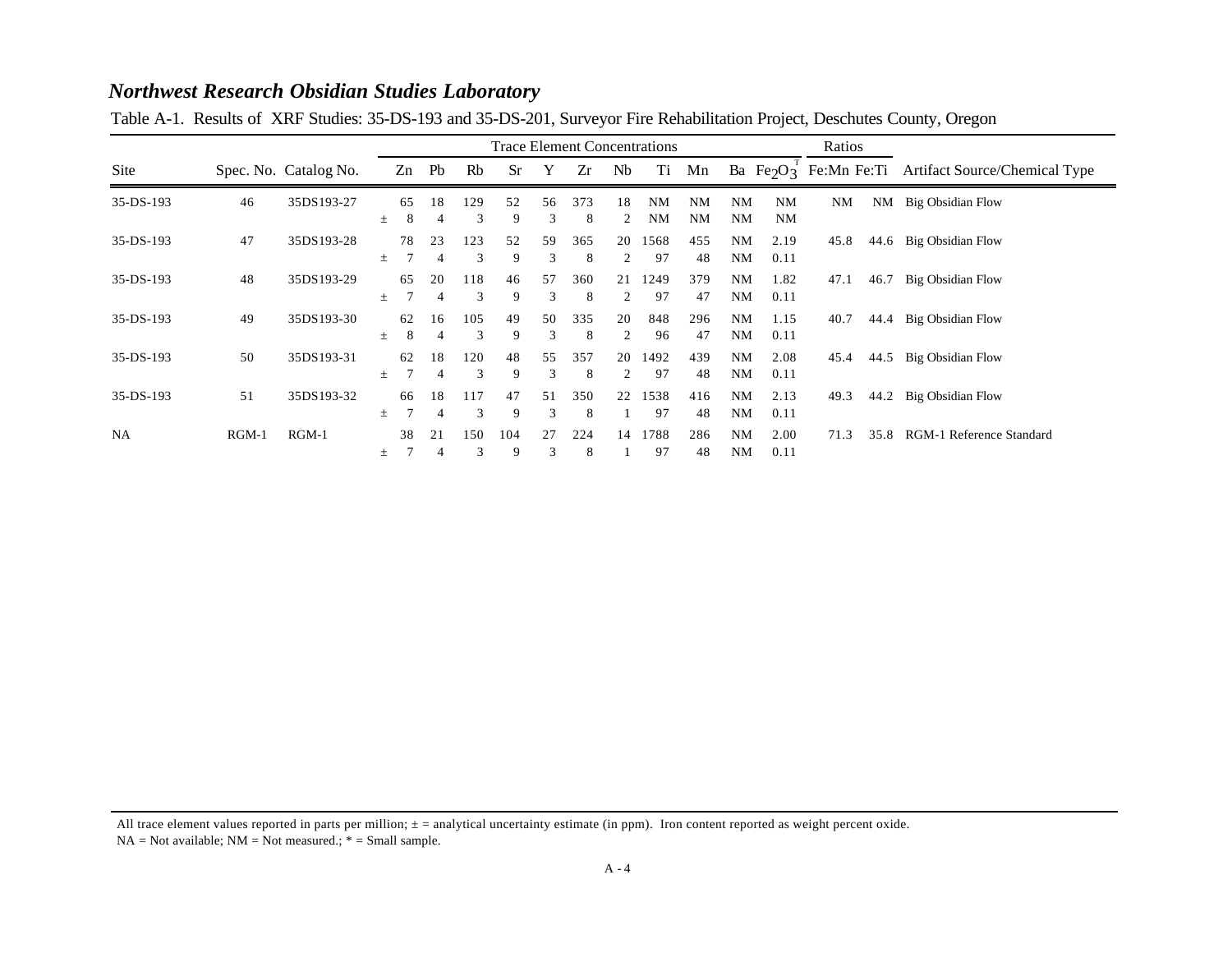|  |  | Table B-1. Obsidian Hydration Results and/or Sample Provenience: 35-DS-193 and 35-DS-201, Deschutes County, Oregon |  |  |
|--|--|--------------------------------------------------------------------------------------------------------------------|--|--|
|  |  |                                                                                                                    |  |  |

|           | Spec.          |             |                    |          | Artifact          |                          | <b>Hydration Rims</b> |                   |                  |                      |               |
|-----------|----------------|-------------|--------------------|----------|-------------------|--------------------------|-----------------------|-------------------|------------------|----------------------|---------------|
| Site      | No.            | Catalog No. | Sample Provenience |          | Type <sup>A</sup> | <b>Artifact Source</b>   | Rim 1                 | Rim 2             | Rim <sub>3</sub> | Comments             |               |
| 35-DS-201 | -1             | 35DS201-1   | 36m @ 257 degrees  | Surface  | <b>DEB</b>        | Newberry Volcano         | $NM \pm NM$           | $NM \pm NM$       | $NM \pm NM$      | <b>REC</b>           | PAT           |
| 35-DS-201 | $\overline{2}$ | 35DS201-2   | 36m @ 257 degrees  | Surface  | <b>DEB</b>        | Newberry Volcano         | $NM \pm NM$           | $NM \pm NM$       | $NM \pm NM$      | <b>REC</b>           | PAT           |
| 35-DS-201 | 3              | 35DS201-3   | 36m @ 257 degrees  | Surface  | <b>DEB</b>        | Newberry Volcano         | $3.2 \pm 0.1$         | $NM \pm NM$       | $NM \pm NM$      | <b>REC</b>           | <b>DFV</b>    |
| 35-DS-201 | $\overline{4}$ | 35DS201-4   | 36m @ 257 degrees  | Surface  | <b>DEB</b>        | Newberry Volcano         | $NM \pm NM$           | $NM \pm NM$       | $NM \pm NM$      | <b>REC</b>           | PAT           |
| 35-DS-201 | 5              | 35DS201-5   | 36m @ 257 degrees  | Surface  | <b>DEB</b>        | Newberry Volcano         | $NM \pm NM$           | $NM \pm NM$       | $NM \pm NM$      | PAT                  | <b>NVH</b>    |
| 35-DS-201 | 6              | 35DS201-6   | 36m @ 257 degrees  | Surface  | <b>DEB</b>        | Newberry Volcano         | $NM \pm\ NM$          | $NM \pm NM$       | $NM \pm NM$      | PAT                  | <b>UNR</b>    |
| 35-DS-201 | 7              | 35DS201-7   | 36m @ 257 degrees  | Surface  | <b>DEB</b>        | Newberry Volcano         | $NM \pm NM$           | $NM \pm NM$       | $NM \pm NM$      | PAT                  | <b>UNR</b>    |
| 35-DS-201 | 8              | 35DS201-8   | 36m @ 257 degrees  | Surface  | <b>DEB</b>        | Newberry Volcano         | $NM \pm NM$           | $NM \pm NM$       | $NM \pm NM$      | <b>REC</b>           | PAT           |
| 35-DS-201 | 9              | 35DS201-9   | 36m @ 257 degrees  | Surface  | <b>DEB</b>        | Newberry Volcano         | $NM \pm NM$           | $NM \pm NM$       | $NM \pm NM$      | PAT                  | <b>UNR</b>    |
| 35-DS-201 | 10             | 35DS201-10  | 36m @ 257 degrees  | Surface  | <b>DEB</b>        | Newberry Volcano         | $NM \pm NM$           | $NM \pm NM$       | $NM \pm NM$      | PAT                  | <b>UNR</b>    |
| 35-DS-201 | 11             | 35DS201-11  | 36m @ 257 degrees  | $0-3$ cm | <b>DEB</b>        | Newberry Volcano         | $NM \pm\ NM$          | $NM \pm NM$       | $NM \pm NM$      | <b>REC</b>           | PAT           |
| 35-DS-201 | 12             | 35DS201-12  | 36m @ 257 degrees  | $3-6$ cm | <b>DEB</b>        | Newberry Volcano         | $NM \pm NM$           | $NM \pm NM$       | $NM \pm NM$      | PAT                  | <b>UNR</b>    |
| 35-DS-201 | 13             | 35DS201-13  | 36m @ 257 degrees  | $3-6$ cm | <b>DEB</b>        | Newberry Volcano         | $NM \pm NM$           | $NM \pm NM$       | $NM \pm NM$      | <b>REC</b>           | PAT           |
| 35-DS-201 | 14             | 35DS201-14  | 36m @ 257 degrees  | 3-6 cm   | <b>DEB</b>        | Newberry Volcano         | $NM \pm NM$           | $NM \pm NM$       | $NM \pm NM$      | PAT                  | <b>NVH</b>    |
| 35-DS-201 | 15             | 35DS201-15  | 36m @ 257 degrees  | $3-6$ cm | <b>DEB</b>        | Newberry Volcano         | $NM \pm NM$           | $NM \, \pm \, NM$ | $NM \pm NM$      | $\operatorname{REC}$ | PAT           |
| 35-DS-201 | 16             | 35DS201-16  | 36m @ 257 degrees  | 6-9 cm   | <b>DEB</b>        | Newberry Volcano         | $NM \pm NM$           | $NM \pm NM$       | $NM \pm NM$      | PAT                  | <b>NVH</b>    |
| 35-DS-201 | 17             | 35DS201-17  | 36m @ 257 degrees  | 6-9 cm   | <b>DEB</b>        | Newberry Volcano         | $1.6 \pm 0.1$         | $NM \, \pm \, NM$ | $NM \pm NM$      | <b>DFV</b>           | $\sim$ $\sim$ |
| 35-DS-201 | 18             | 35DS201-18  | 36m @ 257 degrees  | $6-9$ cm | <b>DEB</b>        | Newberry Volcano         | $NM \pm NM$           | $NM \pm NM$       | $NM \pm NM$      | PAT                  | <b>UNR</b>    |
| 35-DS-201 | 19             | 35DS201-19  | 36m @ 257 degrees  | 6-9 cm   | <b>DEB</b>        | Newberry Volcano         | $NM \pm NM$           | $NM \pm NM$       | $NM \pm NM$      | <b>REC</b>           | PAT           |
| 35-DS-193 | 20             | 35DS193-1   | 132m @ 12 degrees  | Surface  | <b>DEB</b>        | <b>Big Obsidian Flow</b> | $NM \pm NM$           | $NM \pm NM$       | $NM \pm NM$      | PAT                  | <b>UNR</b>    |
| 35-DS-193 | 21             | 35DS193-2   | 132m @ 12 degrees  | Surface  | <b>DEB</b>        | Newberry Volcano         | $NM \pm NM$           | $NM \pm NM$       | $NM \pm NM$      | PAT                  | <b>NVH</b>    |
| 35-DS-193 | 22             | 35DS193-3   | 132m @ 12 degrees  | Surface  | <b>DEB</b>        | Newberry Volcano         | $NM \pm NM$           | $NM \pm NM$       | $NM \pm NM$      | PAT                  | <b>UNR</b>    |
| 35-DS-193 | 23             | 35DS193-4   | 132m @ 12 degrees  | Surface  | <b>DEB</b>        | Newberry Volcano         | $2.0 \pm 0.1$         | $NM \pm NM$       | $NM \pm NM$      | PAT                  | <b>DFV</b>    |

BIF = Biface; COR = Core; DEB = Debitage; PPT = Projectile Point; UTF = Utilized Flake A B

See text for explanation of comment abbreviations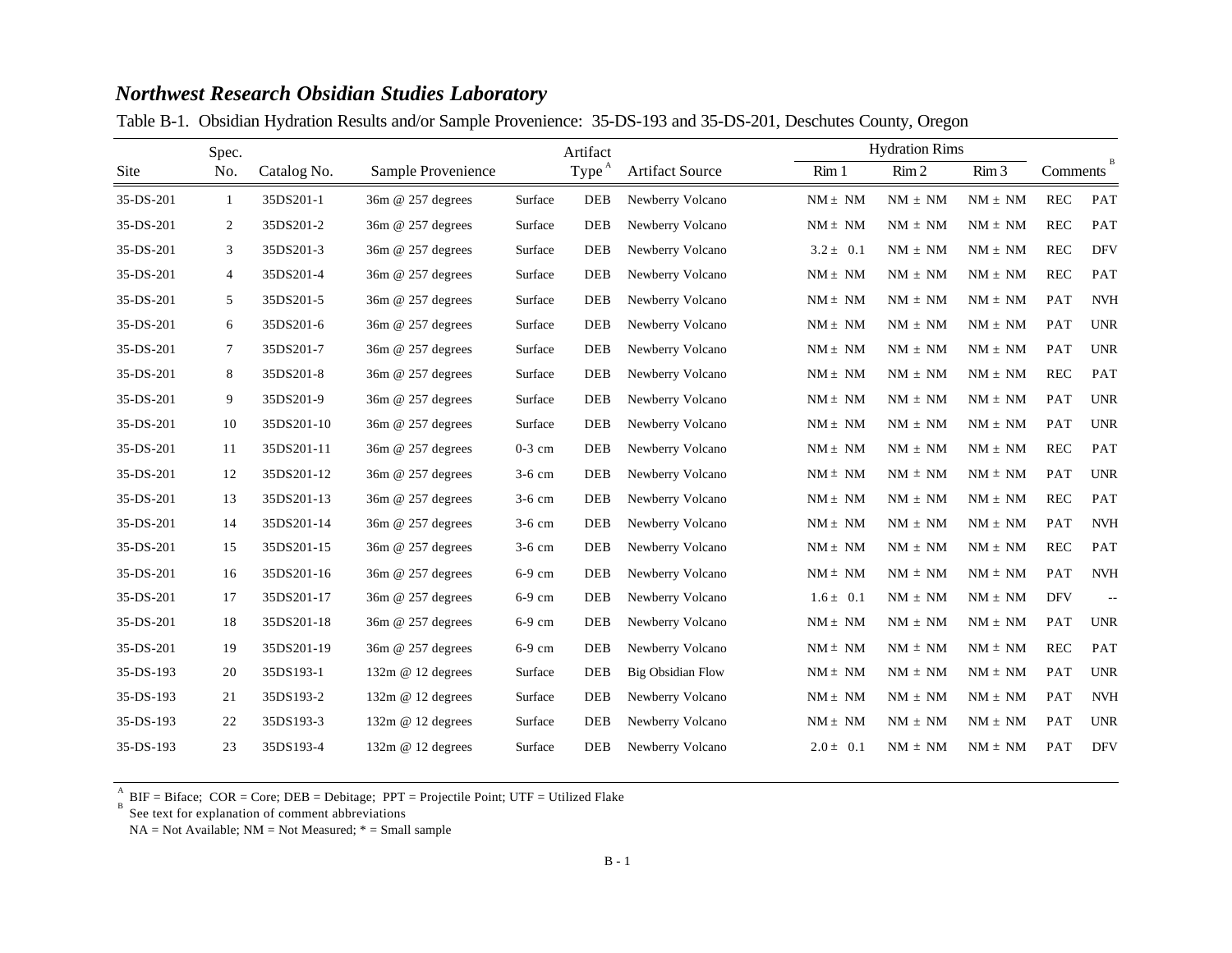|  | Table B-1. Obsidian Hydration Results and/or Sample Provenience: 35-DS-193 and 35-DS-201, Deschutes County, Oregon |  |  |  |  |
|--|--------------------------------------------------------------------------------------------------------------------|--|--|--|--|
|  |                                                                                                                    |  |  |  |  |

|           | Spec. |             |                    |          |                   | Artifact                 |                  | <b>Hydration Rims</b> |                  |            |                                  |  |
|-----------|-------|-------------|--------------------|----------|-------------------|--------------------------|------------------|-----------------------|------------------|------------|----------------------------------|--|
| Site      | No.   | Catalog No. | Sample Provenience |          | Type <sup>A</sup> | <b>Artifact Source</b>   | Rim <sub>1</sub> | Rim 2                 | Rim <sub>3</sub> | Comments   | B                                |  |
| 35-DS-193 | 24    | 35DS193-5   | 132m @ 12 degrees  | Surface  | <b>DEB</b>        | Newberry Volcano         | $NM \pm NM$      | $NM \pm NM$           | $NM \pm NM$      | PAT        | <b>NVH</b>                       |  |
| 35-DS-193 | 25    | 35DS193-6   | 132m @ 12 degrees  | Surface  | <b>DEB</b>        | <b>Big Obsidian Flow</b> | $NM \pm NM$      | $NM \pm NM$           | $NM \pm NM$      | PAT        | <b>NVH</b>                       |  |
| 35-DS-193 | 26    | 35DS193-7   | 132m @ 12 degrees  | Surface  | <b>DEB</b>        | Newberry Volcano         | $NM \pm NM$      | $NM \, \pm \, NM$     | $NM \pm NM$      | PAT        | <b>NVH</b>                       |  |
| 35-DS-193 | 27    | 35DS193-8   | 132m @ 12 degrees  | Surface  | <b>DEB</b>        | Newberry Volcano         | $NM \pm NM$      | $NM \pm NM$           | $NM \pm NM$      | <b>PAT</b> | <b>NVH</b>                       |  |
| 35-DS-193 | 28    | 35DS193-9   | 132m @ 12 degrees  | Surface  | <b>DEB</b>        | Newberry Volcano         | $NM \pm NM$      | $NM \pm NM$           | $NM \pm NM$      | PAT        | <b>NVH</b>                       |  |
| 35-DS-193 | 29    | 35DS193-10  | 132m @ 12 degrees  | Surface  | <b>DEB</b>        | Newberry Volcano         | $NM \pm\ NM$     | $NM \, \pm \, NM$     | $NM \pm NM$      | PAT        | <b>UNR</b>                       |  |
| 35-DS-193 | 30    | 35DS193-11  | 132m @ 12 degrees  | $0-3$ cm | DEB               | Newberry Volcano*        | $2.6 \pm 0.1$    | $NM \, \pm \, NM$     | $NM \pm NM$      | <b>DFV</b> | PAT                              |  |
| 35-DS-193 | 31    | 35DS193-12  | 132m @ 12 degrees  | $3-6$ cm | <b>DEB</b>        | Newberry Volcano         | $1.9 \pm 0.0$    | $NM \pm NM$           | $NM \pm NM$      | <b>DFV</b> | PAT                              |  |
| 35-DS-193 | 32    | 35DS193-13  | 58m @ 72 degrees   | Surface  | <b>DEB</b>        | <b>Big Obsidian Flow</b> | $NM \pm NM$      | $NM \pm NM$           | $NM \pm NM$      | PAT        | <b>NVH</b>                       |  |
| 35-DS-193 | 33    | 35DS193-14  | 58m @ 72 degrees   | Surface  | <b>DEB</b>        | <b>Big Obsidian Flow</b> | $NM \pm\ NM$     | $NM \, \pm \, NM$     | $NM \pm NM$      | PAT        | <b>NVH</b>                       |  |
| 35-DS-193 | 34    | 35DS193-15  | 58m @ 72 degrees   | Surface  | DEB               | <b>Big Obsidian Flow</b> | $NM \pm NM$      | $NM \pm NM$           | $NM \pm NM$      | PAT        | <b>NVH</b>                       |  |
| 35-DS-193 | 35    | 35DS193-16  | 58m @ 72 degrees   | Surface  | <b>DEB</b>        | <b>Big Obsidian Flow</b> | $NM \pm NM$      | $NM \pm NM$           | $NM \pm NM$      | PAT        | <b>NVH</b>                       |  |
| 35-DS-193 | 36    | 35DS193-17  | 58m @ 72 degrees   | Surface  | <b>DEB</b>        | <b>Big Obsidian Flow</b> | $NM \pm\ NM$     | $NM \, \pm \, NM$     | $NM \pm NM$      | PAT        | <b>NVH</b>                       |  |
| 35-DS-193 | 37    | 35DS193-18  | 58m @ 72 degrees   | Surface  | <b>UTF</b>        | Big Obsidian Flow        | $NM \pm NM$      | $NM \, \pm \, NM$     | $NM \pm NM$      | PAT        | $\ensuremath{\text{NV}\text{H}}$ |  |
| 35-DS-193 | 38    | 35DS193-19  | 58m @ 72 degrees   | Surface  | DEB               | <b>Big Obsidian Flow</b> | $NM \pm NM$      | $NM \pm NM$           | $NM \pm NM$      | PAT        | $\ensuremath{\text{NV}\text{H}}$ |  |
| 35-DS-193 | 39    | 35DS193-20  | 58m @ 72 degrees   | Surface  | <b>DEB</b>        | <b>Big Obsidian Flow</b> | $NM \pm NM$      | $NM \pm NM$           | $NM \pm NM$      | PAT        | <b>NVH</b>                       |  |
| 35-DS-193 | 40    | 35DS193-21  | 58m @ 72 degrees   | Surface  | <b>DEB</b>        | <b>Big Obsidian Flow</b> | $NM \pm NM$      | $NM \, \pm \, NM$     | $NM \pm NM$      | PAT        | <b>NVH</b>                       |  |
| 35-DS-193 | 41    | 35DS193-22  | 58m @ 72 degrees   | Surface  | <b>DEB</b>        | <b>Big Obsidian Flow</b> | $NM \pm NM$      | $NM \pm NM$           | $NM \pm NM$      | PAT        | <b>NVH</b>                       |  |
| 35-DS-193 | 42    | 35DS193-23  | 58m @ 72 degrees   | $0-3$ cm | <b>DEB</b>        | <b>Big Obsidian Flow</b> | $NM \pm NM$      | $NM \pm NM$           | $NM \pm NM$      | PAT        | <b>NVH</b>                       |  |
| 35-DS-193 | 43    | 35DS193-24  | 58m @ 72 degrees   | $0-3$ cm | <b>DEB</b>        | <b>Big Obsidian Flow</b> | $NM \pm NM$      | $NM \pm NM$           | $NM \pm NM$      | PAT        | <b>NVH</b>                       |  |
| 35-DS-193 | 44    | 35DS193-25  | 58m @ 72 degrees   | $0-3$ cm | <b>DEB</b>        | <b>Big Obsidian Flow</b> | $NM \pm\ NM$     | $NM \, \pm \, NM$     | $NM \pm NM$      | PAT        | <b>UNR</b>                       |  |
| 35-DS-193 | 45    | 35DS193-26  | 58m @ 72 degrees   | $0-3$ cm | <b>DEB</b>        | <b>Big Obsidian Flow</b> | $NM \pm NM$      | $NM \pm NM$           | $NM \pm NM$      | PAT        | $\ensuremath{\text{NV}\text{H}}$ |  |
| 35-DS-193 | 46    | 35DS193-27  | 58m @ 72 degrees   | $0-3$ cm | <b>DEB</b>        | <b>Big Obsidian Flow</b> | $NM \pm NM$      | $NM \pm NM$           | $NM \pm NM$      | PAT        | <b>NVH</b>                       |  |

BIF = Biface; COR = Core; DEB = Debitage; PPT = Projectile Point; UTF = Utilized Flake A B

See text for explanation of comment abbreviations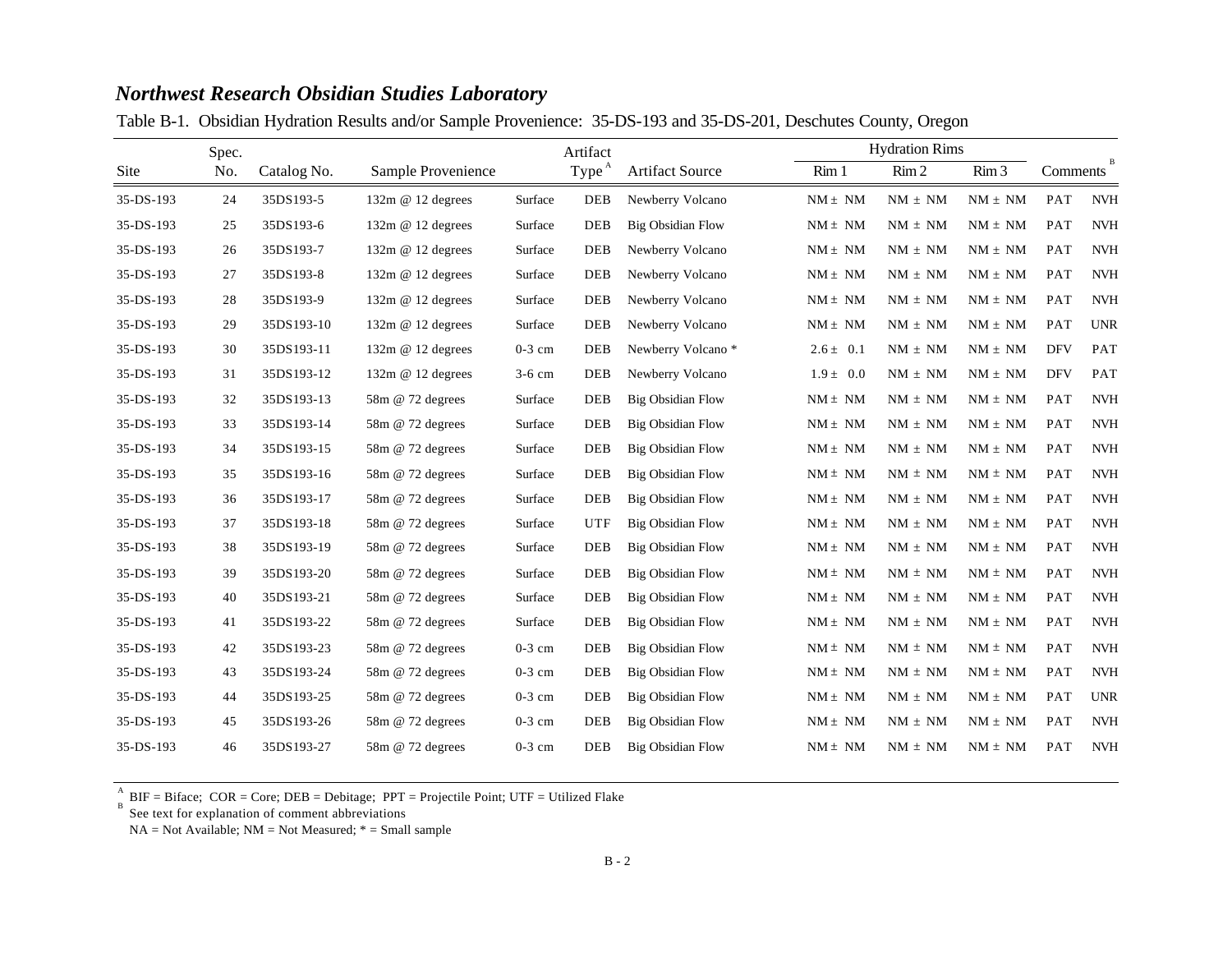|  | Table B-1. Obsidian Hydration Results and/or Sample Provenience: 35-DS-193 and 35-DS-201, Deschutes County, Oregon |  |
|--|--------------------------------------------------------------------------------------------------------------------|--|
|  |                                                                                                                    |  |

|             | Spec. |             |                         |          | Artifact |                        |                  | <b>Hydration Rims</b> |                  |            |            |  |
|-------------|-------|-------------|-------------------------|----------|----------|------------------------|------------------|-----------------------|------------------|------------|------------|--|
| Site        | No.   | Catalog No. | Sample Provenience      |          | Type     | <b>Artifact Source</b> | Rim <sub>1</sub> | Rim <sub>2</sub>      | Rim <sub>3</sub> | Comments   | B          |  |
| $35-DS-193$ | 47    | 35DS193-28  | $58m \& 72$ degrees     | $3-6$ cm | DEB      | Big Obsidian Flow      | $NM \pm NM$      | $NM + NM$             | $NM \pm NM$      | <b>PAT</b> | <b>NVH</b> |  |
| $35-DS-193$ | 48    | 35DS193-29  | 58m @ 72 degrees        | $3-6$ cm | DEB      | Big Obsidian Flow      | $NM \pm NM$      | $NM \pm NM$           | $NM \pm NM$      | <b>PAT</b> | <b>NVH</b> |  |
| $35-DS-193$ | 49    | 35DS193-30  | $58m \omega$ 72 degrees | $6-9$ cm | DEB      | Big Obsidian Flow      | $NM \pm NM$      | $NM \pm NM$           | $NM \pm NM$      | <b>PAT</b> | <b>NVH</b> |  |
| $35-DS-193$ | 50    | 35DS193-31  | 58m @ 72 degrees        | $6-9$ cm | DEB      | Big Obsidian Flow      | $NM \pm NM$      | $NM + NM$             | $NM \pm NM$      | <b>PAT</b> | <b>NVH</b> |  |
| $35-DS-193$ | 51    | 35DS193-32  | $58m \omega$ 72 degrees | $6-9$ cm | DEB      | Big Obsidian Flow      | $NM \pm NM$      | $NM \pm NM$           | $NM \pm NM$      | <b>PAT</b> | <b>NVH</b> |  |

See text for explanation of comment abbreviations

BIF = Biface; COR = Core; DEB = Debitage; PPT = Projectile Point; UTF = Utilized Flake A B

 $NA = Not Available; NM = Not Measured; * = Small sample$